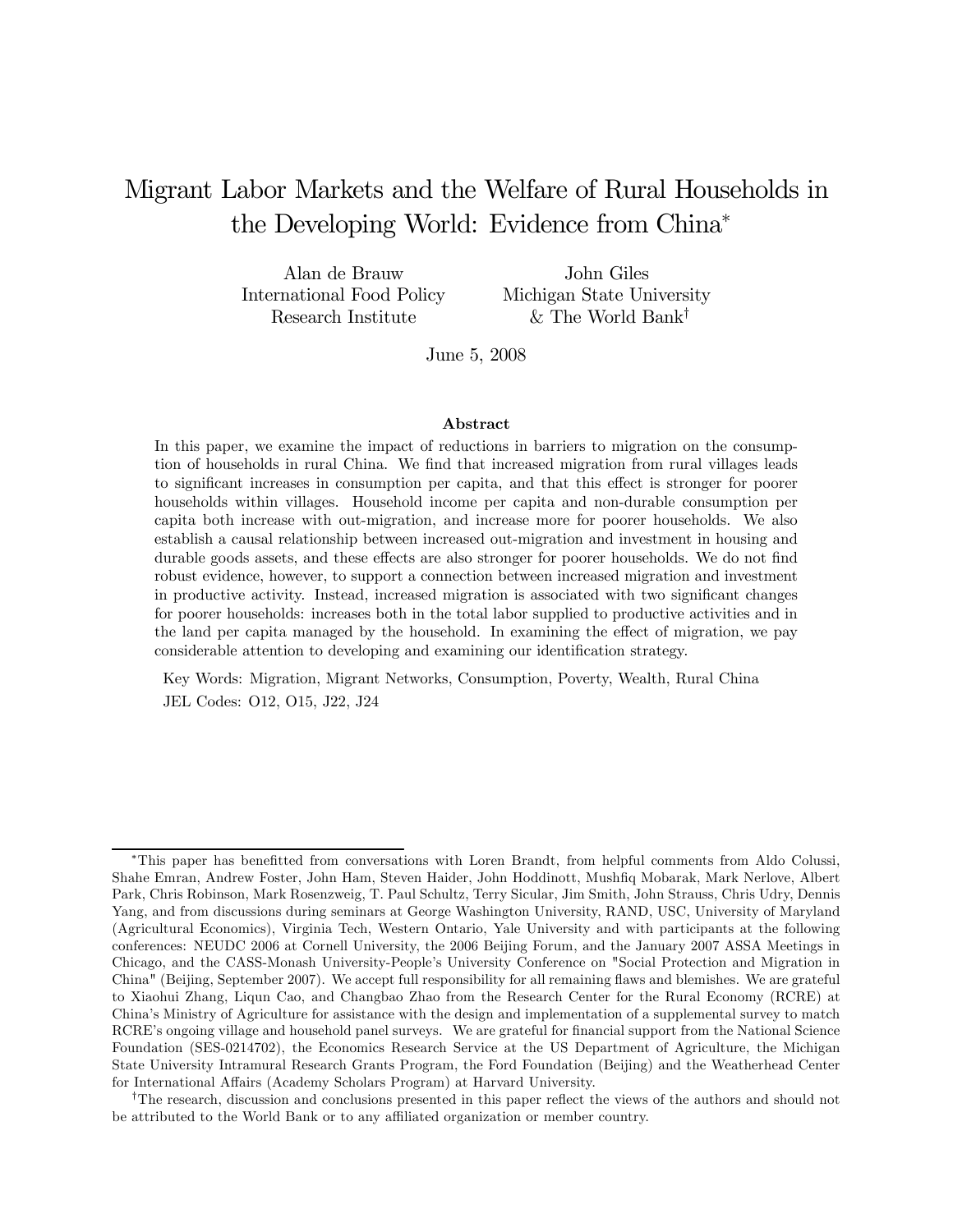## 1 Introduction

In developing countries, barriers to the movement of labor are a common institutional feature which may contribute to geographic poverty traps. Whether maintained by formal institutions, by cultural or linguistic differences across regions, or simply by high transaction costs associated with finding migrant employment, constraints on the movement of labor within developing countries may reinforce an inefficient allocation of resources across regions and influence levels of investment in poor areas.<sup>1</sup> When barriers to cross-regional mobility of labor are removed, the resulting improved efficiency of resource allocation may have important consequences for the well-being and living standards of rural residents in the developing world.<sup>2</sup> Remittances to household or family members remaining in rural areas may supplement income earned locally and directly reduce exposure to poverty. Migration may also have indirect effects on welfare within the communities which migrants are leaving, either in the form of increased wages with the depletion of the local labor force, or through remittances from migrant employment that are invested in local production.<sup>3</sup>

While a growing body of research examines the impact of international migration on investment and growth in migrant home countries, the impact of internal migration on home communities has received relatively little recent attention.<sup>4</sup> In some cases, researchers have documented *correlations* between migration of a family member and household economic outcomes, existing research on the impact of internal migration generally lacks strategies that identify a robust causal relationship between ability to migrate and outcomes in migrant home communities.

In this paper, we examine the impact of rural-urban migration on consumption in rural areas of China. We first extend a standard household model to include a migrant labor market, and use this model to frame the possible mechanisms through which migration may affect consumption outcomes in migrant sending communities. By focussing on how the ability to migrate from a village affects household outcomes, we avoid endogeneity problems related to selection on unobservables that typically complicate efforts to analyze the effects of household participation in migrant labor markets on household level outcomes.<sup>5</sup>

<sup>&</sup>lt;sup>1</sup>Jalan and Ravallion (2002) demonstrate that geographic poverty traps may have played a significant role in limiting the scope for household consumption growth in China's poor areas during the 1980s.

<sup>&</sup>lt;sup>2</sup>Yang (2008) finds that remittances to the Philippines from migrant family members are positively associated with human capital investment and investment in more capital-intensive household enterprises.

<sup>3</sup>Woodruff and Zenteño (2007) examine effects of international migration from Mexico to the US on investment levels in Mexico. They find that attachment to migrant networks in the US is associated with higher levels of investment and higher profits of entrepreneurs in migrant home communities.

<sup>&</sup>lt;sup>4</sup>An earlier literature explores the consumption-smoothing and household risk-management motivations for internal migration (e.g., Rosenzweig and Stark, 1989).

<sup>&</sup>lt;sup>5</sup>One must be concerned that unobserved characteristics facilitating household participation in the migrant labor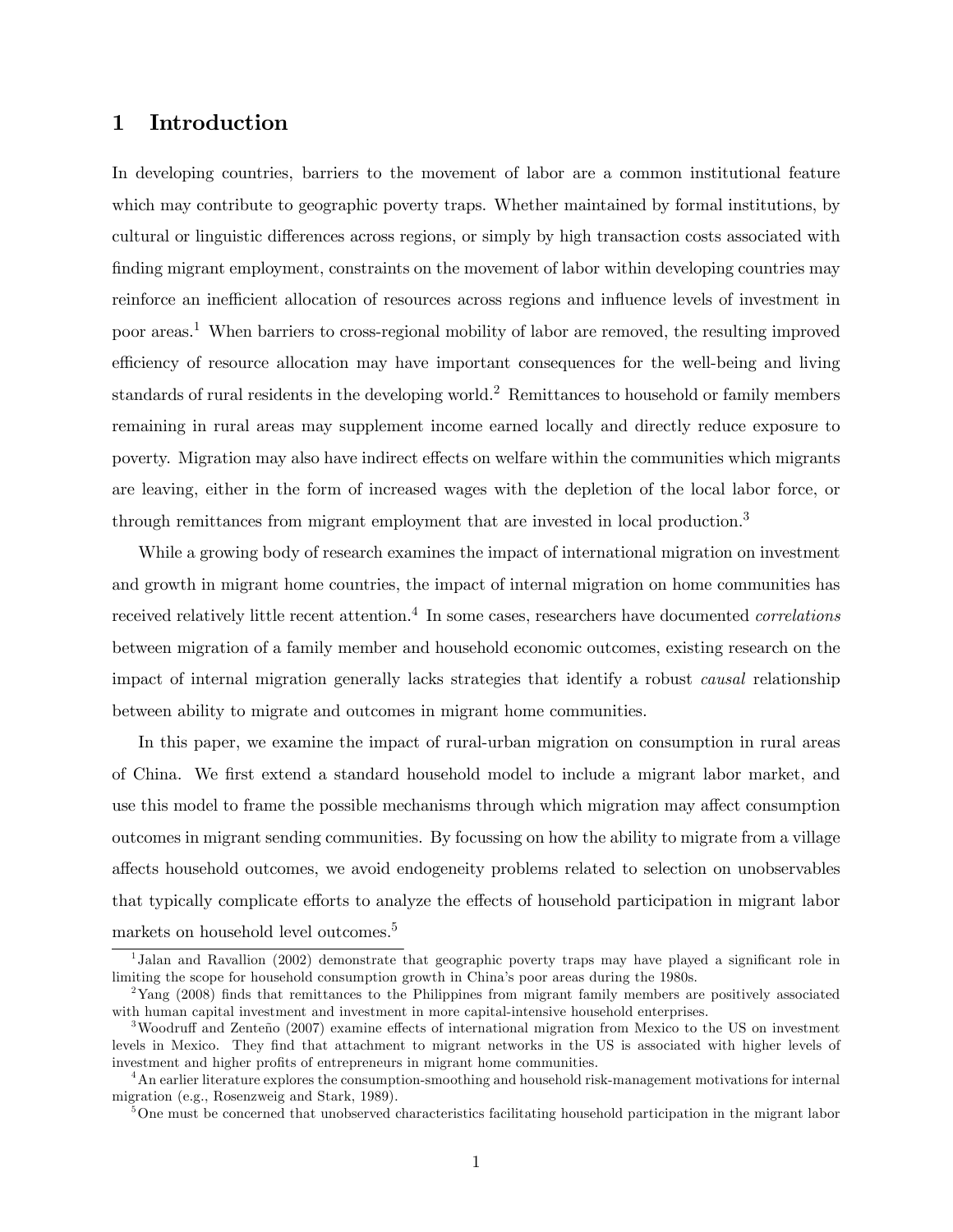We first show that migration is positively associated with household consumption per capita, and then examine the distributional effects of migration within sending communities. Finally we explore evidence on mechanisms through which migration raises consumption. We briefly preview several results important for understanding how migration affects well-being in China's migrantsending communities.

First, expanded migration is associated with decreasing inequality within villages.<sup>6</sup> Poorer households within sending communities experience higher consumption growth when the cost of migration falls. This finding is consistent with descriptive evidence from Benjamin et al (2005), which suggests that remittance income is inequality-reducing within China's rural villages. Increases in out-migration also lead to increases in household income per capita, and poorer households supply more labor to productive activities and experience more rapid income growth.

A second important finding relates to the impact of migration on investment in rural areas. Increases in migration from rural China are associated with increased accumulation of housing wealth and consumer durables, but we do not find evidence of a significant relationship between migration and investment in productive assets. Evidence that migration might affect investment in agriculture and promote specialization among poorer households is mixed. While we find no significant increases in investments related to agricultural production, poorer households are observed to increase their land holdings per capita, and thus expand their scale of agricultural production. Contrary to assertions in the China literature and evidence from the literature on Mexico-US migration, we do not find any indication that rural-urban migration in China is associated with increases in household investment in non-agricultural production.

Our empirical analysis pays careful attention to identifying the causal effects of migration on sending communities. To this end, we develop an instrumental variables (IV) strategy that takes advantage of a reform in China's residential registration (hukou) system making it easier for rural migrants with national identification cards (IDs) to legally reside in cities after 1988. National IDs, which were first available to urban residents in 1984, were not available in all rural counties as of 1988. While allowing for the possibility that the timing of ID distribution may be related to fixed unobserved characteristics of villages, we show that the annual change in the share of the village population working as migrants outside the village is a non-linear function of the time since

market may have an independent impact on consumption growth. For an extended discussion of this issue, and an example of research that attempts to use a randomized lottery to avoid this form of selection bias, see McKenzie, Gibson and Stillman (2006).

 $6$ McKenzie and Rapoport (2006) document a similar effect of international migration on rural communities in Mexico.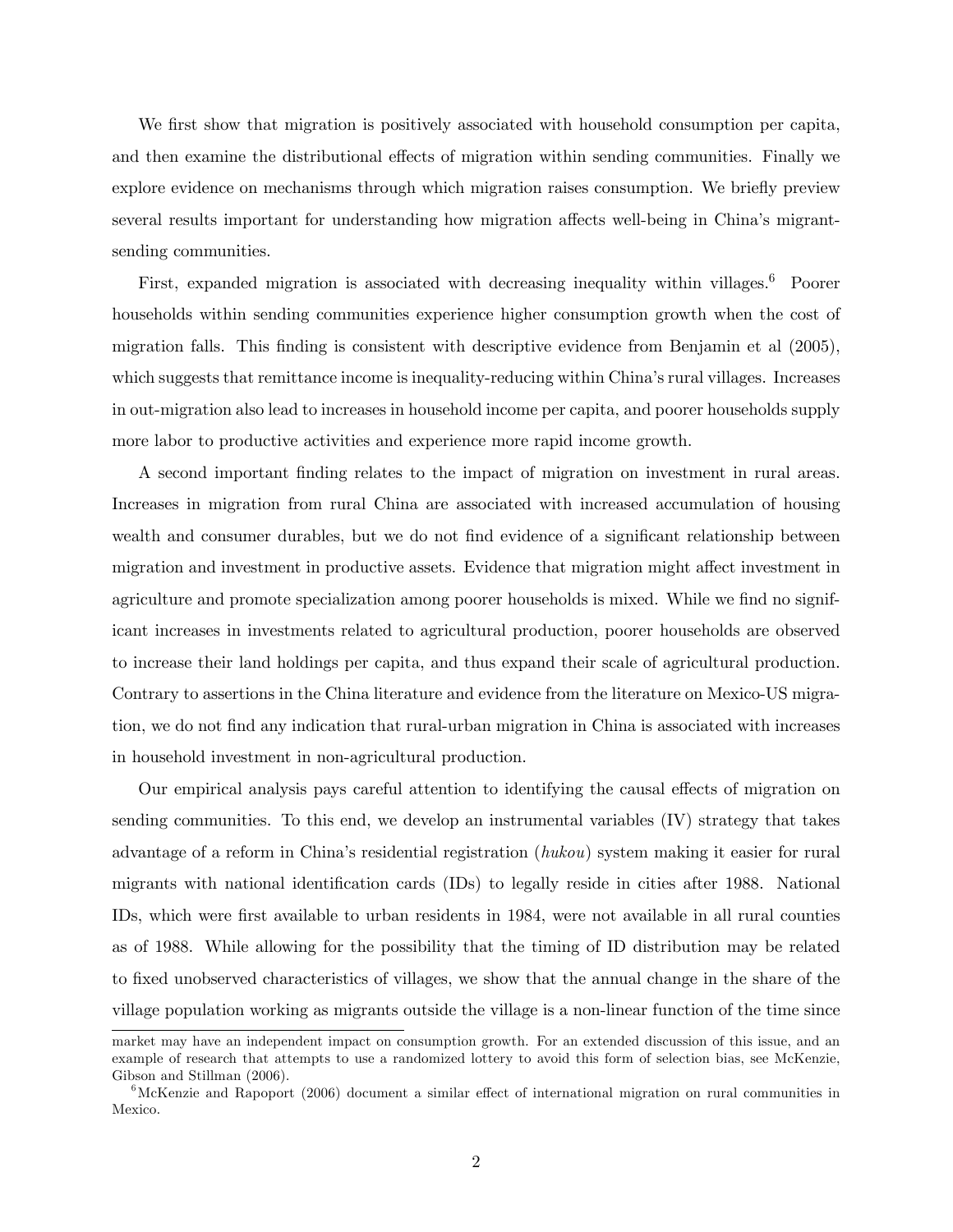residents of a county received IDs. After controlling for village-fixed effects and village-specific trends, we identify the change in cost of migrating by exploiting differences in the timing of access to IDs and the non-linearity in the relationship between the annual change in the village migrant share and the time since IDs were distributed. To ensure that IDs were not distributed in response to demand for ID cards, we show that the timing of ID card distribution is not related to exogenous rainfall shocks affecting both earnings in the local economy and migrant labor supply. We further show that the timing of ID distribution is not systematically related to changes in variables proxying for time-varying local policies, which may affect the returns to labor or self-employment locally, or to time-varying proxies reflecting local administrative capacity, which could be related to village leader responsiveness to local demand for IDs.

To better identify differences in rate of migrant network growth across villages, we interact the non-linear function of years since IDs were distributed with the variance of county rainfall. Under the assumption that a village fixed effect controls for inherent riskiness of the local environment, the interaction facilitates identification by allowing for differences across villages in how IDs affect the growth of migrant networks. We also examine the plausibility of this expanded set of instruments.

The paper proceeds as follows. In section 2 we provide additional background on rural-urban migration in China and introduce the RCRE Household and Village surveys used in the analyses. Section 3 introduces the household model which provides a framework for the empirical methodology discussed in section 4. In section 5, we present our results and a final section concludes.

## 2 Background

#### 2.1 Rural-Urban Migration in China

Over the 1990s, rapid growth in the volume of rural migrants moving to urban areas signalled that a dramatic change in the nature of China's labor market was taking place. Estimates using the one percent sample from the 1990 and 2000 rounds of the Population Census and the 1995 one percent population survey suggest that the inter-county migrant population grew from just over 20 million in 1990 to 45 million in 1995 and 79 million by 2000 (Liang and Ma, 2004). Surveys conducted by the National Bureau of Statistics (NBS) and the Ministry of Agriculture include more detailed retrospective information on past short-term migration, and suggest even higher levels of labor migration than those reported in the census (Cai, Park and Zhao, 2007).

Before labor mobility restrictions were relaxed, households in remote regions of rural China faced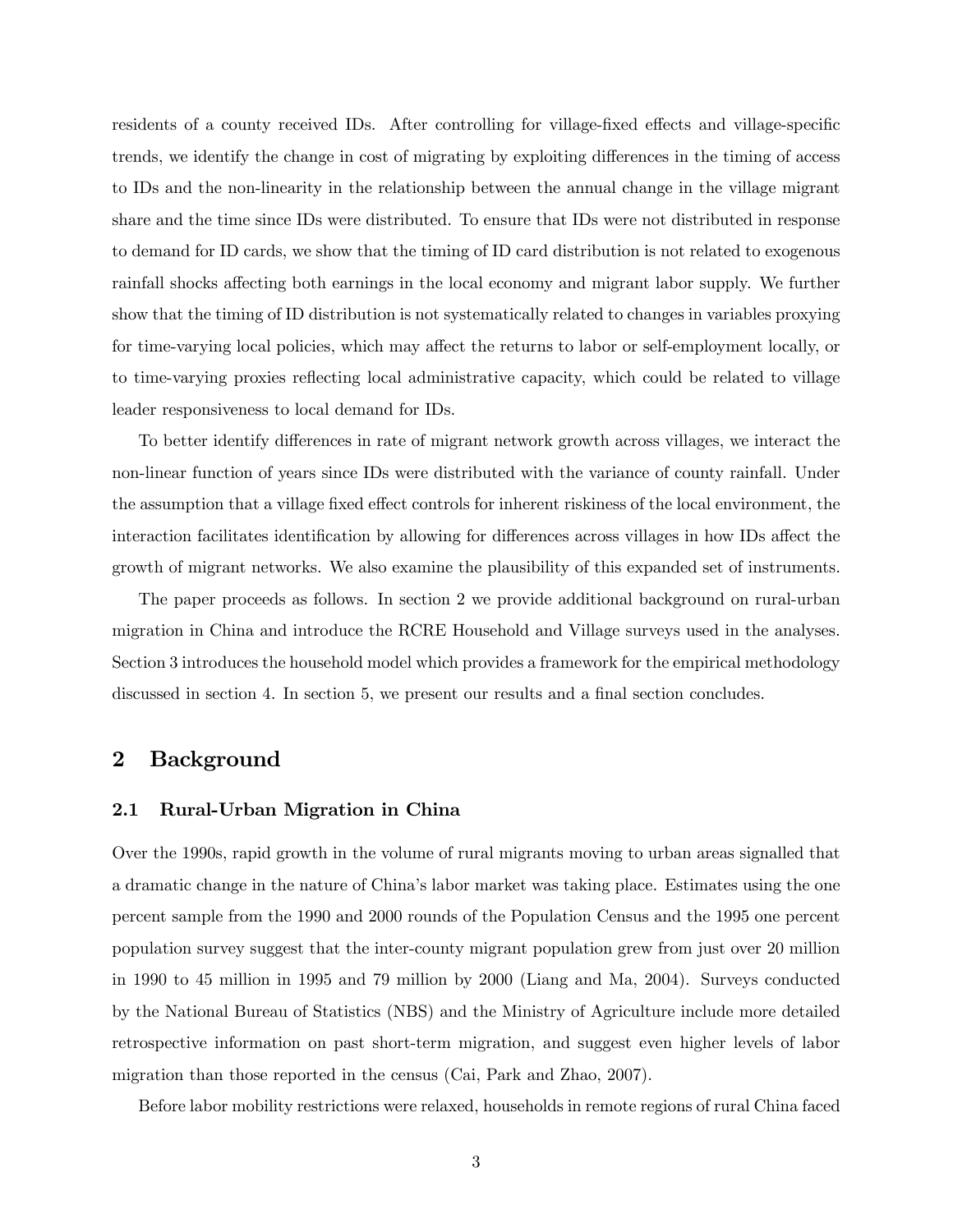low returns to local economic activity, reinforcing geographic poverty traps (Jalan and Ravallion, 2002). A considerable body of descriptive evidence related to the growth of migration in China raises the possibility that migrant opportunity may be an important mechanism for poverty reduction. Studies of the impact of migration on migrant households suggest that migration is associated with higher incomes (Taylor, Rozelle and de Brauw, 2003; Du, Park, and Wang, 2006), facilitates risk-coping and risk-management (Giles, 2006; Giles and Yoo, 2007), and is associated with higher levels of local investment in productive activities (Zhao, 2002).

The use of migrant networks and employment referral in urban areas are important dimensions of China's rural-urban migration experience. Rozelle et al (1999) emphasize that villages with more migrants in 1988 experienced more rapid migration growth by 1995. Zhao (2003) shows that number of early migrants from a village is correlated with the probability that an individual with no prior migration experience will choose to participate in the migrant labor market. Meng (2000) further suggests that variation in the size of migrant flows to different destinations can be partially explained by the size of the existing migrant population in potential destinations.<sup>7</sup>

Descriptive evidence from a survey of migrants living in urban China confirms the likely importance of migrant networks for lowering the cost of finding employment. In a survey of rural migrants conducted in five of China's largest cities in late 2001, more than half of the migrants reported that they secured employment before their first migration experience, and more than 90 percent had an acquaintance from their home village living in the city when arriving (Table 1).8 Notably, before migrating over half of migrants surveyed had a member of their extended family living in the city, and over 65 percent knew hometown acquaintances in the city other than family members.<sup>9</sup>

<sup>&</sup>lt;sup>7</sup>Referral through one's social network is a common method of job search in both the developing and developed world. Carrington, Detragiache, and Vishnawath (1996) explicitly show that in a model of migration, moving costs can decline with the number of migrants over time, even if wage differentials narrow between source communities and destinations. Survey-based evidence suggests that roughly 50 percent of new jobs in the US are found through referrals facilitated by social networks (Montgomery, 1991). In a study of Mexican migrants in the US, Munshi (2003) shows that having more migrants from one's own village living in the same city increases the likelihood of employment.

<sup>&</sup>lt;sup>8</sup>We use the migrant sub-sample of the China Urban Labor Survey (CULS), which was conducted in late 2001 by the Institute for Population and Labor Economics at the Chinese Academy of Social Sciences (CASS-IPLE) working in collaboration with local National Bureau of Statistics Survey Teams. Researchers from Michigan State University and the University of Michigan collaborated in funding, designing, implementing and monitoring the survey. Using the 2000 Population Census as a guide, neighborhoods were selected using a proportional population sampling procedure. Sample frames were then assembled from residents' committee records of migrant households, and public security bureau records of migrants living on construction sites. Very short-term migrants are unlikely to have been included in the sample frame.

<sup>9</sup>Categories of acquaintance type shown in Table 1 are not exclusive because many migrants were preceded to cities by both family members and other hometown acquaintances.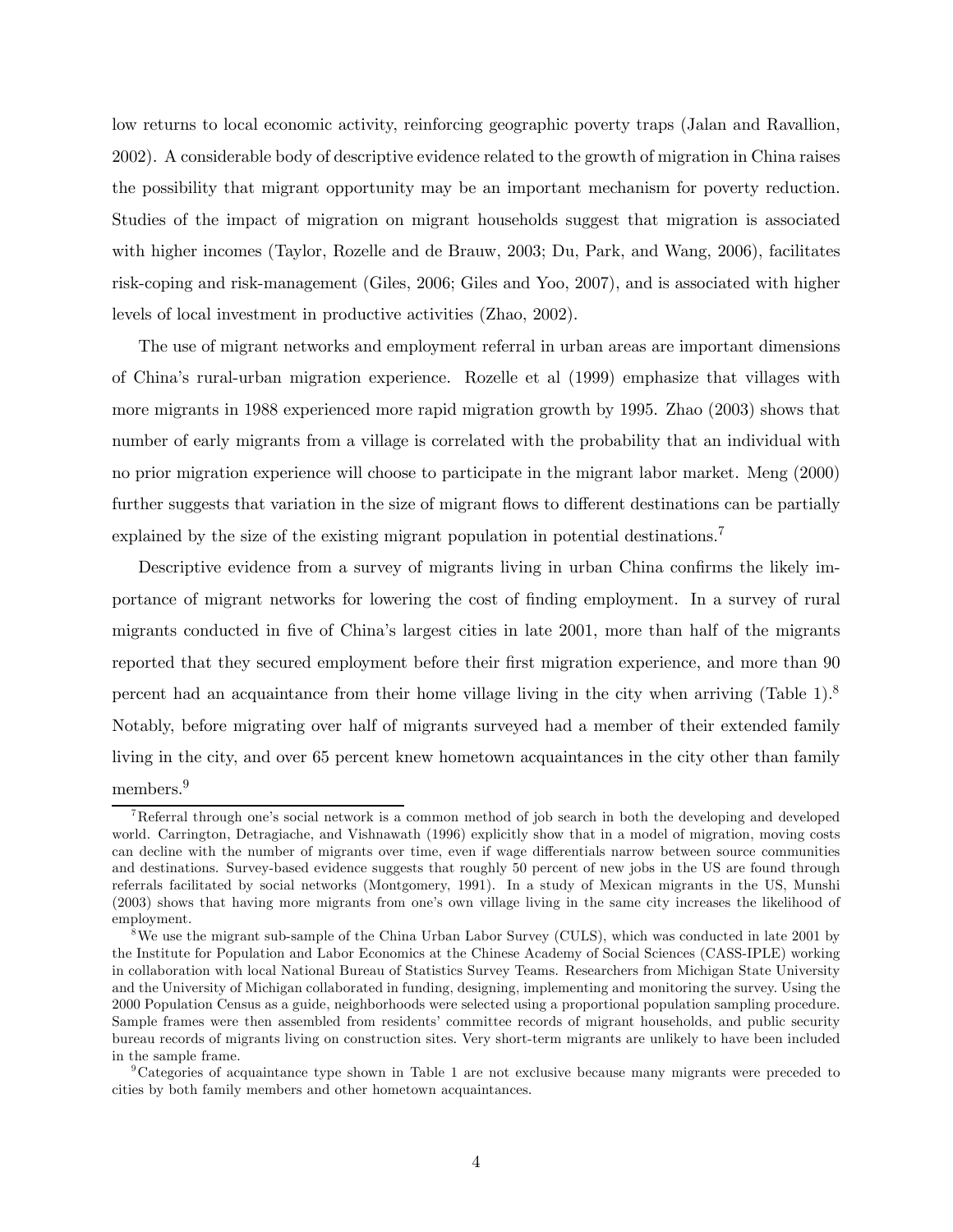#### 2.2 The RCRE Household Survey

The primary data sources used for our analyses are the village and household surveys conducted by the Research Center for Rural Economy at China's Ministry of Agriculture from 1986 through the 2002 survey year. We use data from 88 villages in eight provinces (Anhui, Jilin, Jiangsu, Henan, Hunan, Shanxi, Sichuan and Zhejiang) that were surveyed over the 16-year period, with an average of 6305 households surveyed per year. Depending on village size, between 40 and 120 households were randomly surveyed in each village. Each village in the sample is in a different county, so county level policies affect each village in this sample differently.

The RCRE household survey collected detailed household-level information on incomes and expenditures, education, labor supply, asset ownership, land holdings, savings, formal and informal access to credit, and remittances.<sup>10</sup> In common with the National Bureau of Statistics (NBS) Rural Household Survey, respondent households keep daily diaries of income and expenditure, and a resident administrator living in the county seat visits with households once a month to collect the diaries.

Our measure of consumption is the sum of annual expenditures on non-durable goods and an imputed flow of services from household durable goods and housing. In order to convert the stock of durables into a flow of consumption services, we assume that current and past investments in housing are "consumed" over a 20-year period and that investments in durable goods are consumed over a period of 7 years.<sup>11</sup> We also annually "inflate" the value of the stock of housing and durables to reflect the increase in prices of durable goods over the period. Finally, we deflate all income and expenditure data to 1986 prices using the NBS rural consumer price index for each province.

There has been some debate over the representativeness of both the RCRE and NBS surveys, and concern over differences between trends in poverty and inequality generated from these surveys. These issues are reviewed extensively in Appendix B of Benjamin et al (2005), but it is worth summarizing some of their findings here. First, when comparing cross sections of the RCRE and NBS surveys with overlapping years from other cross sectional surveys that did not use a diary method, it is apparent that high and low income households are somewhat under-represented.<sup>12</sup> Poorer illiterate households are likely to be under-represented because enumerators find it difficult

 $10$ One shortcoming of the survey is the lack of individual-level information. However, we know the numbers of working-age adults and dependents, as well as the gender composition of household members.

 $11$ Our approach to valuing consumption follows the suggestions of Chen and Ravallion (1996) for the NBS Rural Household Survey, and is explained in detail in Appendix A of Benjamin et al (2005).

 $12$ The cross-sections used were the rural samples of the 1993, 1997 and 2000 China Health and Nutrition Survey (CHNS) and a survey conducted in 2000 by the Center for Chinese Agricultural Policy (CCAP).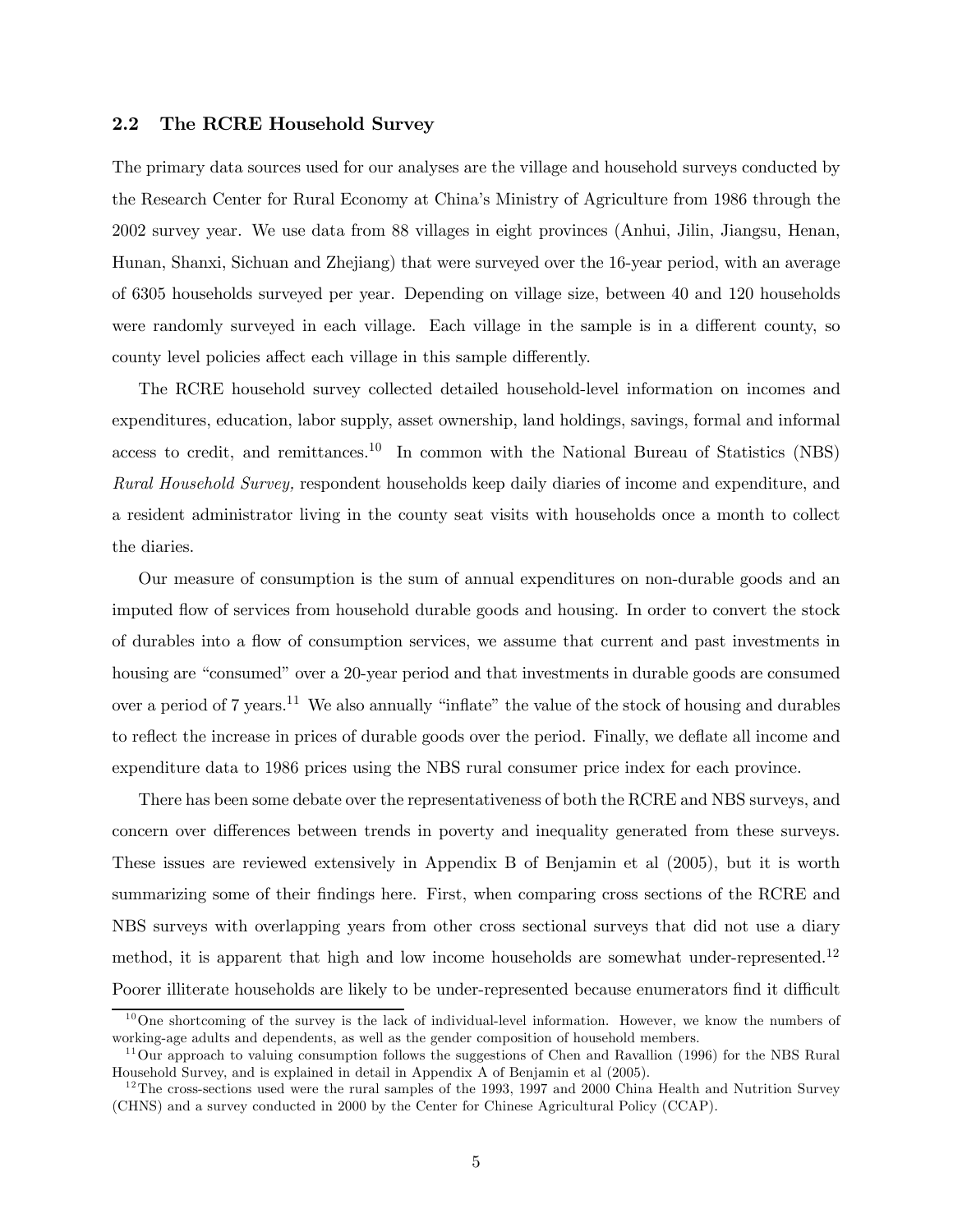to implement and monitor the diary-based survey, and refusal rates are likely to be high among affluent households who find the diary reporting method a costly use of their time. Second, much of the difference between levels and trends from the NBS and RCRE surveys can be explained by differences in the valuation of home-produced grain and in the treatment of taxes and fees.

### 2.3 Trends in Migration, Consumption Growth and Poverty

One of the benefits of the accompanying village survey are questions asked annually of village leaders about the number of registered village residents working and living outside the village. In our analysis, we consider all registered village residents who work outside the home county to be migrants.13 Both the tremendous increase in migration from 1987 onward and heterogeneity across villages are evident in Figure 1. In 1987 an average of 3 percent of working age laborers in RCRE villages worked outside of their home counties, and this share rose steadily to 23 percent by 2003. Moreover, we observe considerable variability in the share of working age laborers working as migrants. Whereas, for some villages, only a small share of legal residents are employed as migrants, from other villages more than 50 percent of working age adults are employed outside their home county by 2003.

The relationship between migration and consumption is of central concern for our analysis. The linear fit of the relationship between annual changes in share of the village workforce employed as migrants (village migrant share) and growth in village average consumption in the RCRE data suggest a positive relationship (Figure 2). The lowess fit, however, suggests the presence of nonlinearities, particularly around zero. The prospect that out-migration may be driven by negative shocks or return migration by positive shocks, which are correlated with movements in consumption, should raise concern that migration and consumption are endogeneous.

Even if consumption grows with an increase in the number of residents earning incomes from migrant employment, it is of particular policy interest to understand which residents within villages are experiencing increases in consumption. Changes in the village poverty headcount are negatively associated with the change in the number of out-migrants, suggesting that poverty declines with increased out-migration (Figure 3). Nonlinearities in the bivariate relationship are again evident in the lowess plot of the relationship. Whether obvious nonlinearities are related to the simultaneity of shocks and increases in out-migration and poverty for some villages or to the simple fact that

 $13$  From follow up interviews with village leaders, it is apparent that registered residents living outside the county are unlikely to be commuters and generally live and work outside the village for more than six months of the year.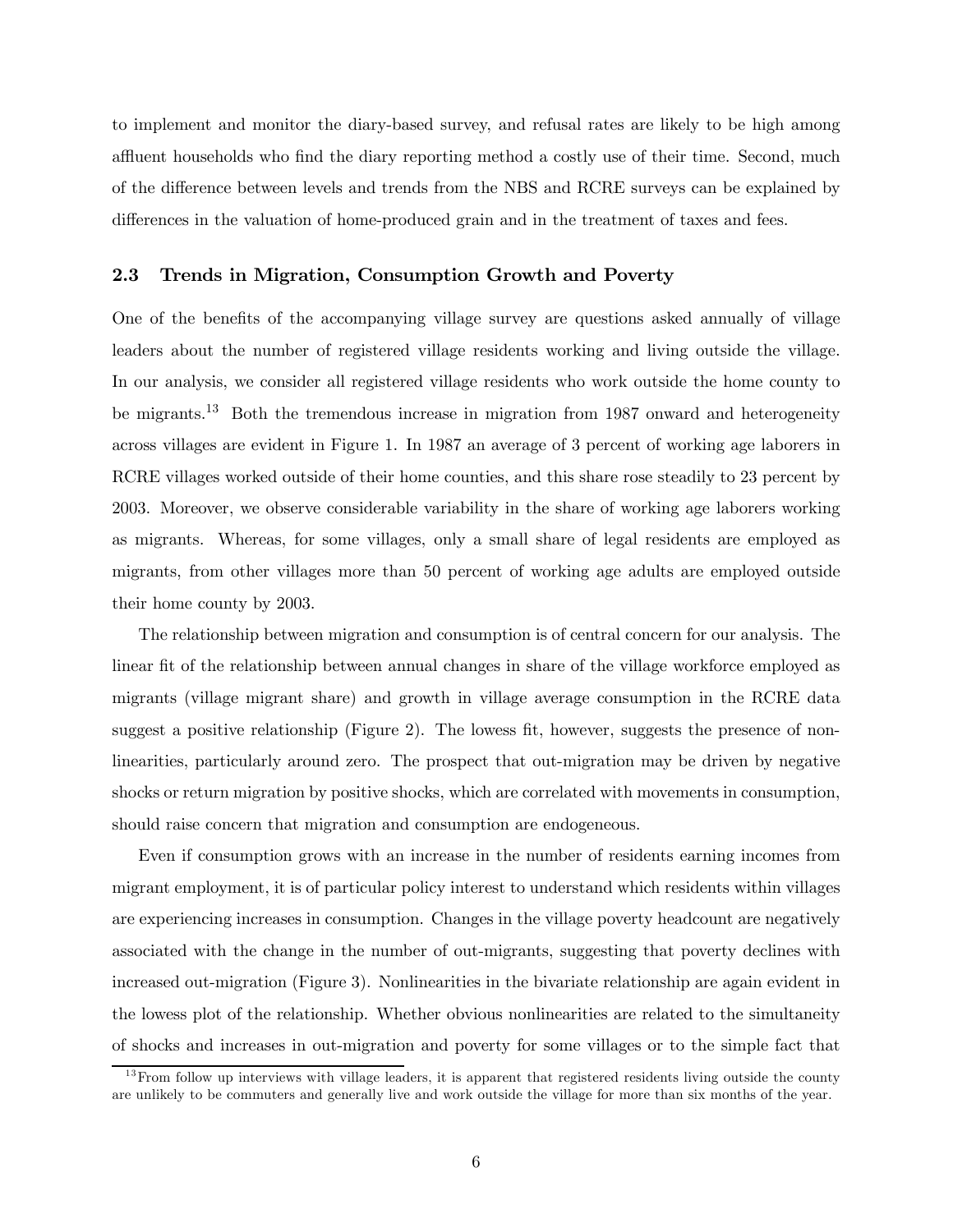we have not controlled for other characteristics of villages, establishing a relationship between migration and increased consumption of poorer households within villages requires an analytical approach that allows us to eliminate bias due to both simultaneity and unobserved heterogeneity.

## 3 Model

In this section, we present a simple model to highlight the direct and indirect mechanisms through which expanded migrant opportunity may affect household consumption. The model illustrates the relationship between the size of the migrant network, family income from earnings in local and migrant labor markets, and the impact of migrant networks on credit constraints that may influence a household's ability to invest in self-employed productive activity. Essentially the model highlights the potential effects of the migrant network on permanent household income and thus also on household consumption.

Assume that in each period t households may choose to invest in physical capital,  $K_t$ , used in agriculture or in non-agricultural household self-employment. Households earn income from some or all of the following activities: agricultural production, non-agricultural self-employment, and employment in local and migrant labor markets. Income from home production, indexed by  $h$ , encompasses agricultural production and any other self-employment activities and is a function of household physical and human capital:  $y_t^h = \theta_t F\left(K_t, H_t, L_t^h\right)$ , where  $\theta_t$  is a multiplicative productivity shock with a mean of one, where  $H_t$  is the current stock of human capital, and  $L_t^h$  is the labor used in all self-employment activities. Similarly, household income from the local  $(l)$  and migrant (*m*) labor markets is  $y_t^l = w^l(H_t, M_{jt}) L_t^l$  and  $y_t^m = w^m(H_t, M_{jt}) L_t^m$ , respectively. Above,  $L_t^l$  and  $L_t^m$  denote the labor allocated to local and migrant employment,  $M_{jt}$  is a measure of the size of the network of migrants working outside the village, and  $w^{l}(H_t, M_{jt})$  and  $w^{m}(H_t, M_{jt})$  are the corresponding wages that can be earned in the local and migrant labor markets.<sup>14</sup> We assume that as  $M_{jt}$  increases, the cost of migrating falls. The household will thus accumulate physical capital according to:

$$
K_{t+1} = K_t + \theta_t F\left(K_{t-1}, H_t, L_t^h\right) + w^l(H_t, M_{jt}) L_t^l + w^m(H_t, M_{jt}) L_t^m - c_t \tag{1}
$$

 $14$ We consider wages earned in the migrant labor market as net returns to the household from migrant employment. The migrant network may influence net income from migration by both lowering the cost of migration and by facilitating matches to higher quality jobs. These effects will be observationally indistinguishable, as they both raise the net return to participating in the migrant labor market. The positive effect of the village migrant share derives from the importance of referral for job search (Montgomery, 1991) and specifically, on the role of networks for the placement of migrants (Munshi, 2003).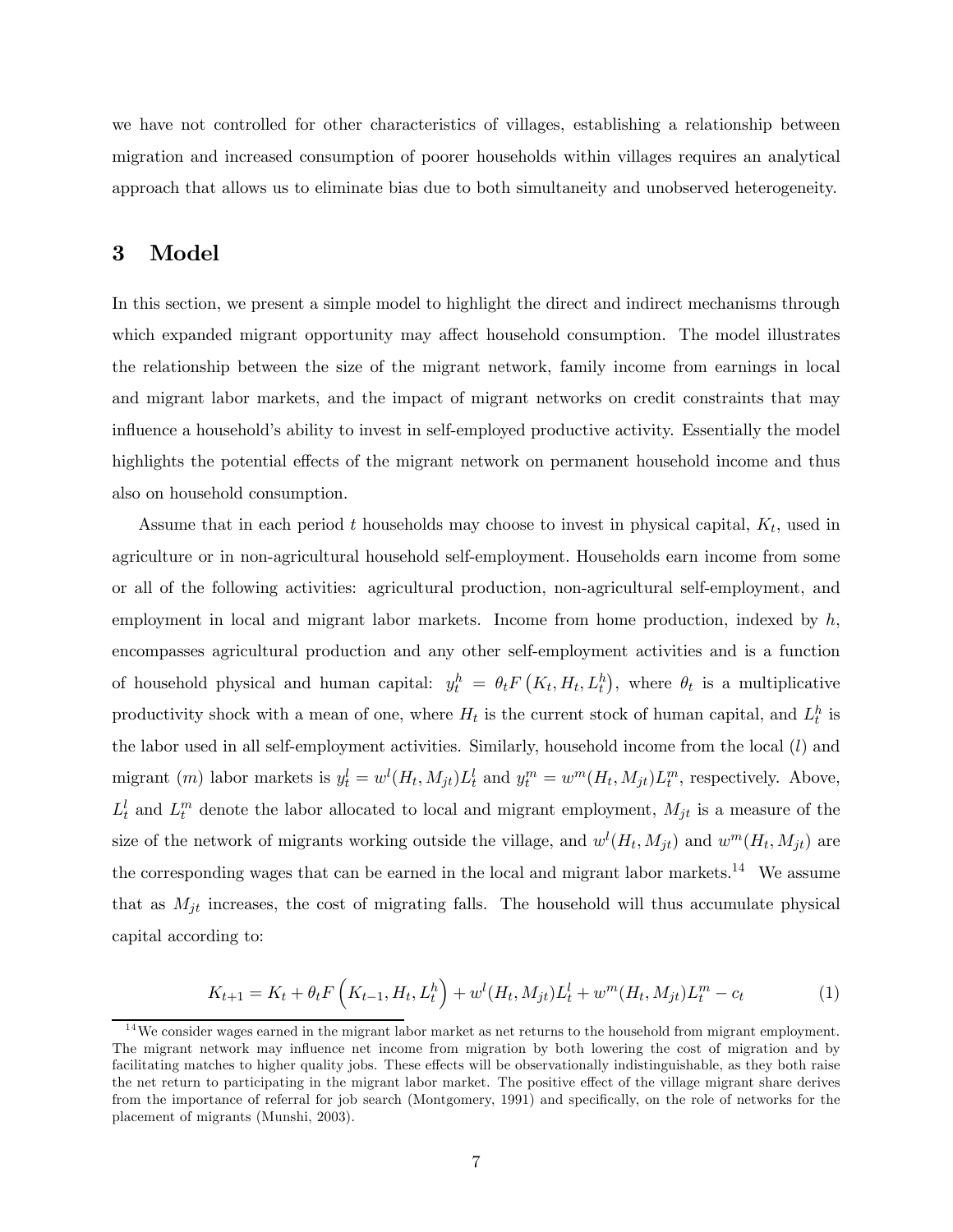where  $c_t$  is household consumption. We further restrict  $K_t, K_{t+1} \geq 0$ , which allows households to liquidate capital for consumption, but not to borrow beyond their capital stock for current expenditures on consumption. We expect the size of the migrant network to be positively associated with the net return to migrant employment,  $w_t^m$ , by lowering the cost of participating in the migrant market and improving the quality of job referrals for migrants.<sup>15</sup> The migrant network may have two general equilibrium effects on wages in the local economy. First, as labor shifts into migrant activities, the local non-agricultural labor supply decreases, putting upward pressure on the local off-farm wage. Second, to the extent that migrant employment relaxes household credit constraints, new investments in productive activities and housing construction may stimulate local labor demand, also potentially increasing local wages.

Current utility is an additively separable concave function of consumption,  $c_t$ , and the leisure of household members  $(l_t = 1 - L_t^h - L_t^l - L_t^m)$ . The household's objective function is to maximize

$$
E_0 \left[ \sum_{t=0}^{T} \delta^t U\left(c_t, l_t\right) \right] \tag{2}
$$

subject to (1) and the borrowing constraint, where  $\delta^t$  is the subjective discount factor and  $E_0$  is the expectations operator. Households are uncertain about future values of  $\theta_t$ ,  $w(\cdot, \cdot)$ , and T.

The first-order conditions for an interior solution are:

$$
U_c(t) = \lambda_t \tag{3}
$$

$$
U_{l}(t) = \lambda_{t} \left( \theta_{t} F_{L_{t}^{h}} \left( K_{t-1}, H_{t}, L_{t}^{h} \right) + w^{l} (H_{t}, M_{jt}) + w^{m} (H_{t}, M_{jt}) \right)
$$
(4)

where  $\lambda_t$  is the time-varying shadow value of physical capital that will be scaled by the discount factor,  $\delta^t$ . Solving the system of equations yields a consumption demand function of the form:

$$
c_t^* = c^* \left( \lambda_t, \theta_t F_{L_t^h} \left( K_{t-1}, H_t, L_t^h \right), w^l(H_t, M_{jt}), w^m(H_t, M_{jt}) \right)
$$
(5)

Because preferences are additively separable, current period decisions depend on past decisions and expected future prices only through the shadow price of physical capital,  $\lambda_t$ . Further, after

<sup>&</sup>lt;sup>15</sup>These effects are observationally indistinguishable, as they both raise the net return to participating in the migrant labor market.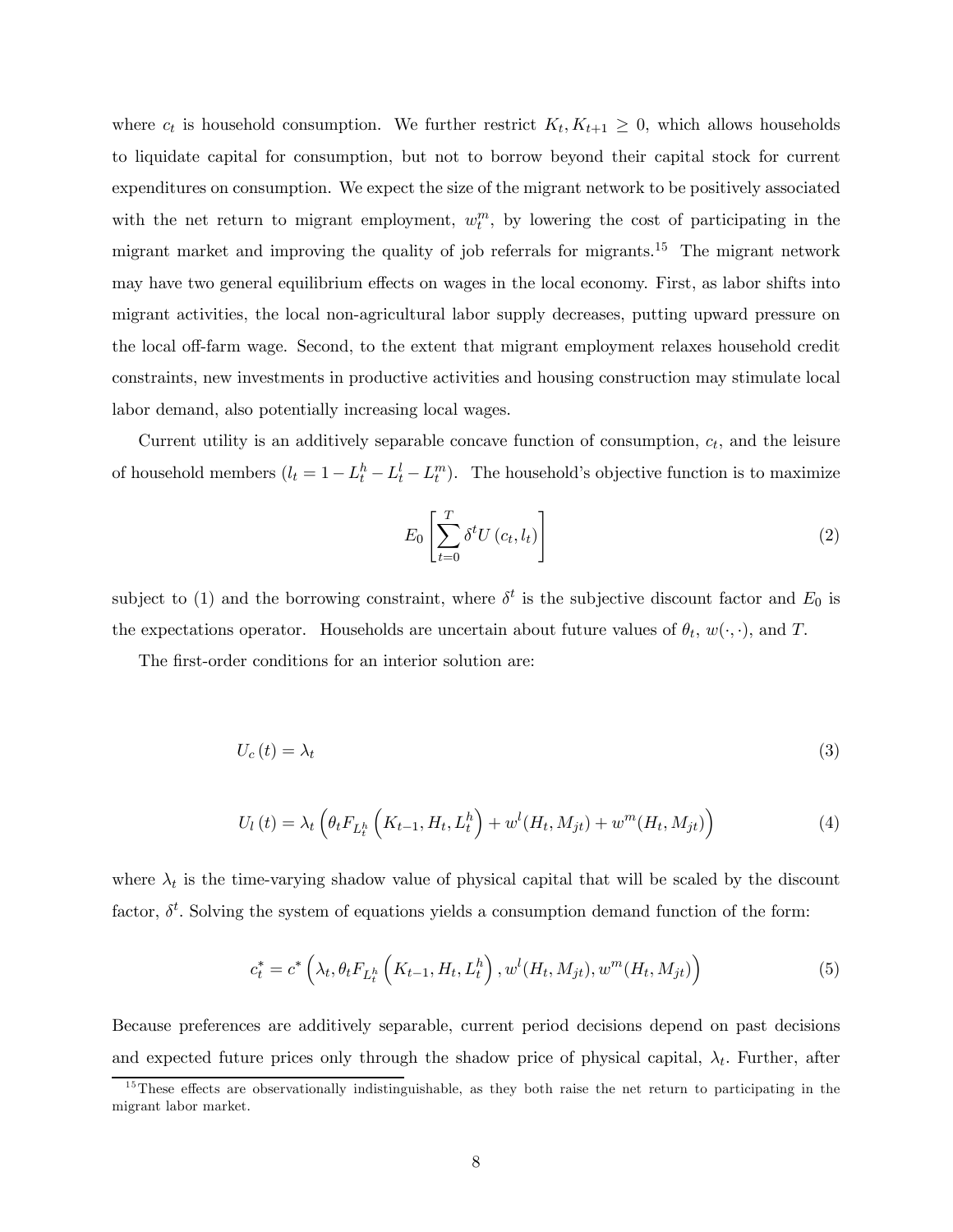controlling for  $\lambda_t$ , the borrowing constraint only influences intertemporal decisions through the intertemporal Euler equation and does not affect intratemporal decisions.

Using equations (3) and (4), we can trace out the potential effect of an increase in the village migrant labor network on demand for leisure and consumption goods. First, income earned in both the local and migrant labor markets increases, so the shadow price of physical assets,  $\lambda_t$ , falls. The wealth effect eases credit constraints associated with accumulating assets for productive activities (both agricultural and non-agricultural) and non-productive uses (e.g., investments in housing and durable goods). In addition, household consumption may increase by relaxing a credit constraint that led households to consume less and save more in each period as a precaution against potential future production shocks.

The second effect of an increase in size of the village migrant network operates through the shadow price of household labor time. If leisure is a normal good, the net effect on family labor supply is indeterminate. A substitution effect will lead families to supply more labor to productive activities, but an income effect may lead to a reduction in family labor supply. Our analyses below focuses on the net effect of migration on household consumption and income per capita, and also on household investment in productive and non-productive assets. To provide further understanding of the relationship between migration and household specialization, we will also examine impacts of migration on farm size and household labor supply.

We further simplify the consumption demand function by recognizing that household productivity will be a function of time varying household endowments and other characteristics,  $\mathbf{X}_{it}$ , that are related to wealth, skills, and human capital, which affect the potential returns that family members may earn both in the labor market and through household activities (e.g. Yang, 2004). Furthermore, capital endowments and local labor market returns will be influenced by factors that vary at the village level,  $\mathbf{Z}_{jt}$ , and we will consider unobservables,  $u_i$ , related to risk preferences and competencies of the household. We thus rewrite a reduced form of the demand function as:

$$
c_{it}^* = c^* \left( w_{it-1}, \theta_t, \mathbf{X}_{it}, \mathbf{Z}_{jt}, M_{jt}, u_i \right) \tag{6}
$$

where consumption of household  $i$  in period  $t$  is a function of the determinants of household income. The determinants include household wealth at the end of the previous period,  $w_{it-1}$ , which is a combination of the value of productive assets and financial wealth affecting the shadow price of physical capital, productivity shocks, household endowments and characteristics, village characteristics, the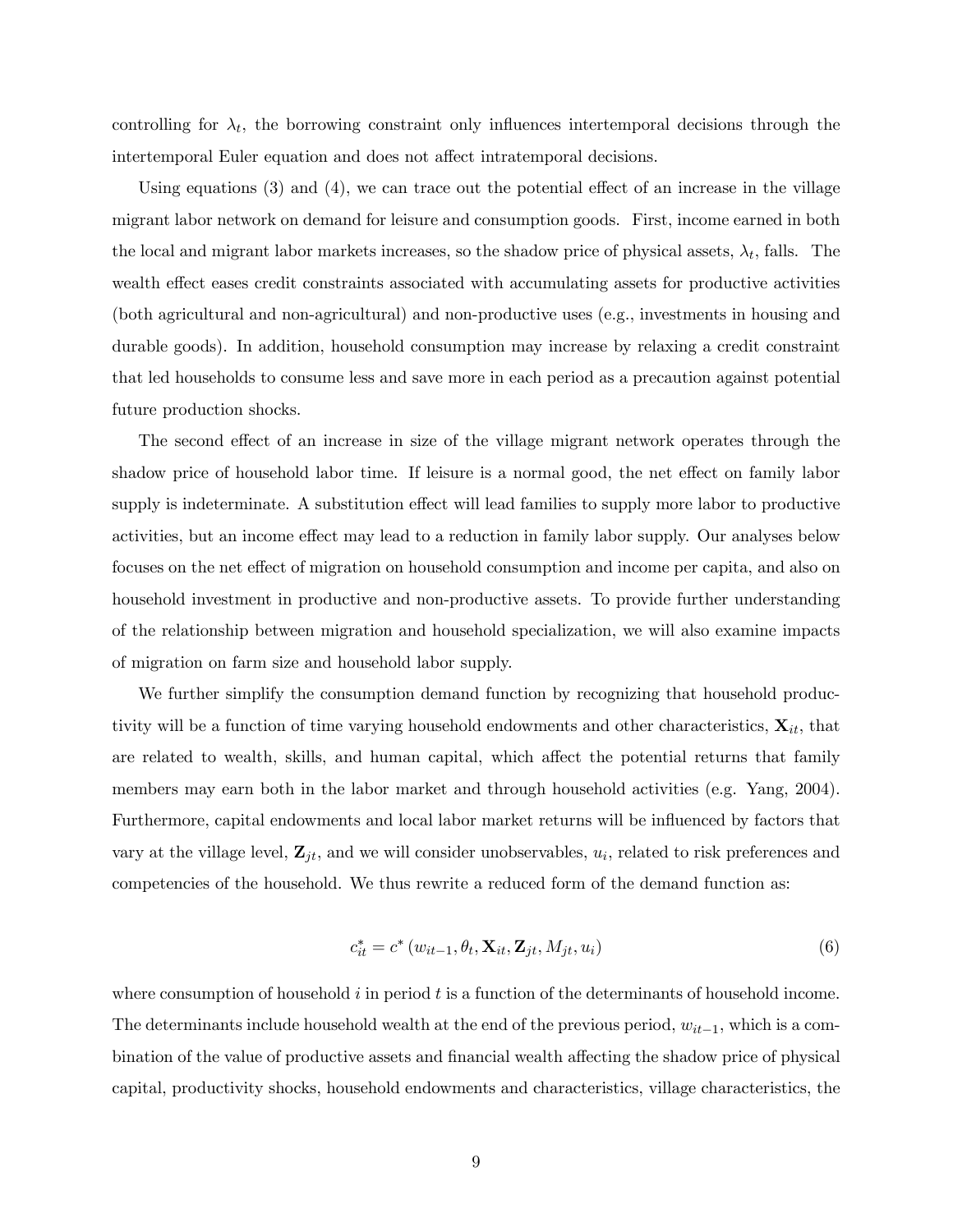size of the migrant network, and household unobservables,  $u_i$ .

## 4 Empirical Methodology

#### 4.1 Estimating the Effect of Migration on Consumption

The theoretical framework above suggests the following empirical specification for household consumption,  $c_{it}$ :

$$
c_{it} = \beta_1 w_{it-1} + \beta_2 M_{jt} + \beta_3 (w_{it-1} \cdot M_{jt}) + \mathbf{X}'_{it} \alpha + \mathbf{Z}'_{jt} \gamma + u_i + v_j + \mathbf{t}_j + \varepsilon_{ijt} \tag{7}
$$

The logarithm of per capita household consumption in period  $t$  will be a function of measured household physical and financial wealth per capita at the end of period  $t - 1$ ,  $w_{it-1}$ , and the relative size of the migrant labor force from village j,  $M_{jt}$ . Household characteristics,  $\mathbf{X}_{it}$ , influence consumption through endowments, such as human capital, which affect household permanent income, and through demographic characteristics which influence consumption preferences. Since ability to participate in or benefit from the migrant labor market may affect households differently depending on their wealth level, we are also explicitly interested in the interaction,  $w_{it-1} \cdot M_{jt}$ . We include time-varying village variables to pick up heterogeneity across villages in policies and economic conditions,  $\mathbf{Z}_{jt}$ , that may influence consumption through effects on productivity. We use village dummy variables,  $v_j$ , to control for other observable and unobservable fixed characteristics of villages that may affect consumption, such as location, connections to off-farm markets and proximity to employers. Additionally, village specific trends,  $t_j$ , related to underlying endowments and initial conditions in the village, may further affect consumption. At the household level, we also expect that fixed unobservables,  $u_i$ , will be related to consumption preferences and to the ease with which the household participates in the migrant labor market.

Household wealth is typically difficult to measure accurately because the valuation of productive asset stocks depends upon assumptions about depreciation and the useful life of assets, and the value of financial assets is frequently under-reported in household surveys. Moreover, access to transfers and informal loans from non-resident family members and friends will have an impact on expected lifetime wealth and current consumption, but the ability to receive transfers and loans will be unobservable to the econometrician. To proxy for lagged household wealth in equation (7), we use lagged household consumption, implicitly assuming that lagged consumption is strongly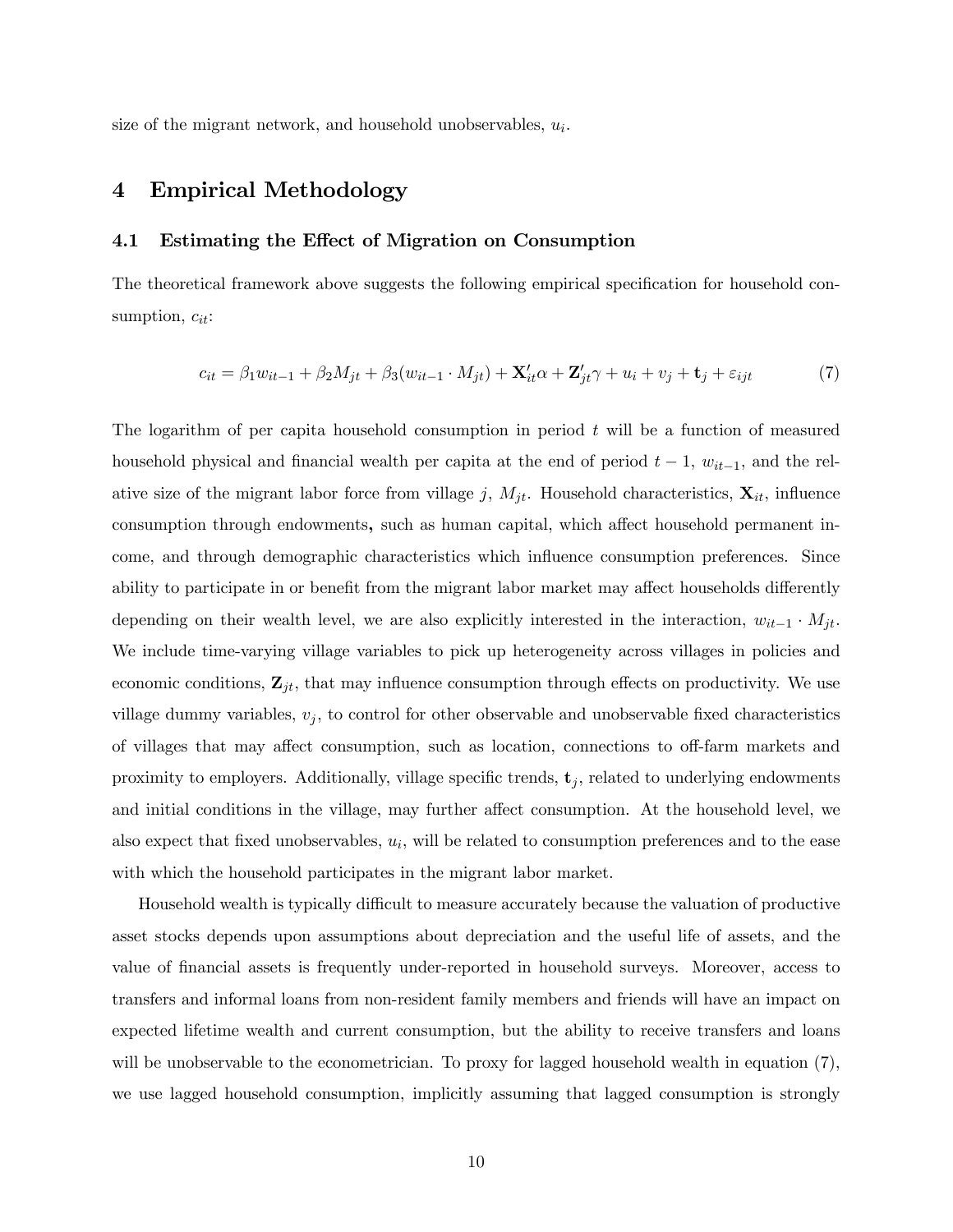correlated with perceptions of lifetime wealth at the start of period  $t.^{16}$  Thus, we rewrite equation (7) as:

$$
c_{it} = \beta_1 c_{it-1} + \beta_2 M_{jt} + \beta_3 (c_{it-1} \cdot M_{jt}) + \mathbf{X}'_{it} \alpha + \mathbf{Z}'_{jt} \gamma + u_i + v_j + \mathbf{t}_j + \epsilon_{it}
$$
(8)

To control for fixed effects at the household and village level, we first-difference equation (8). We further add province-year interactions,  $\mathbf{p} \otimes \mathbf{t}$ , to control for the effects of province-wide macroeconomic shocks, and obtain:

$$
\Delta c_{it} = \beta_1 \Delta c_{it-1} + \beta_2 \Delta M_{jt} + \beta_3 \Delta (c_{it-1} \cdot M_{jt}) + \Delta \mathbf{X}_{it}' \alpha + \Delta \mathbf{Z}_{jt}' \gamma + \mathbf{d}_j + \mathbf{p} \otimes \mathbf{t} + \Delta \epsilon_{it}
$$
(9)

Differencing the village-specific trend leaves us with a vector of village dummy variables,  $\mathbf{d}_i$ , that control for differences in consumption growth trends across villages.

We will be most interested in coefficients  $\beta_2$  and  $\beta_3$ , which capture the effect of the migrant labor market on consumption at different lagged consumption levels. For any given level of lagged consumption, the marginal effect of migration on present consumption is  $\eta = \beta_2 + \beta_3 c_{it-1}$ . If outmigration has a positive effect on household per capita consumption, we expect  $\beta_2$  to be positive, and the sign of  $\beta_3$  will indicate which households within the village experience faster consumption growth as the size of the migrant network expands. If  $\beta_3$  is positive, wealthier households have faster consumption growth, *ceteris paribus*, whereas if  $\beta_3$  is negative, poorer households within villages experience faster consumption growth with migration.

#### 4.2 Endogeneity Concerns

The first three terms in equation (9),  $\Delta c_{it-1}$ ,  $\Delta M_{jt}$ , and  $\Delta (c_{it-1} \cdot M_{jt})$  suffer from well known endogeneity problems. Errors in the measurement of lagged log consumption,  $c_{it-1}$ , will be present in both the dependent variable  $(\Delta c_{it} = c_{it} - c_{it-1})$  and a regressor  $(\Delta c_{it-1} = c_{it-1} - c_{it-2})$ , and these will be correlated with the differenced error term,  $\Delta \epsilon_{it}$ . We instrument  $\Delta c_{it-1}$  with  $c_{it-3}$ under the assumption that  $c_{it-3}$  is correlated with  $\Delta c_{it-1}$  but not  $\Delta \epsilon_{it}$ . We then use an additional lag,  $c_{it-4}$ , to provide for over-identification.<sup>17</sup>

Change in our proxy for the cost of migration, the village migrant share,  $\Delta M_{jt}$ , is endogenous as

 $16$ This approach is common in empirical estimation of dynamic models of consumption decisions. See Banks, Brugiavinni and Blundell (2001) for another example and additional references.

<sup>&</sup>lt;sup>17</sup>Anderson and Hsiao (1982) actually suggest that the  $t-2$  lag might be sufficient, but since shocks to consumption may have long memory in some villages, we use the  $t - 3$  lag. In a GMM framework, Arellano and Bond (1991) showed that all available lags back to period 1 may be used. Wooldridge (2002) cautions, however, that if correlation between the regressor  $\Delta c_{it-1}$  and distant lags are weak, then adding large numbers of additional weak instruments may introduce bias.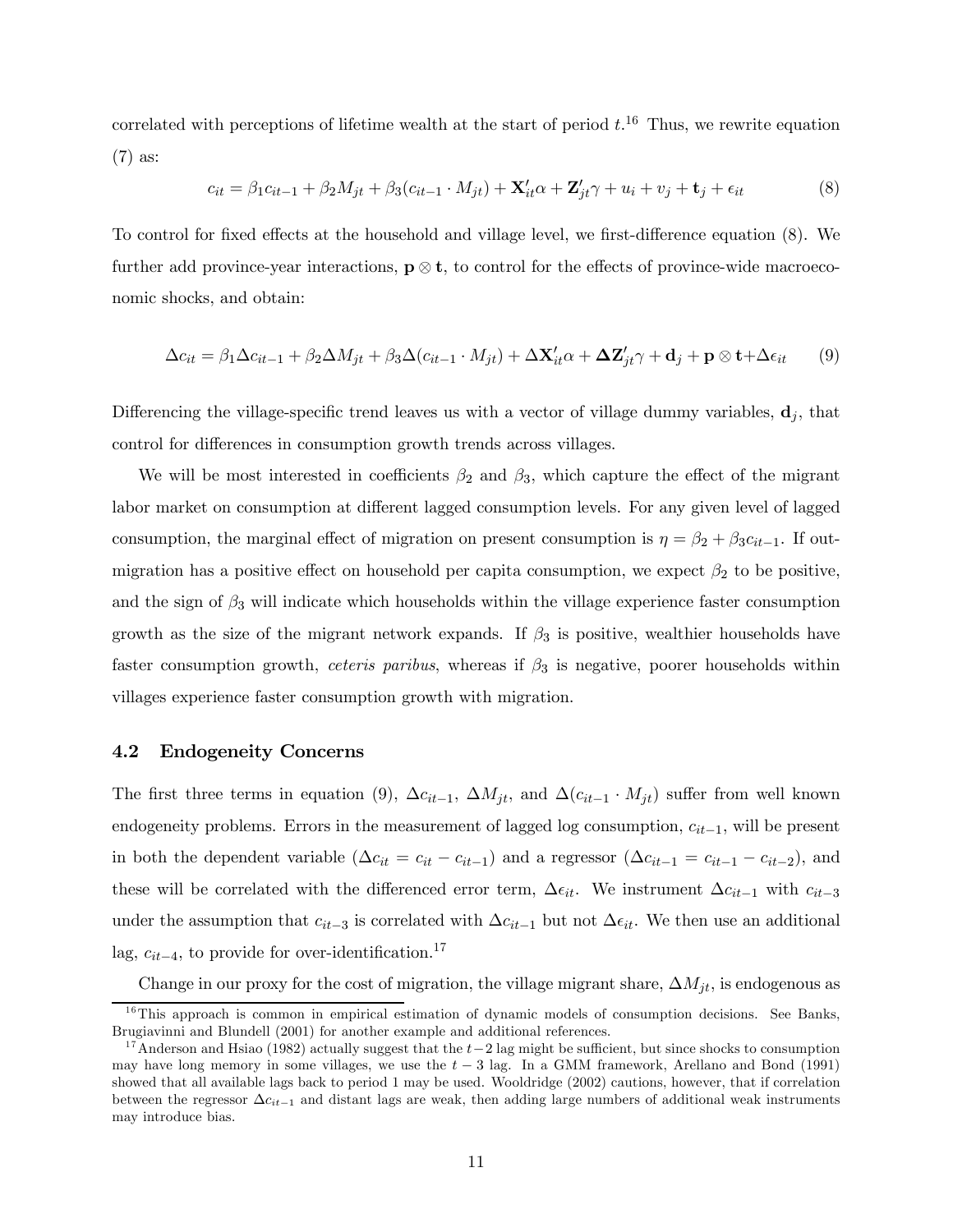it reflects factors affecting both change in demand for migrant labor and change in labor supply decisions of migrants and potential migrants. Disruptions to the local economy, for example, decrease household consumption per capita while increasing the relative return to migrant employment in more distant locations, potentially leading to an observed negative relationship between increases in migration and consumption growth. To identify the effect of migration on consumption, it is necessary to find an instrument that is correlated with the share of village residents working as migrants, but otherwise unrelated to factors affecting growth or negative shocks experienced by the village.

To instrument for migration, we make use of two policy changes that, working together, affect the strength of migrant networks outside home counties but are plausibly unrelated to average village consumption growth. First, a new national ID card (shenfen zheng) was introduced in 1984. While urban residents received IDs in 1984, residents of most rural counties did not receive them immediately. In 1988, a reform of the residential registration system made it easier for migrants to gain legal temporary residence in cities, but a national ID card was necessary to obtain a temporary residence permit (zanzu zheng) (Mallee, 1995). While some counties made national IDs available to rural residents as early as 1984, others distributed them in 1988, and still others did not issue IDs until several years later. In a follow-up survey conducted with RCRE in 2004, we asked local officials when IDs had actually been issued to rural residents of the county. In our sample, 41 of the 88 counties issued ID cards in 1988, but cards were issued as early as 1984 in three counties and as late as 1997 in one county. It is important to note that IDs were not necessary for migration, and large numbers of migrants live in cities without legal temporary residence cards. However, migrants with temporary residence cards have a more secure position in the destination community, hold better jobs, and thus plausibly make up part of a longer-term migrant network in migrant destinations.<sup>18</sup> Thus, ID distribution had two effects after the 1988 residential registration (hukou) reform. First, the costs of migrating to a city should fall after IDs became available. Second, if the quality of the potential migrant network improves with the years since IDs are available, then the costs of finding migrant employment should continue to fall over time.<sup>19</sup>

<sup>&</sup>lt;sup>18</sup>Migrants without temporary residents permits could be subject to detention, fines and repatriation to their rural homes. While relatively rare during most of the period after 1988, this practice took place in some cities where migrants were viewed as competing with local displaced workers during the economic retrenchment that followed state sector restructuring in the late 1990s (Solinger, 1999).

 $19$ Our identification strategy makes no attempt to explicitly identify the direct effect of the migrant network, as in Munshi (2003). Our purpose in using a function of years-since-IDs-issued is to identify the net effect of migration under the plausible assumption that networks of earlier migrants with legal residence may contribute to reducing the cost of migration.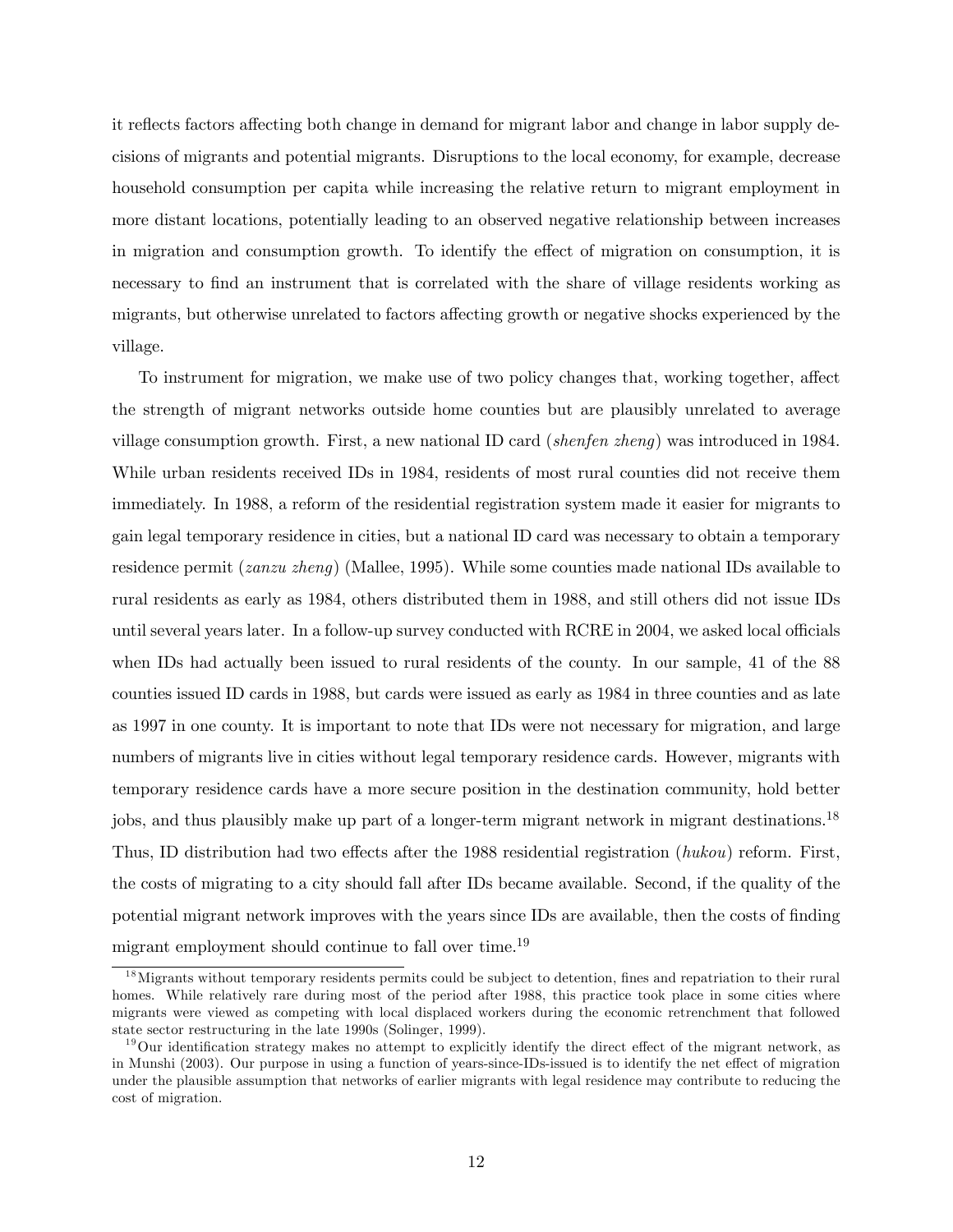As a result, the relative size of the migrant network should be a function of both whether or not cards have been issued and the time since cards have been issued in the village. Given that the size of the potential network has an upper bound, we expect years-since-IDs-issued to have a non-linear relationship with the share of the village labor force working as migrants, and growth in the size of this potential migrant network should decline after initially increasing with distribution of IDs. In Figure 4, we show a lowess plot of the relationship between years since IDs were distributed and the change in the share of village residents working as migrants from year  $t - 1$  to t. Immediately after IDs are distributed, the share of the village labor force working as migrants grows sharply, and then slows after seven years. This pattern suggests non-linearity in the relationship between ID distribution and new participants in the village migrant labor force. We thus specify our instrument as a dummy variable indicating that IDs had been issued interacted with years since issue, and then experiment with quadratic, cubic and quartic functions of years-since-IDs were issued. We settle on the quartic function for our instruments because we find it fits the pattern of expanding village migrant share better than the quadratic or the cubic functions.20

In order to exploit additional heterogeneity across villages in how the timing of ID card distribution affects the growth of migrant networks, we interact the quartic with the variance of historic village rainfall during important periods of the crop calendar.<sup>21</sup> Whether or not it is appropriate to interact the years-since-IDs were issued with the rainfall variance merits careful consideration. We expect that in villages with low rainfall variance, households would be less likely to respond to ID cards with migration and IDs will have less impact on growth of the migrant network from these villages. The interaction terms are valid instruments under the assumption that a village fixed effect controls for fixed differences across villages in the riskiness of the local environment, and that the rainfall variance interactions pick up differences in the rate of growth in networks across villages subsequent to distribution of IDs.

Since the differenced interaction term in equation (9),  $\Delta(c_{it-1} \cdot M_{it})$  is comprised of two endogenous regressors, we also include instruments for this term. We identify it using interactions between consumption in periods  $t-3$  and  $t-4$  and the eight instruments for the size of the migrant

 $^{20}$ Results in the paper are robust to using the quadratic or cubic functions of years-since-IDs were issued.

 $21$  Giles and Yoo (2007) analyze the crop calendar and different combinations of monthly rainfall shocks, and demonstrate that for the villages and households of Anhui, Jiangsu, Henan and Shanxi, negative shocks between July and November are the strongest predictor of negative shocks to agricultural production during the following year. We have similarly examined the relationship between rainfall and the crop calendar for Hunan, Sichuan and Zhejiang, and found the shock from April to November to be more important, which makes some sense due to the longer growing season in these areas. Jilin's crop calendar is more similar to Henan and Shanxi, so we use the July-November period for Jilin.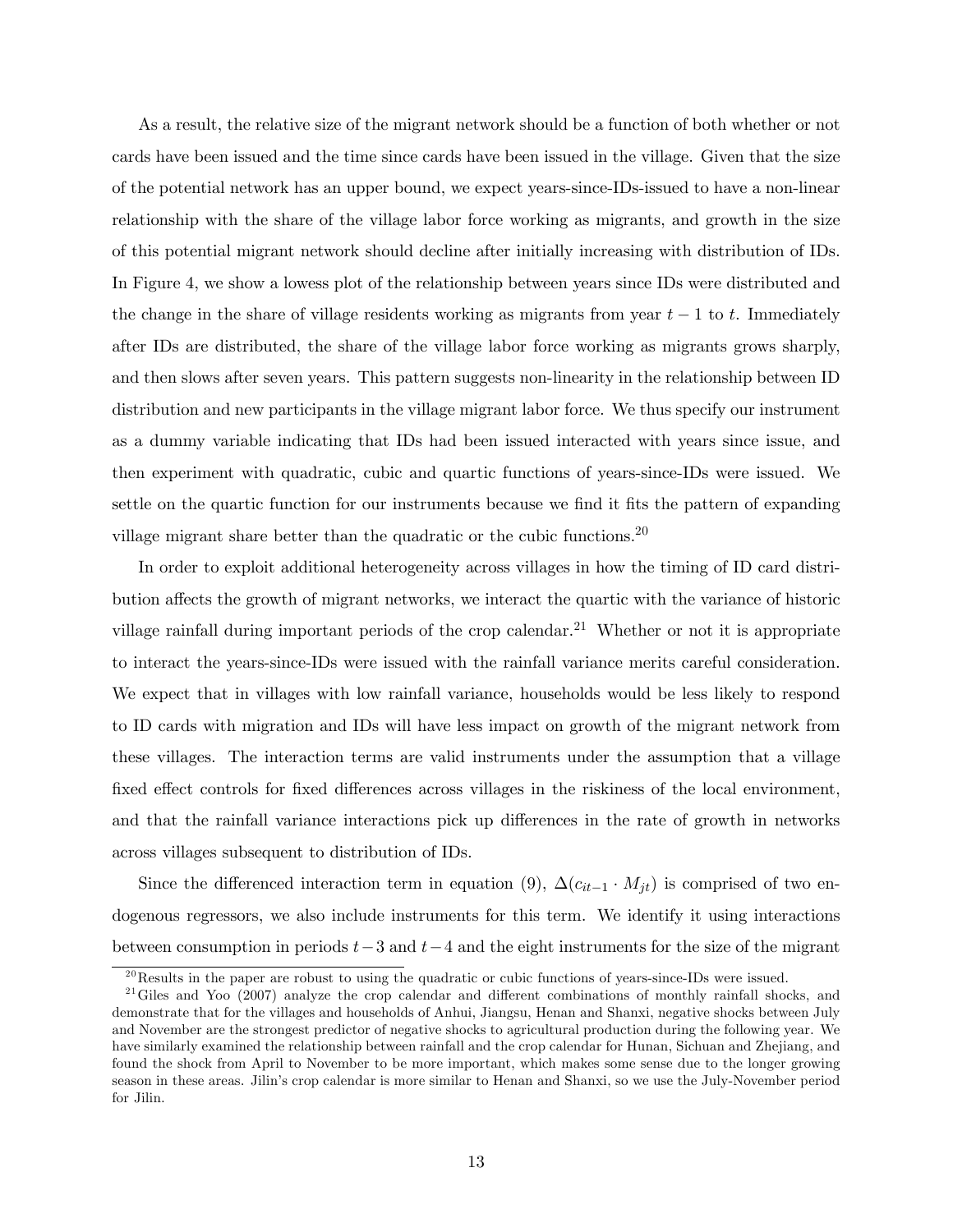network,  $M_{jt}$ . The coefficient on this term will be of interest for identifying the impact of migration at different levels of the wealth distribution within villages.

Finally, the regressors included in  $\Delta \mathbf{X}_{it}$  and  $\Delta \mathbf{Z}_{jt}$  might not be strictly exogenous. For example, income shocks that affect household consumption decisions may also have an impact on household composition, land characteristics or village policy. Below, we first estimate models that exclude  $\Delta \mathbf{X}_{it}$  and  $\Delta \mathbf{Z}_{it}$ , then successively add village and household regressors, treating them as exogenous and then as pre-determined but not strictly exogenous. For models in which regressors are treated as pre-determined, we use a standard panel data approach to control for possible endogeneity bias. Specifically, we instrument first-differenced predetermined variables with their  $t - 2$  lagged levels  $[\mathbf{X}_{it-2}, \mathbf{Z}_{jt-2}]$  in specifications which include these regressors.  $\mathbf{X}_{it-2}$  and  $\mathbf{Z}_{jt-2}$  will be valid instruments as long as they are correlated with  $\Delta \mathbf{X}_{it}$  and  $\Delta \mathbf{Z}_{jt}$ , but uncorrelated with any timevarying household unobservables included in the differenced error term,  $\Delta \epsilon_{it}$ .<sup>22</sup>

#### 4.3 Understanding the Years-Since-IDs Instrument

ID distribution was the responsibility of county level offices of the Ministry of Civil Affairs, and these are distinctly separate from the Ministries of Agriculture and Finance which set policies affecting land, credit, taxation and poverty alleviation. Therefore it is plausible that ID distribution was not systematically related to unobservable policy decisions that have a direct effect on household consumption. Still, a function of the years since IDs were issued is not an ideal strategy for identifying village out-migration. Ideally, a policy would exist that was randomly implemented, affecting the ability to migrate from some counties but not others. As the differential timing of ID card distribution was not necessarily random, we must be concerned that counties with specific characteristics or that followed specific policies were singled out to receive ID cards earlier than other counties, or that features of counties receiving IDs earlier are systematically correlated with other policies affecting consumption growth. These counties, one might argue, were "allowed" to build up migrant networks faster than others.

To evaluate the plausibility of using years-since-ID-distribution as an instrument, we first categorize villages as receiving cards prior to 1988, in 1988, or after 1988, and look for significant differences in observable average village characteristics measured in 1988 (Table 2). In the third row of each characteristic, we report the p-value of t-tests of the equality of the mean within each

<sup>&</sup>lt;sup>22</sup> Wooldridge (2002) provides a helpful introduction to standard panel data approaches to control for endogeneity bias of regressors that are predetermined but not strictly exogenous.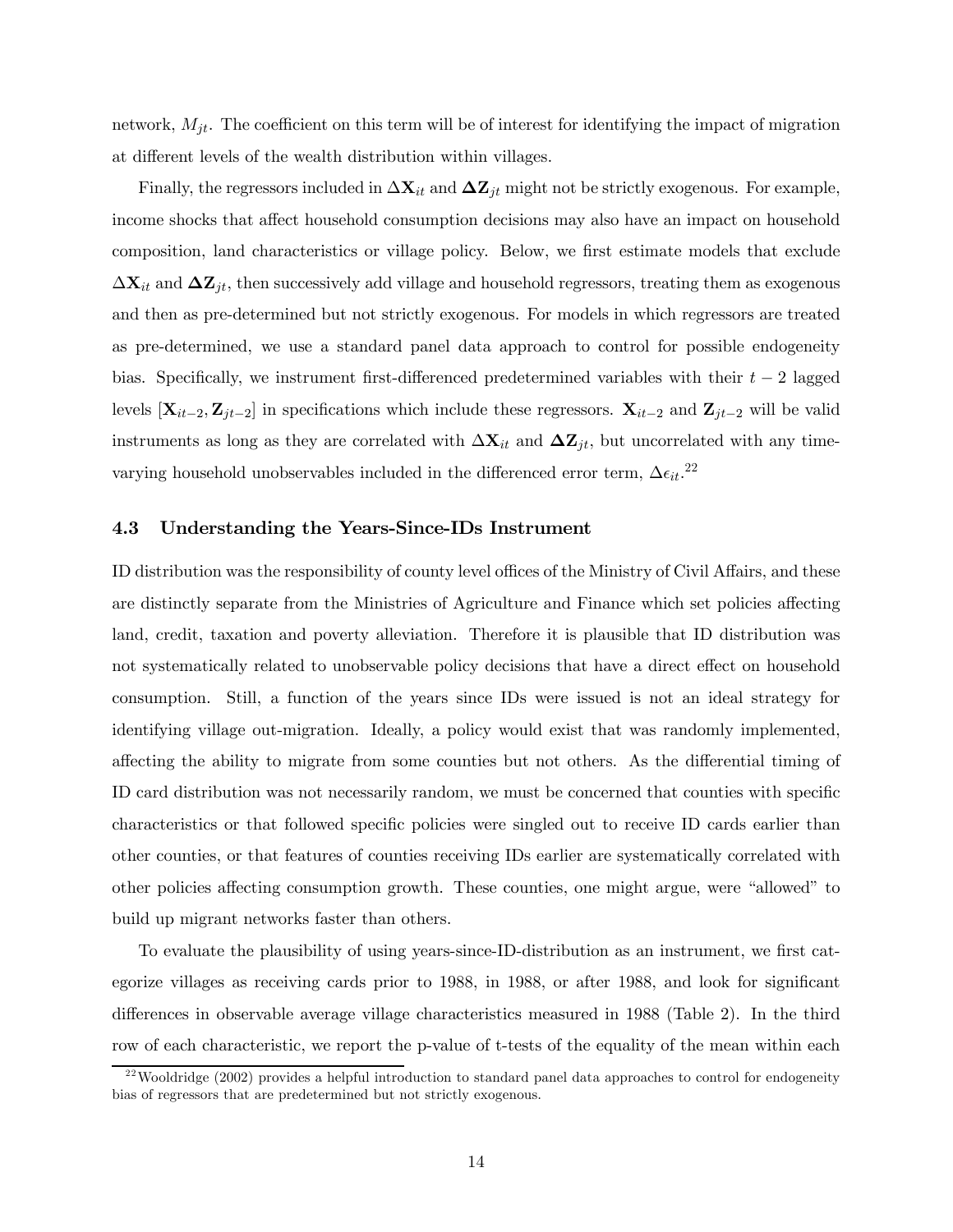category with the combined mean of the other two categories. Several significant differences appear between villages that were early and late recipients of IDs, and we observe a general pattern consistent with the likelihood that early recipients of IDs were less remote, had smaller households, were less concentrated in agriculture and had higher consumption levels. In the fourth line for each item of Table 2, we report p-values of t-tests for the equality of means across categories after partialing out province fixed effects and geographic dummies for hilly or mountainous locations. After controlling for these variables, we observe fewer differences across villages in 1988 that are systematically related to timing of ID availability. Still, the existing differences suggest that we must control for these and other unobserved differences across villages by including village fixed effects in all our estimated models, and identifying the effect of migrant networks off of nonlinearities in the years since ID cards were distributed.

Even after controlling for village location with village fixed effects, one might be concerned that the timing of ID card receipt was endogenous. Specifically, the recognition that rural residents were migrating may have led county officials to issue IDs in response to a sharp rise in migration. If true, issuing IDs would have little to do with new migration, but might be correlated with existing migrant flows. The lowess plot of change in village migrant share versus years-since-IDs were issued indicates that out-migration accelerates immediately after or as IDs are issued and then slows by 10 years after issue (Figure 4). The pattern also suggests non-linearity in the relationship between the changes in the size of the village migrant outflow and the years since ID cards were issued.<sup>23</sup>

Although Figure 4 appears to demonstrate a pattern consistent with ID cards facilitating increased migration, a common time trend could be driving the observed relationship between receipt of IDs and change in out-migration. To address this possibility, we separate the sample into villages receiving IDs in 1988 or earlier and those receiving IDs after 1988, and plot the relationship between change in migration and ID receipt across these two groups of villages (Figure 5). While the estimated rate of increase in migration with ID distribution is not as steep for villages that were later recipients, this difference is not statistically significant, leading us to conclude that the apparent impact of ID distribution is not simply the result of a common trend.

In order to motivate allowing the effects of ID distribution to vary with riskiness of the local economy, we next use the lowess estimator to plot changes in the number of migrants in each village against years-since-IDs were issued by terciles of rainfall variance (Figure 6). For villages in the first

 $^{23}$  One might be concerned that the pattern shown in Figure 4 is driven exclusively by the 41 villages receiving IDs in 1988, and so we plotted this relationship excluding villages receiving IDs in 1988 and observed no difference in the bivariate relationship.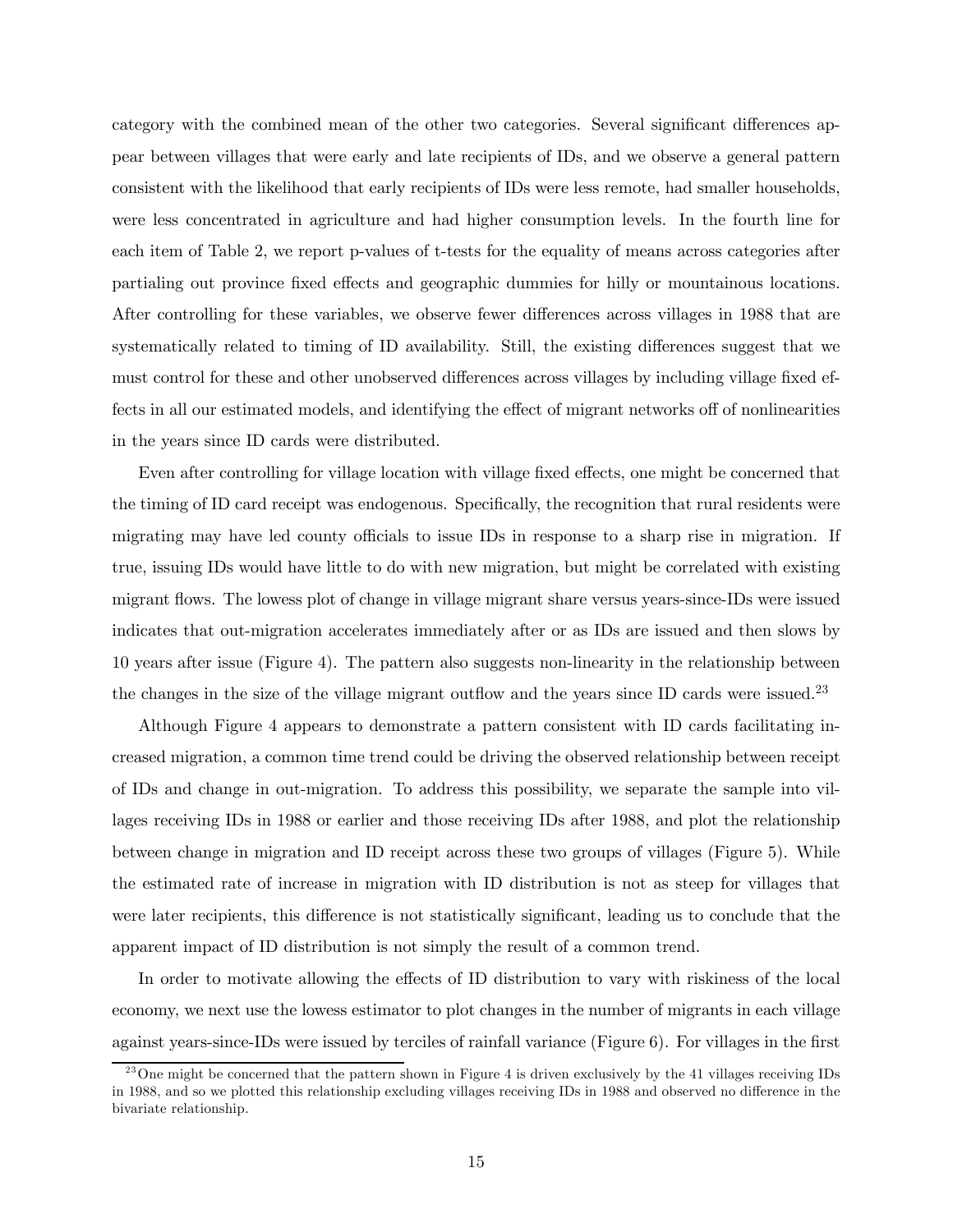and second tercile, with a lower rainfall variance, we find that migrant networks take longer to build up after the introduction of ID cards; the slope of the relationship between changes in migration and years-since-IDs is not as steep as for the third tercile, for which the village migrant network responds rapidly after the introduction of ID cards. These patterns suggest that, once we have controlled directly for riskiness of the local economy through a fixed effect, then interactions of rainfall variance with the quartic in years since IDs were issued will allow us to pick up additional differences across villages in the effect of the existing village migrant network on subsequent migration.

The observed lowess plots in Figures 4 through 6 still do not rule out the possibility that local village level effects, such as shocks to the village economy, may affect both household incentives to migrate and ID distribution decisions. To directly address this possibility, we estimate a discrete time duration model for ID distribution and test whether exogenous rainfall shocks, which make migration more attractive, are also significantly related to the distribution of IDs. Rainfall shocks affect local agricultural productivity and returns to labor in both local agricultural and non-agricultural sectors. Large shocks will be positively associated with household decisions to supply labor to the migrant labor market, and if these decisions drive distribution of IDs, then we should observe an impact of rainfall shocks on ID distribution.<sup>24</sup> To implement this test, we estimate a logit hazard model using village level data in which the dependent variable is equal to one in the year that IDs are distributed and zero prior to distribution. After IDs are distributed, the village drops from the sample for subsequent years. Regressors include province dummies and rainfall shocks for year  $t-1$  and  $t-2$  (Appendix Table A.1). We find no significant relationship between exogenous shocks to the local economy and distribution of IDs, and thus we have some confidence that household desire to supply labor to migrant destinations is not driving the timing of ID distribution.25

 $^{24}$ Note that in this test we use the actual value of lagged shocks, rather than variance, which is a proxy for risk. In a Appendix, Giles and Yoo (2007) show the  $t - 1$  July-November rainfall shock, calculated as either an absolute or squared deviation from mean, is systematically related to negative shocks to earnings from the winter wheat crop harvested in year t. They also show that this shock is strongly related to increased participation in migrant labor markets, increases in the number of days in migrant employment and increased migrant remittances.

<sup>&</sup>lt;sup>25</sup>Neither the  $t-1$  nor  $t-2$  rainfall shocks have a statistically significant independent effect on ID distribution. Moreover, the p-value on a chi-square statistic of the joint significance of rainfall shocks for years  $t - 1$  and  $t - 2$  is 0.26.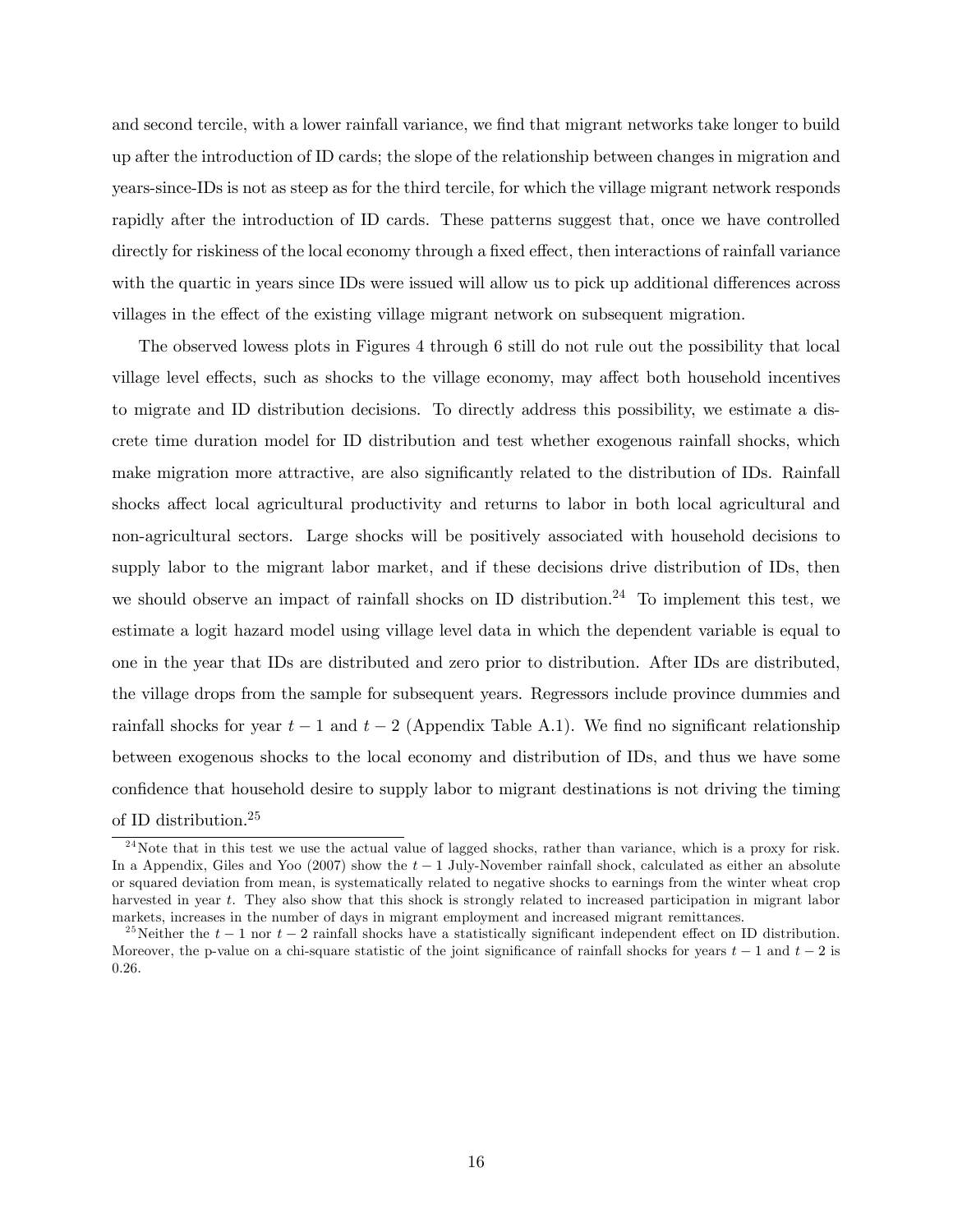## 5 Results

#### 5.1 The First-Stage

Before estimating equation (9), we first establish that our instruments, period  $t-2$  values of a polynomial function of the years since ID cards were issued and interactions with rainfall variance, are significantly related to the change, from period  $t - 1$  to t, in the share of village residents working as migrants. We estimate the relationship with only province-year and village dummies included along with years-since IDs were issued specified as a quadratic, cubic, and quartic function (Table 3, columns 1 through 3) and then include interactions with the rainfall variance (columns 4 through 6). Each potential specification suggests a strong relationship between our candidate instruments and the change in the size of the village migrant network. We favor the quartic function and interactions with rainfall variance for two reasons. First, this instrument set (with the quartic) allows for additional flexibility in the functional form of the effects of ID card distribution on the migrant network.<sup>26</sup> Second, the partial  $R^2$  increases significantly from the quadratic to the quartic, thus reducing the potential for bias in instrumental variables regression.<sup>27</sup>

In columns 7 and 8 we add controls for village and household level economic conditions that vary over time and may be related to both consumption growth and migration. Anticipating models in which we control for endogenous changes in village or household variables, we sequentially add village controls in column 7 and household controls in column 8, both lagged two periods. At the village level, we include the size of the village labor force to control for local returns to labor, the cultivable share of village land, total village land, and the share of land planted in orchards, which control for village land endowment and specialization in high value crops, and the share of village assets controlled by collectives to control for the returns to capital outside agriculture as well as local government involvement in the economy. At the household level, we include the number of working age members of the household, the share of household members that are male and female, respectively, land per capita, and the average education level of adults in the household. These variables control for the household labor, physical capital, and human capital endowments, respectively. In both cases, the relationship between the migrant network variable and the instruments for migration remain strong, and the F-statistic suggests that the complete

 $2<sup>6</sup>$ The quartic was first favored in studies of empirical age earnings profiles as far less restrictive than the typical second order polynomial in age (Murphy and Welch, 1990).

<sup>&</sup>lt;sup>27</sup>Since the bias in instrumental variables estimation is inversely proportional to the partial  $R^2$ , a higher partial  $R<sup>2</sup>$  also implies lower bias so long as each additional instrument is strongly correlated with the endogenous variable.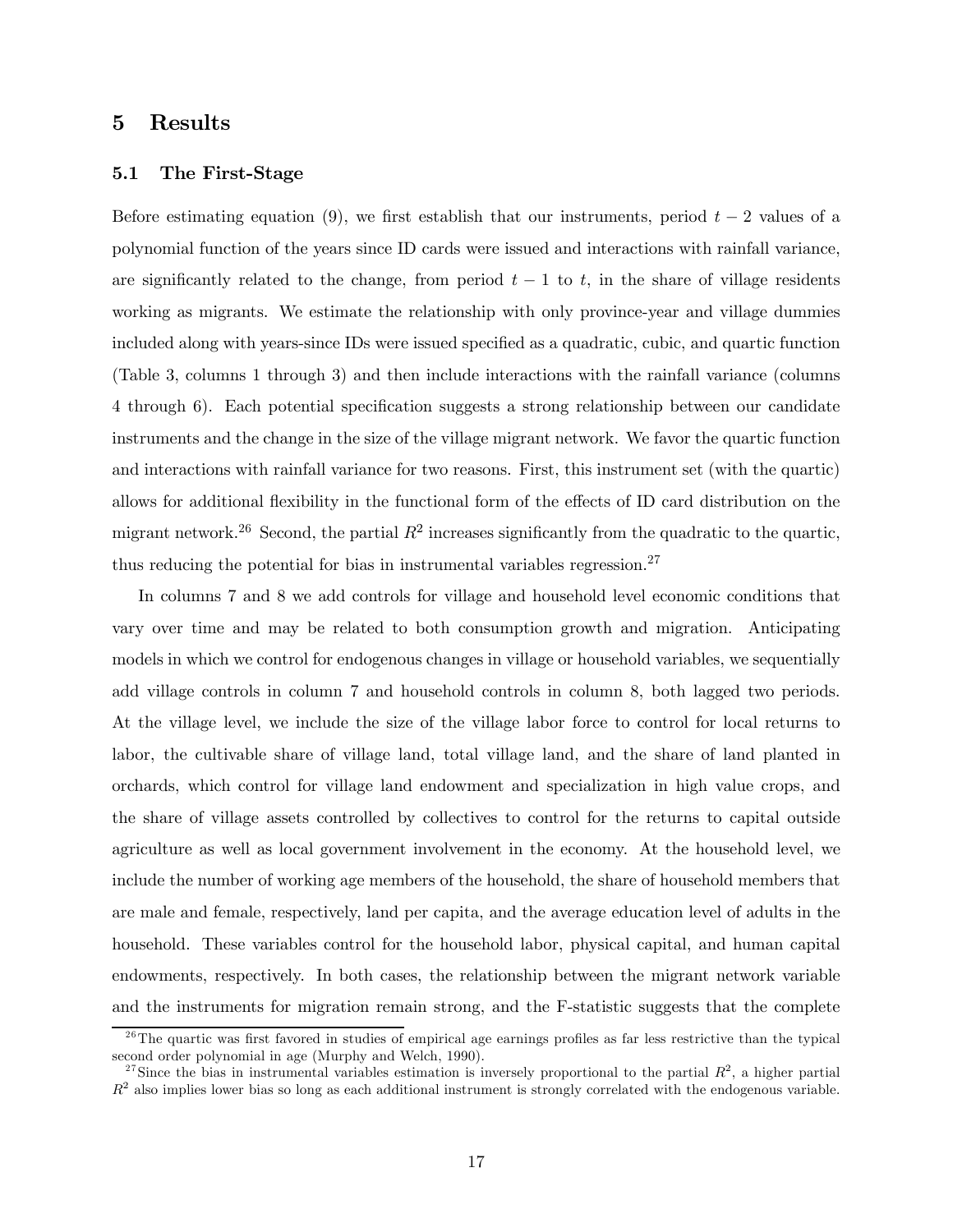set of instruments has sufficient power to ease concerns over weak instrument bias.

## 5.2 The Timing of ID Distribution and Changes in Village Policy and Administrative Capacity

Results shown in Table 3 suggest that the timing of ID distribution is significantly related to changes in the share of village residents working as migrants. Although policies likely to affect consumption were set by local bureaus of the Ministries of Agriculture and Finance rather than the Ministry of Civil Affairs, one might still be concerned that the set of instruments is systematically related to changes in other time-varying village level policies or administrative capabilities. In turn, these policies may affect both changes in migration and per capita consumption. For example, village leaders have considerable control over implementation of grain procurement policy and land use by village residents, so it is important to know whether or not changes in variables reflecting policy changes are systematically related to the timing of ID distribution. If a systematic relationship exists, the instruments may proxy for factors other than migration that influence consumption growth within the village. A further concern is that changes in village administrative capacity might be systematically related to timing of ID distribution within the county, even though IDs became available at the county level and each county typically includes hundreds of villages.

To ensure that the instruments are not correlated with variables reflecting other policy changes that might affect consumption, we construct proxy variables for changes in time-varying village policy and administrative capacity,  $\Delta VP_{jt}$ , and regress them on period  $t-3$  and  $t-4$  log consumption per capita, which are our instruments for the change in lagged log consumption in our main models, the quartic in years since IDs  $(ID_{jt-2})$ , and interactions with village rainfall variance  $(RV_i)$ , period  $t-2$  lagged household and village regressors, village fixed effects and province-year fixed effects:

$$
\Delta VP_{jt} = \gamma_1 c_{it-3} + \gamma_2 c_{it-4} + \alpha_1 ID_{jt-2} + \alpha_2 ID_{jt-2}^2 + \alpha_3 ID_{jt-2}^3 + \alpha_4 ID_{jt-2}^4 \tag{10}
$$
  
+  $\alpha_5 (RV_j \cdot ID_{jt-2}) + \alpha_6 (RV_j \cdot ID_{jt-2}^2) + \alpha_7 (RV_j \cdot ID_{jt-2}^3) + \alpha_8 (RV_j \cdot ID_{jt-2}^4)$   
+  $\mathbf{Z}'_{jt-2} \alpha_8 + \mathbf{X}'_{jt-2} \alpha_9 + \mathbf{v}_j + \mathbf{p} \otimes \mathbf{t}_t + e_{ijt}$ 

In Table 4, we report F-tests on the quartic in years-since IDs were issued and interactions in specifications that both exclude household and village characteristics other than lagged consumption per capita (column 1) and the full reduced form which includes vectors of  $t-2$  household and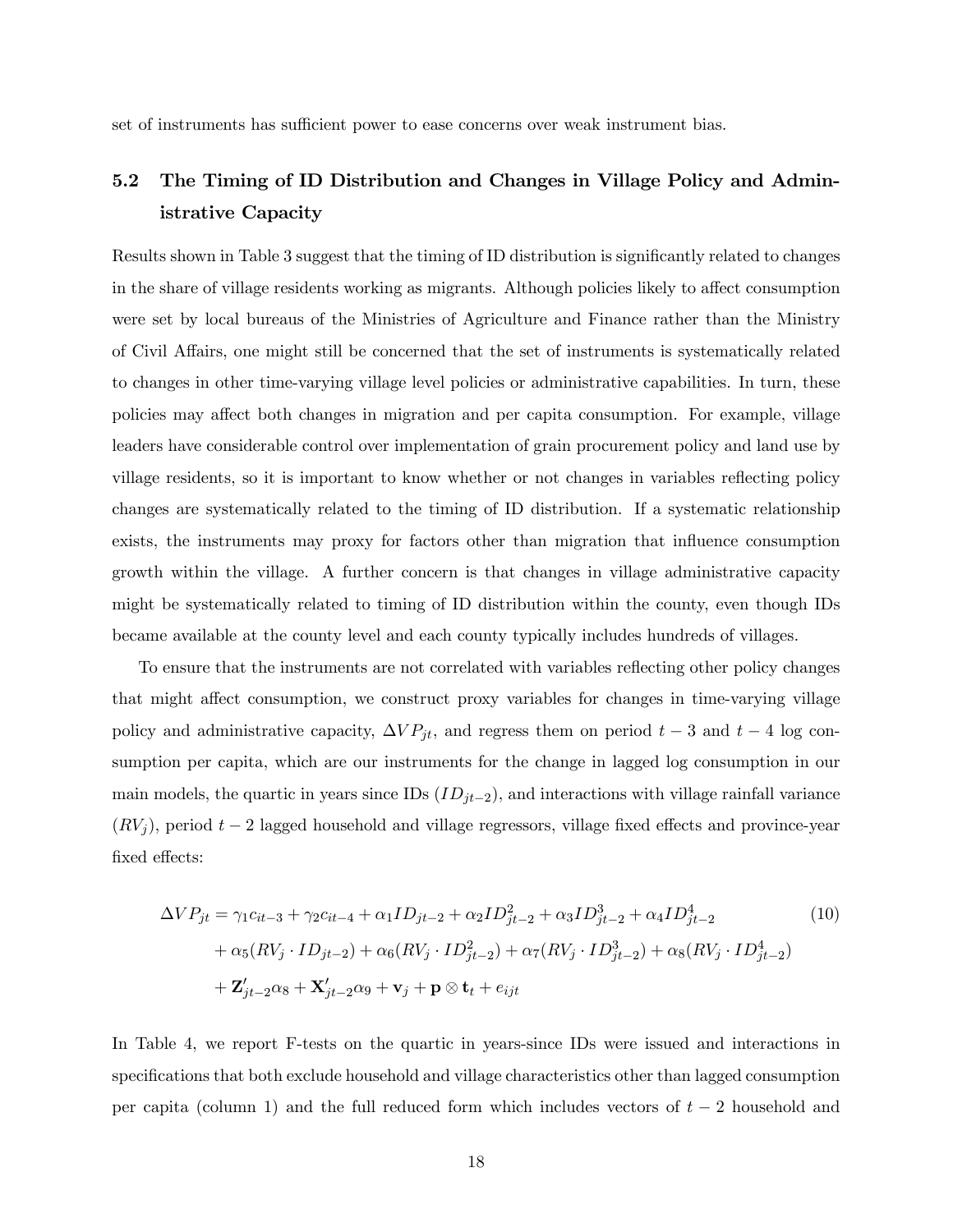village level characteristics (column 2). We first examine the relationship between our instruments and evidence on changes in implementation of grain policy. Rural farm households faced a grain quota that was effectively a tax, as households were required to provide grain to the government at below market price.28 Households providing a relatively large share of their grain production to the government at quota price were more likely to be producing grain simply to meet quota requirements. For such households, production of grain crops to meet the quota may reflect a constraint on household production decisions that also affects income and consumption. In row 1, we show that the change in the share of grain sold at the quota price has no systematic relationship with the instruments, and so we conclude that changes in quota policy are not confounded with the timing of ID distribution and also driving consumption growth.

We next test whether changes in indicators of land tenure security are systematically related to the instruments. While farmers nominally had fifteen and then thirty year "leases" over the period from 1986 to 2003, leases were treated as policy recommendations, and village leaders often reallocated land more frequently for a variety of reasons.<sup>29</sup> The share of land in the village which households rent in or out reflects perceptions of long-term land tenure security. Land rental will not occur in areas where a rental transaction signals that a household no longer needs its land, and may thus find that the land it rents out is expropriated. Alternatively, some villages place excessive administrative procedures and conditions on rental transactions. We do not observe any sign of a statistically significant relationship between changes in land rental behavior of households and the timing of ID card distribution, suggesting that our instruments are not systematically related to changes in village policies toward land which also affect local investment or labor supply decisions, nor any subsequent consumption or income growth.

Next, we examine the relationship between changes in the weighted average local tax rate paid by households and the instruments. During the study period, villages charged several different administrative fees to support investment in local public goods and to cover village administrative costs. The weighted average village tax rate is a useful indicator of village administrative capacity. If village administrative capacity is related to timing of ID distribution, as village leaders lobby higher levels of government for IDs, this capacity could affect motives for migration and observed consumption growth. We find that the weighted average village tax rate is not systematically

 $^{28}$ In the surveyed villages, as well as throughout rural China, the quota was phased out between 2001 and 2004.

<sup>&</sup>lt;sup>29</sup>Local variation in land policy and in land tenure security in rural China has been documented by numerous scholars. A helpful selection of useful papers discussing the land tenure system, its consequences and village level policy include Kung (1995); Benjamin and Brandt (2002); Jacoby, Li, and Rozelle (2002); Brandt, Rozelle and Turner (2004); and Deininger and Jin (2005).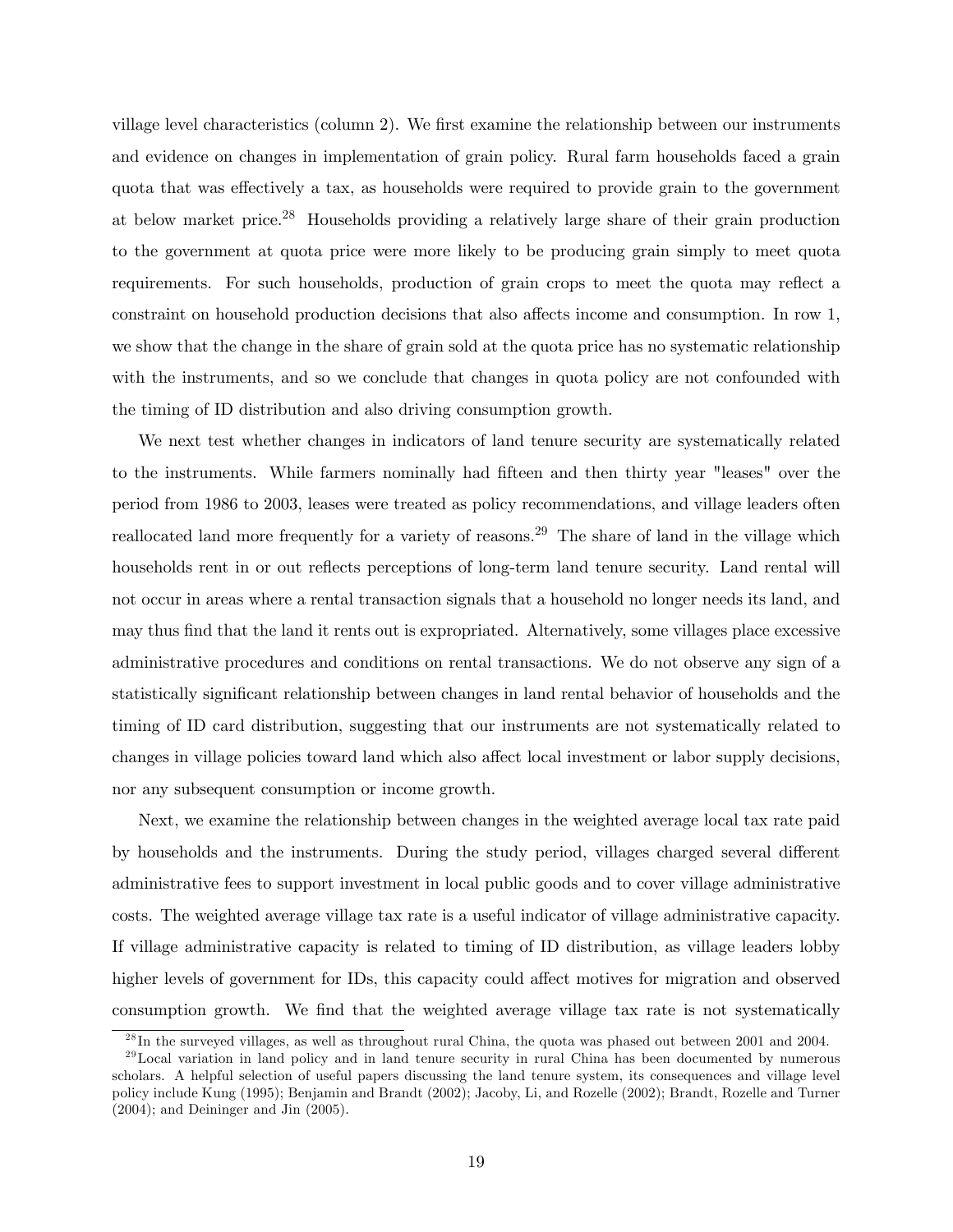related to the timing of ID distribution (Table 4, row 4).

Finally, we examine whether changes in the log value of assets managed by the village collective are associated with the time since IDs were issued. Villages operating enterprises or otherwise managing village productive assets may differ systematically in their implementation of administrative policy and in the timing of ID distribution. A major divestment of assets by the village with bankruptcy of an enterprise, for example, might lead to an increase in village unemployment and decision by a local leader to facilitate migration by distributing IDs. Again, after controlling for other village characteristics, we find no evidence that ID distribution is systematically related to changes in village management of local enterprises and other production assets (Table 4, row 5).

#### 5.3 The Effect of Migration on Household Consumption

To begin our examination of the effects of migration on consumption, we estimate OLS models of the effects of migration on consumption in both levels and first-differences. As one might expect if unobserved local shocks are an important factor driving initial migration decisions, the coefficient on migration is negative and insignificant in the OLS levels model (Appendix Table A.2). When estimated in first differences, we observe the negative coefficient on the differenced lagged dependent variable which is consistent with measurement error in consumption for period  $t - 1$ that is present in both dependent variable  $\Delta c_{it}$  and with the opposite sign in the lagged dependent variable,  $\Delta c_{it-1}$ . We therefore focus our analyses on IV-GMM models in which we control for simultaneity bias and other unobservables potentially related to our measure of migration and for mechanical forms of bias created by the lagged dependent variable. The weighting matrix used in the GMM estimator accounts for arbitrary heteroscedasticity and intracluster correlation, and it is asymptotically efficient in the presence of heteroscedasticity (Wooldridge, 2002; Baum, Schaffer, and Stillman, 2003).

We first estimate equation (9) removing unobservables at the household and village level through differencing, capturing village specific time trends with village dummy variables, and controlling for province-wide shocks with a set of province-year dummy variables (Table 5). We begin by restricting  $\beta_3$  to zero, implying that the coefficient  $\beta_2$  can be interpreted as the average effect of migration on the logarithm of consumption over all households within a village. We initially observe significant persistence in household consumption, and find that increasing out-migration has a positive effect on consumption that is significant at the 5 percent level. An over-identification test suggests that there is no statistical evidence against the validity of our instruments. In this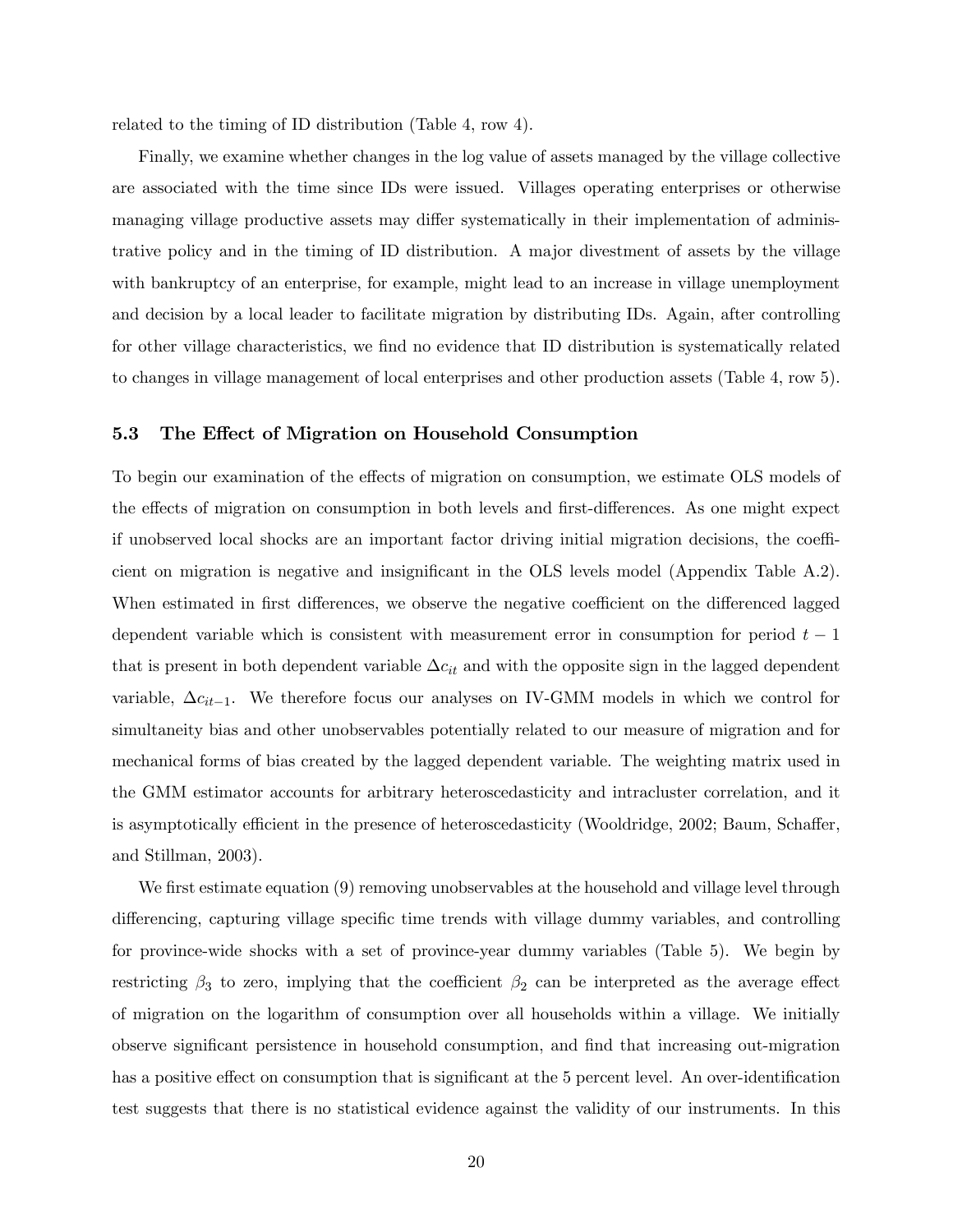specification, the Cragg-Donald F-Statistic indicates that the bias in the IV coefficient is less than five percent of the bias in  $OLS^{30}$  We next add village and household controls, treating them first as exogenous (column 2) and then as predetermined (column 3), using  $t-2$  levels of the household and village controls as instruments. Whereas the coefficient estimate  $\hat{\beta}_2$  remains positive, its magnitude decreases and is no longer statistically significant.

We next relax the constraint that  $\beta_3 = 0$ , and allow the effect of migration on consumption to differ with lagged household consumption (Table 5, columns 4 through 6). The estimated coefficient  $\hat{\beta}_2$  remains positive, and the estimated coefficient  $\hat{\beta}_3$  is negative and statistically significant. The negative sign on the differenced interaction term suggests that increased access to migrant labor markets benefits poorer households within the village relative to well-off households. At the mean level of consumption for any specific year, the estimates imply that migration has a positive effect on consumption, and that the effect is larger for poorer households. The significance and relative magnitude of the coefficient estimates of interest do not change as differenced household and village controls are added (column 5), nor when they are treated as pre-determined (column 6). The potential endogeneity of changes to the village population and contemporaneous shocks is evident as the estimated coefficient on the change in the village labor force is close to zero when treated as exogenous, but positive and significant when treated as pre-determined. The effect of contemporaneous shocks from either the local economy or migrant destinations is more apparent when examining changes in household demographic characteristics. When household composition is treated as exogenous, we observe significant negative coefficients on change in number of working age laborers in the household. This negative coefficient estimate suggests that adults moving into the household may be associated with shocks experienced by these individuals in the previous period, and then lead to apparent declines in household consumption per capita. Once household size and demographic characteristics are treated as pre-determined but not strictly exogenous, we no longer observe significant negative effects of the number of laborers on consumption per capita.<sup>31</sup>

In order to examine the effects of migration on consumption at different points in the consumption distribution within villages we plot the predicted effect of a 10 percent increase in the village

 $30\,\text{Stock}$  and Yogo (2005) compute critical values of the Cragg-Donald F-Statistic when there are two and three endogenous regressors. In all of the models presented in this paper, we reject the hypothesis that the bias in IV coefficients is larger than 10 percent of the bias in OLS, and in most models we can reject the hypothesis that the bias is larger than 5 percent of the bias in OLS. To ensure that our estimates do not suffer from weak instrument bias, we follow Stock and Yogo's approach and re-estimated each model using Nagar's (1959) bias corrected two stage least squares, and found that our coefficient estimates did not differ (results available upon request).

 $31$ Jalan and Ravallion (1999) first noted the potential importance of treating household composition as endogenous when examining consumption smoothing in rural China.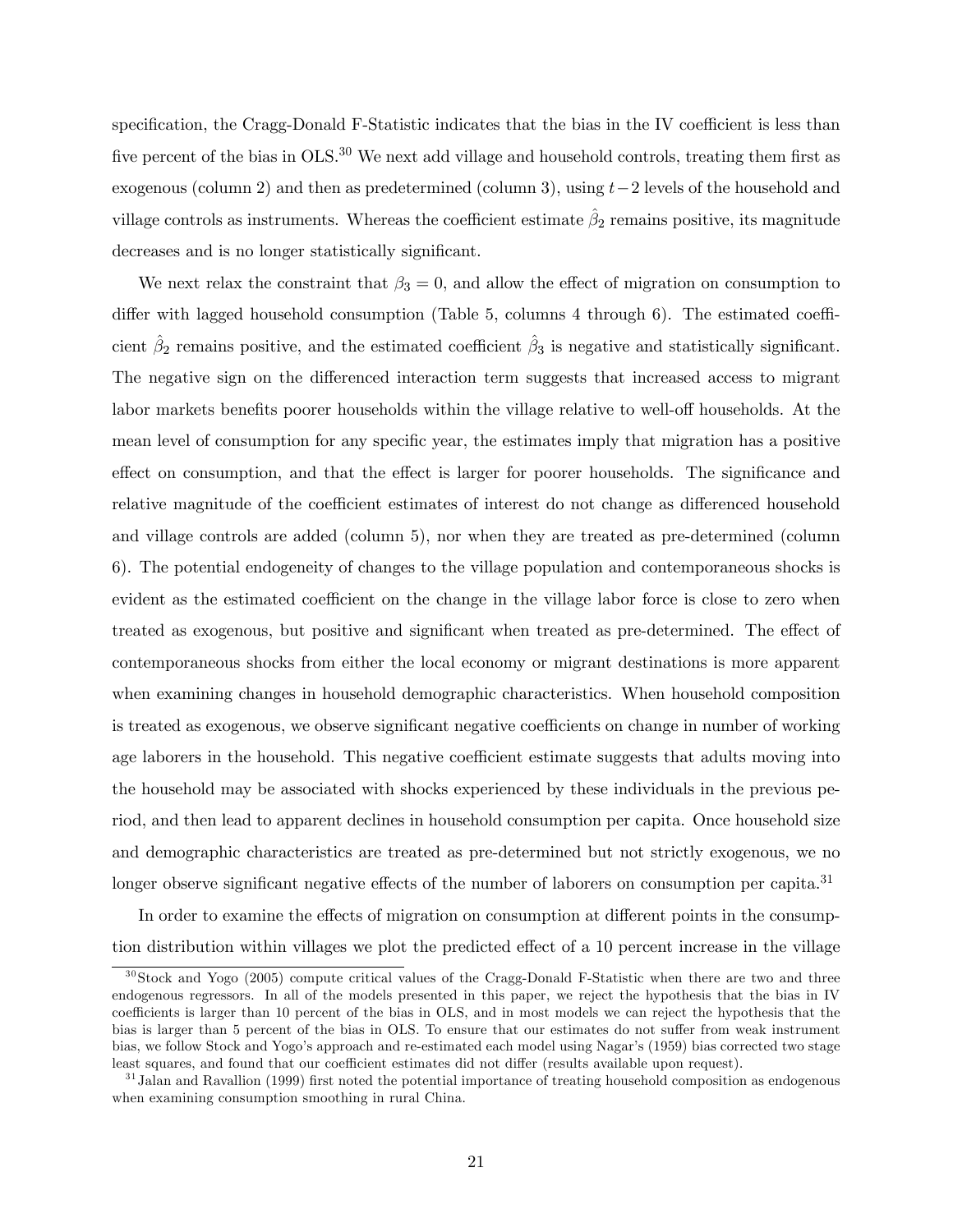migrant share from 1995 levels on consumption against prior year consumption (Figure 7). We calculate both the short-term effects (Panel A) and the long-term effects (Panel B), using the delta method to compute standard errors and 95 percent confidence intervals.<sup>32</sup> For values of consumption less than median per capita consumption in 1995, the point estimate for the effect of migration is positive and statistically significant at the 5 percent level. Therefore we can be confident that migration is positively associated with consumption growth among those households.

At the median level of per capita consumption in 1995, the coefficient estimates imply that if the migrant share of the village labor force increases by 10 percent, in the next period per capita consumption will increase by slightly more than 0.5 percent, ceteris paribus. The long term increase in consumption associated with the same one-time increase in migration is quite a bit higher, at 1.2 percent. Clearly, migration was a significant factor in increasing living standards in rural China. Finally, it is worth noting that although estimates are not statistically significant for the whole consumption distribution, point estimates are positive for nearly the entire distribution, so we can be reasonably confident that migration opportunity had a positive effect on consumption for most households.

#### 5.3.1 Specification Issues

Although our main result suggests that increasing migration has a larger impact on poor households than richer ones, it is possible that the interaction term that which yields this finding is actually proxying for nonlinearities in the effect of past shocks on current consumption growth. Such nonlinearities might arise, for example, in the presence of credit constraints. If the interaction term is proxying for nonlinear effects of past shocks and we control for them, then the negative coefficient on the interaction term should disappear.

To examine whether our results are robust to such nonlinearities, we re-estimate equation (9) including  $\Delta(c_{it-1}^2)$  as a regressor. We instrument this term with  $t-3$  and  $t-4$  values of log consumption squared and include it in a new estimate of equation (9) (Table 6). Whether we estimate the basic model (column 1) or the full model (column 2), we find virtually no change in the coefficients of interest,  $\beta_2$  and  $\beta_3$ . We thus conclude that nonlinearities related to past shocks are not behind our finding that migration raises consumption of poorer households more than well off households. Therefore nonlinearities are not driving the findings in Table 5.

 $32$ The long-term effect of a one-time 10 percent increase in the share of the village employed as migrants is calculated as  $\gamma = \frac{\beta_2}{1-\beta_1-\beta_3 M_j^{95}}$ , where  $M_j^{95}$  is the village migrant share in village j in 1995.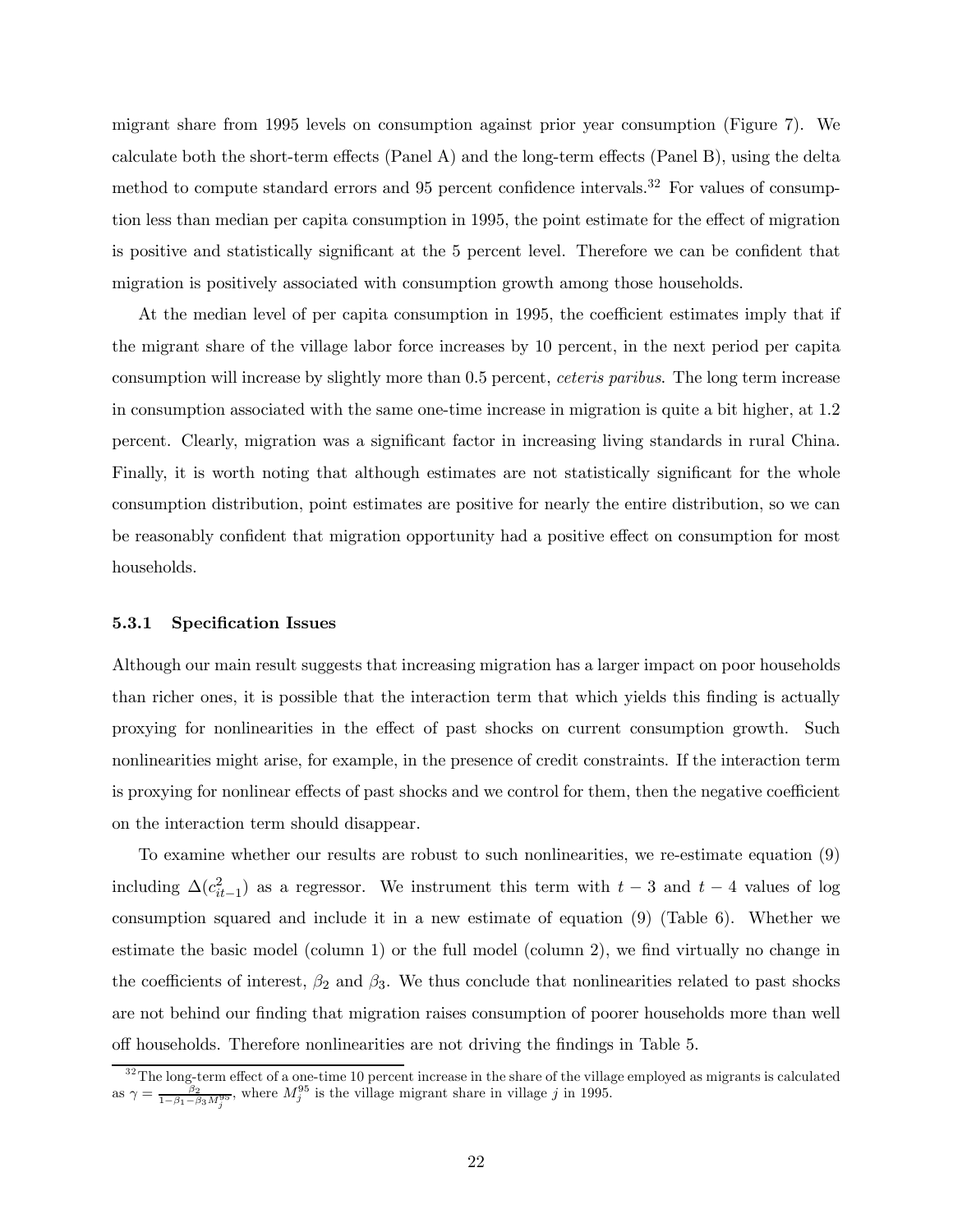A second specification issue arises from descriptive studies examining the relationship between migration and poverty in rural China. For example, Du, Park and Wang (2005) examine correlations between household participation in migrant employment and poverty status, and find that the probability of migration first increases with household income, and then begins to decrease. We are concernced with the general equilibrium effects of village migration on household consumption, and it is not necessary for a household to directly participate in the migrant market to benefit from increased migration. Nevertheless, an inverted-U relationship between migration and income may be present and masked by the assumption of a linear relationship in equation (9). If so, migration should have less effect on household consumption at low levels, increase and peak, and finally decrease for higher levels of consumption. We examine this possibility by including the square of the lagged consumption level interacted with the migration variable, and find some evidence of a quadratic relationship (Table 6, columns 3 and 4).<sup>33</sup> The coefficient on the squared consumptionmigrant share interaction suggests a concave relationship between migration and consumption, but the coefficient estimates are not significant after adding household and village controls. Moreover, the overall effects of migration on household consumption are positive at all consumption levels observed in the dataset, suggesting that even if we allowed some non-linearity in the observed effect of migration on consumption, the effect would still be positive for the poor. Perhaps more troubling, the Cragg-Donald F statistic falls dramatically in these specifications, indicating that the larger instrument set is weaker after adding instruments for the second interaction term. Given both concern over weak instrument bias and only modest evidence that a quadratic relationship might be important, we continue to use only the interaction between migration and lagged consumption in further models.

### 5.4 Out-Migration and Income Per Capita

A strong effect of out-migration on the consumption of poor households might simply reflect a higher marginal propensity to consume out of additional income for poor households, or alternatively, may reflect a decline in the precautionary saving of poorer households.<sup>34</sup> In this case, increases in consumption with migration from villages may not reflect increases in household permanent income. To test whether incomes are also rising in response to migration, we re-estimate equation (9) using

<sup>&</sup>lt;sup>33</sup>To instrument for the second interaction term, we interact the  $t-3$  and  $t-4$  levels of lagged consumption squared with the eight instruments for the number of village migrants.

 $34$  Giles and Yoo (2007) find, for example, that a larger migrant network is associated with a decline in precautionary saving, and that this effect is stronger for households below the poverty line.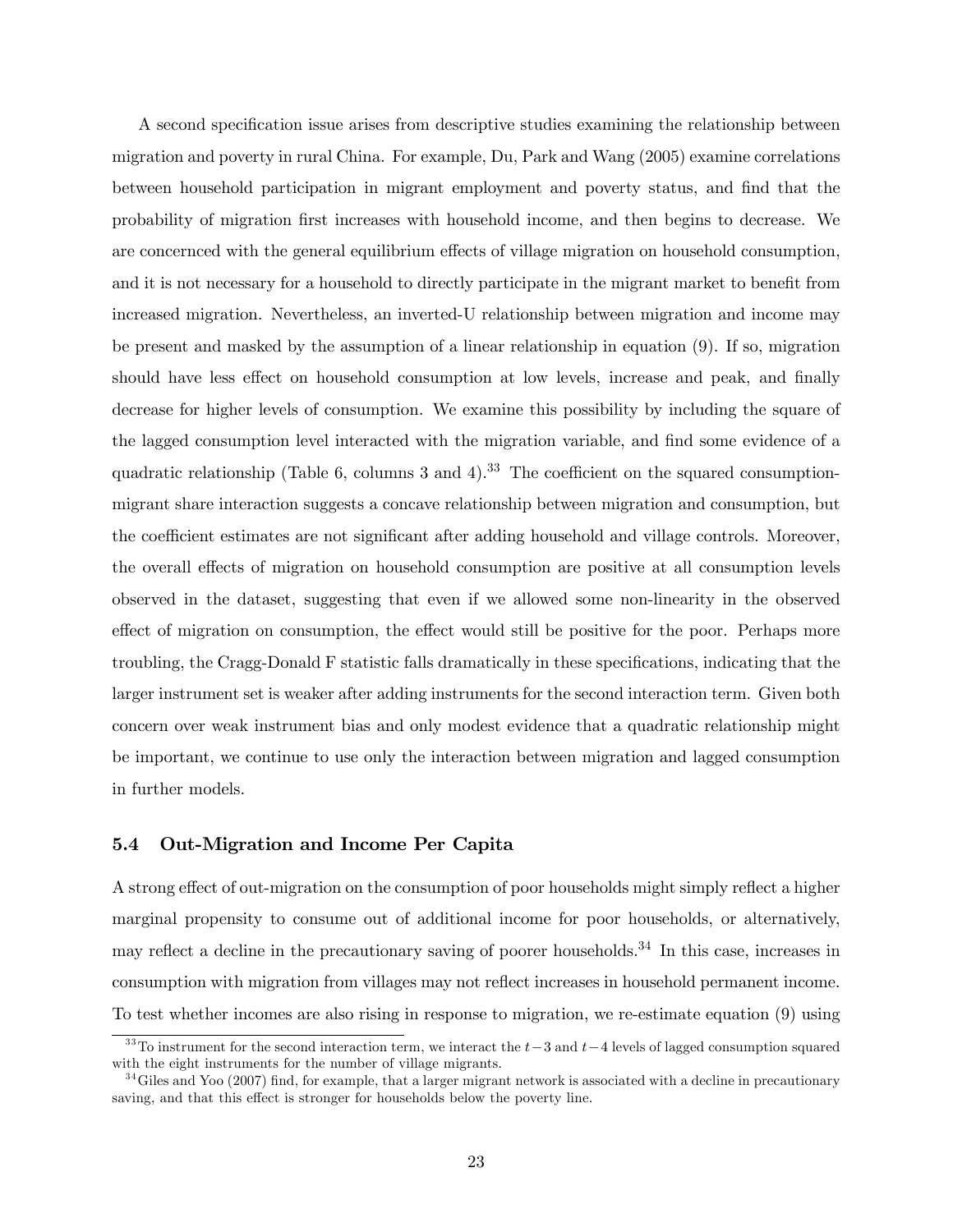the first-difference of log income per capita as the dependent variable and lagged income per capita as our proxy for wealth (Table 7).<sup>35</sup> The coefficients of interest have the same sign as when we used consumption as the dependent variable, and the statistical significance of the coefficients remains. Increases in out-migration lead to a significant increase in income per capita, and that the increase is also greater among poorer households.

We use the coefficients on migrant share and migrant share interacted with income to show the predicted effects of increasing village migration on household income per capita across the income per capita distribution for 1995 (Figure 8). Household income per capita rises faster for poor households within villages. As with consumption, migration has a statistically significant positive effect on income growth for households below median levels of income per capita in 1995. Finally, point estimates for the effect of migration on income are somewhat larger than for consumption, and so it is unlikely that reduced precautionary savings explain the rise in consumption associated with increasing out-migration.

Our results thus suggest that out-migration from the village is leading to growth in income and consumption per capita, and that migrant opportunity is contributing to more rapid growth among poorer households within villages. This result is consistent with Benjamin et al's (2005) observation that income from migrant employment was relatively equalizing within villages, and sheds light on the different dimensions of "ability" that may be important for employment in local versus migrant labor markets. Since it is reasonable to expect that individuals with higher observed ability are capable of benefiting from off-farm opportunities, it is not surprising that early research on inequality in rural China emphasized that differential access to local non-agricultural employment was a significant source of increased interpersonal inequality within villages (Rozelle, 1994; Morduch and Sicular, 2000). One might expect that migrant labor markets would also favor individuals with higher ability and contribute to further increases in inequality within villages. Declines in within village income inequality with migration raise the possibility that the dimensions of ability important for employment in local and migrant off-farm employment may differ. Local employment early in China's economic reform period was primarily in township and village enterprises (TVEs) managed by local cadres, and personal or family connections with these cadres may have been important for securing employment. While migrant employment is also likely se-

<sup>&</sup>lt;sup>35</sup>We use the lagged income per capita to facilitate calculation of the long-term effects of a ten percent increase in the village migrant share. We estimated the effects on income using lagged consumption per capita as our proxy for wealth (Appendix Table A.3), and found that the direct short-term effects, reflected in the estimated coefficients on the migration and the interaction term are consistent with estimates shown in Table 7.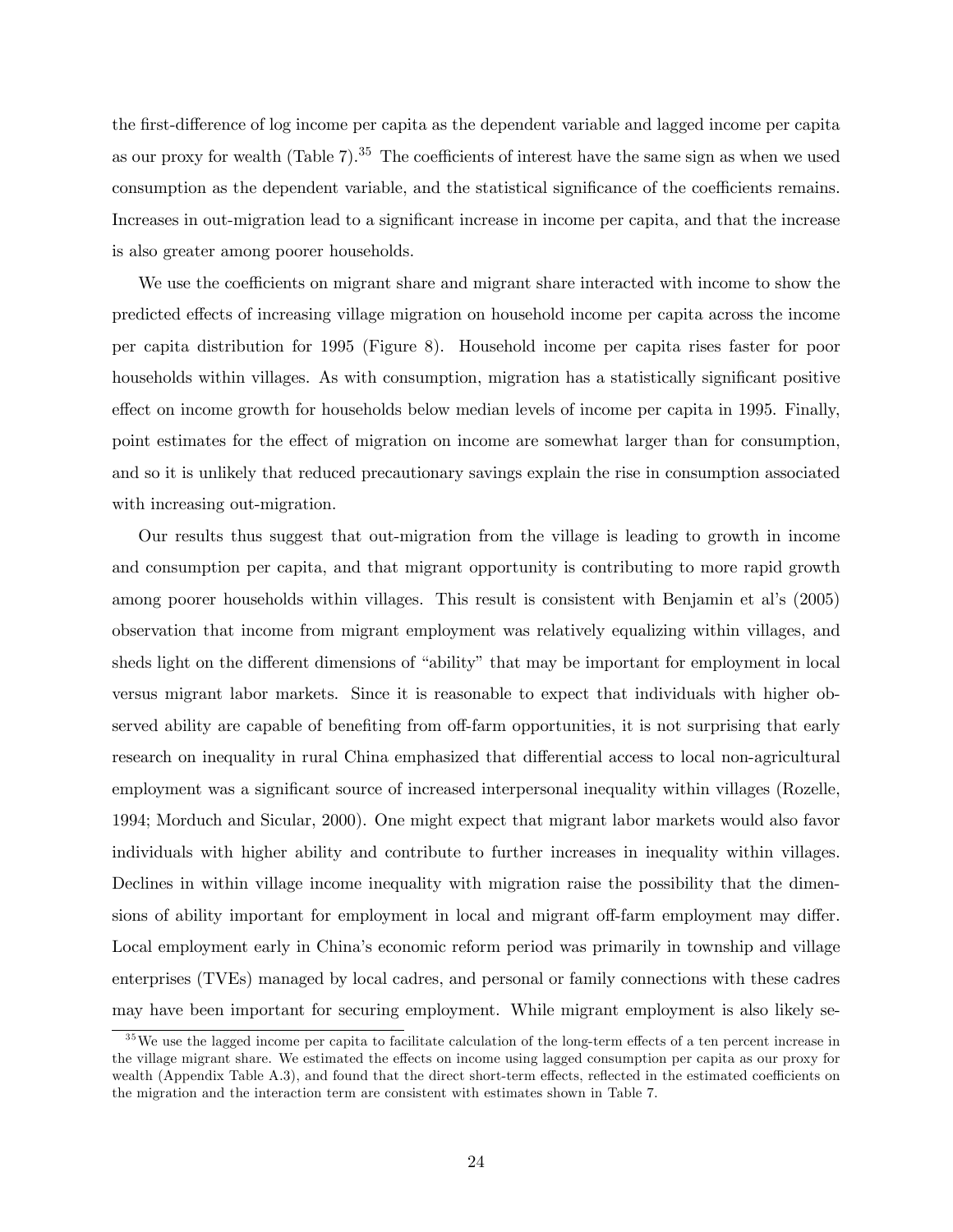cured by referral, friends or relatives making referrals will be under less family pressure to refer individuals who lack the skills, drive or innate ability to prefer tasks on the job. The equalizing effect of migrant opportunities on within village inequality raises the possibility that high ability individuals, lacking the personal connections necessary to secure local employment, use migration to raise their households income relative to those households with members already employed in the local non-agricultural labor market.

#### 5.5 Migrant Networks, Investment and Specialization

Taken together, the results in Tables 5 and 7 show that increases in household per capita consumption and income are associated with increasing out-migration, and that these effects are stronger among the poor. However, they do not shed light on the mechanisms by which migration affects consumption or income. First, the migrant labor market may relax credit constraints locally through remittances, resulting in higher productive investment either in agriculture or non-agricultural selfemployment which contributes to increased earnings. Alternatively, households may respond to the relaxation of credit constraints by investing proceeds from migration in housing or consumer durables. Second, income may increase because migration makes it possible for households to supply more labor to productive activities, either directly as employees in migrant destinations, or through local employment as out-migration reduces the local labor supply. Third, households who have a comparative advantage in agriculture may find it easier to expand their land holdings and earn more income from agriculture.

Understanding these mechanisms may have quite significant implications for rural policy in China. For example, if labor market policies relaxing restrictions on living in urban areas increase agricultural investment, policy makers charged with designing agricultural policy should take these increases into account. Alternatively, if loosening labor market restrictions does not affect agricultural investment, and agricultural policy makers have reason to believe there are still important failures in credit markets which lead to low investment in high return activities, then these failures should be approached more directly. To learn about these mechanisms, we next directly examine the relationship between migration and factors which may drive income generation: investment, labor supply, and land use.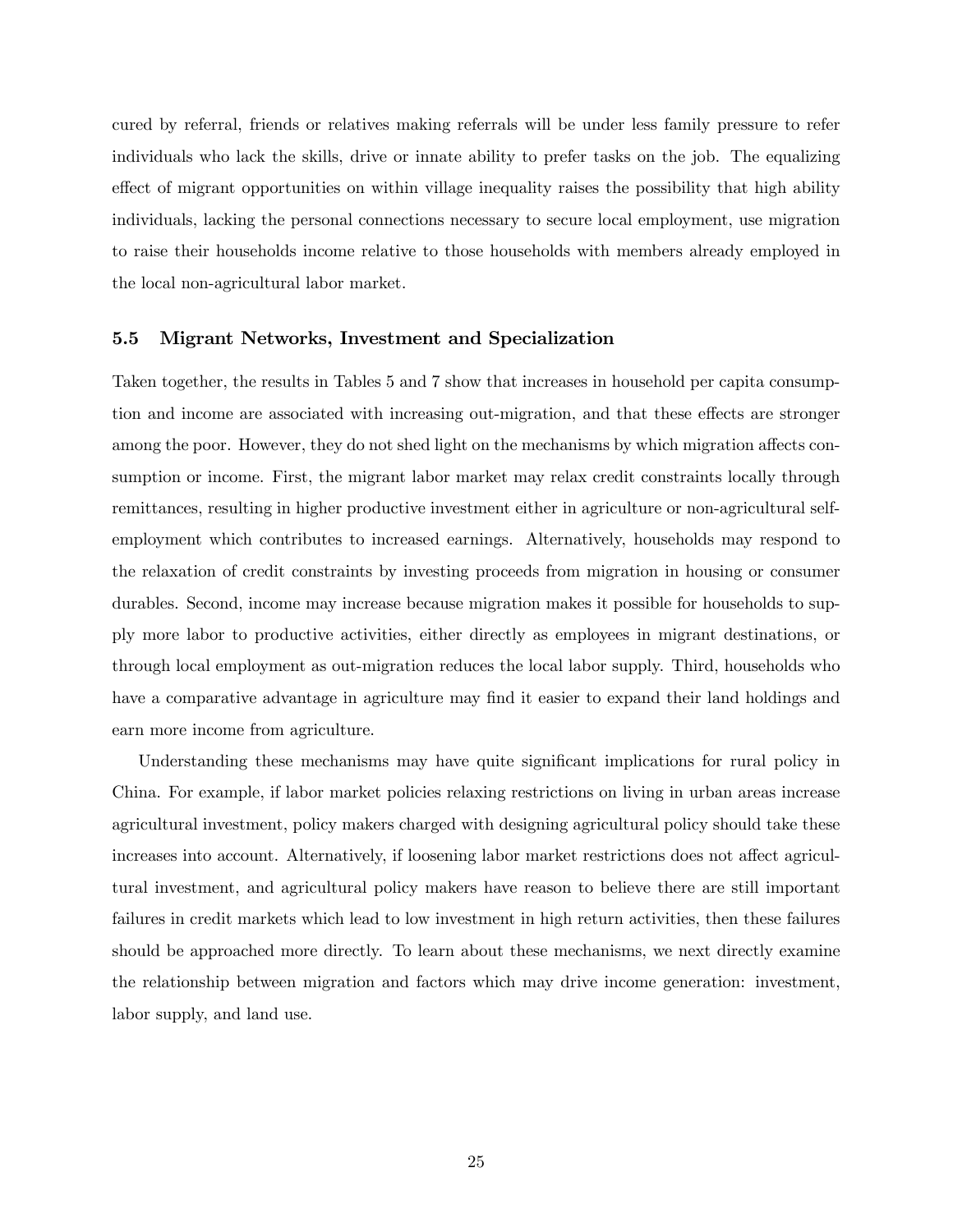#### 5.5.1 Investment

To observe whether credit constraints are relaxed by migration, we examine whether out-migration affects either productive investment or investment in housing or durables. We do so using the following specification:

$$
\Delta K_{it} = \beta_1 \Delta c_{it-1} + \beta_2 \Delta M_{jt} + \beta_3 \Delta (c_{it-1} \cdot M_{jt}) + \Delta \mathbf{X}_{it}' \alpha + \Delta \mathbf{Z}_{jt}' \gamma + \mathbf{d}_j + \mathbf{p} \otimes \mathbf{y} \mathbf{r} + \Delta \epsilon_{it} \tag{11}
$$

where in alternate models  $\Delta K_{it}$  is the change in log value of productive assets, the change in  $ln(1+value$  of productive assets related to agriculture), the change in  $ln(1+value$  of productive assets for non-agricultural activities), and the change in log of the imputed value of housing and durable goods. The coefficient  $\beta_2$  measures how each type of investment changes with the share of the village labor force employed as migrants, and  $\beta_3$  measures differences in the effect of the village migration at different points in the initial consumption distribution. Instrument sets and identification strategies in equation (11) are identical to those employed in our consumption models, regardless of the dependent variable.

We initially estimate the effect of migration on aggregate productive investment (Table 8, columns 1 through 4). When we estimate the average effect of migration on productive investment by setting  $\beta_3 = 0$ , we find a positive coefficient that is statistically significant at the 5 percent level when we include pre-determined household and village controls. However, when we allow the effect to vary with initial consumption (columns 3 and 4), the estimated coefficient on the interaction term is positive and has a large standard error, indicating that richer households are more likely to invest in productive investment than poorer ones with increasing out-migration. This finding is at odds with the hypothesis that poorer households are able to alleviate credit constraints on production with expansion of migrant networks. Furthermore, when we predict the effect of migration on investment across the consumption distribution (Figure 9A), we find no indication that migration has a significant impact on productive investment by households at any point in the lagged consumption distribution, except for those at the very high end of the distribution. Finally, when we examine investment behavior separately for agricultural and non-agricultural investment (columns 5 through 12), we find no significant effects of migration on either type of productive investment. In sum, the evidence that migration has a positive effect on productive investment is weak at best. This result is somewhat at odds with other results found in the literature on migration in China (e.g. Murphy, 1999; Zhao, 2002). As we avoid selection on unobservables and treat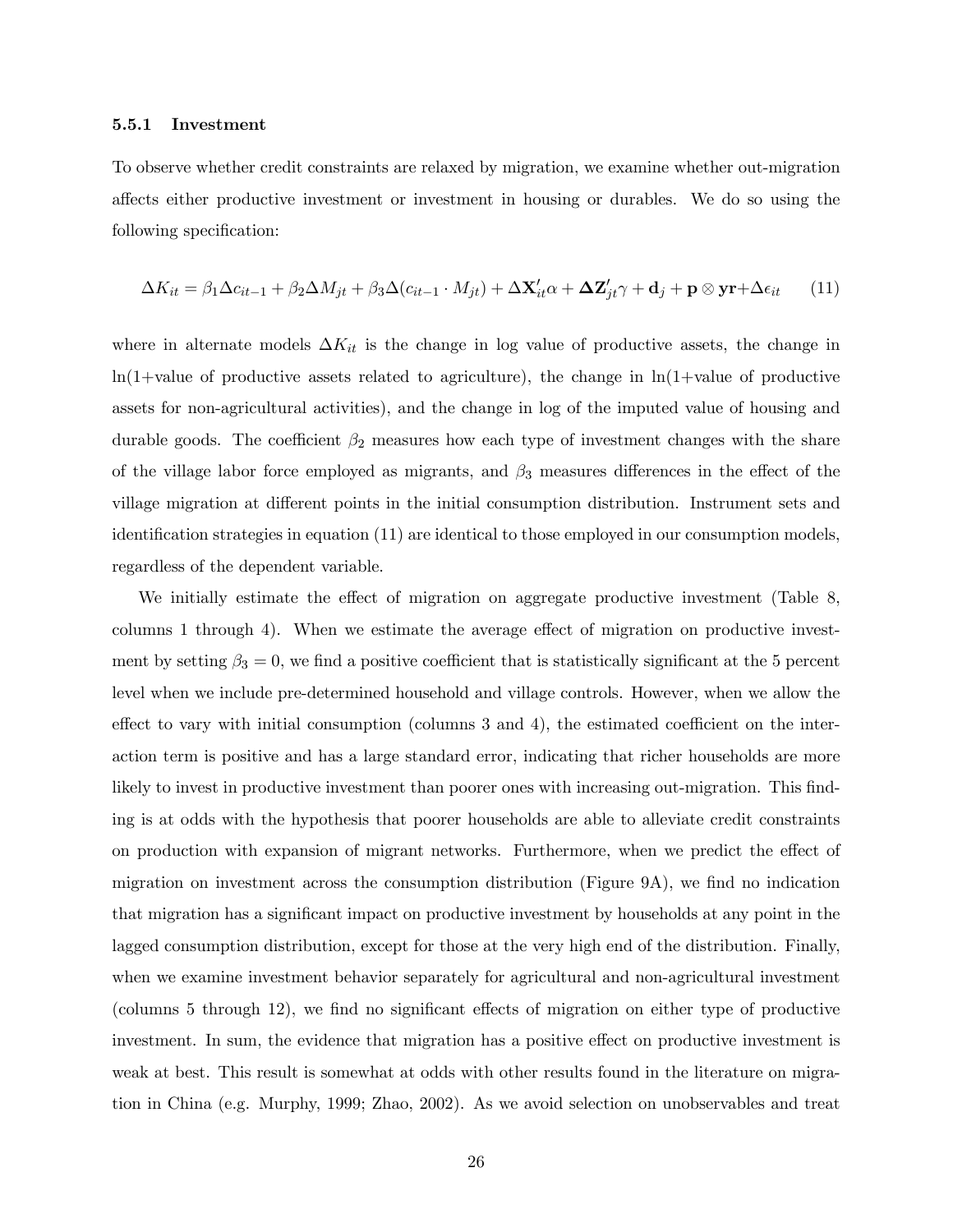the endogeneity of migration more seriously than previous papers, one might conclude that the suggestive correlations found in other research on rural-urban migration in China can be explained by other, unobserved factors.

Rural residents remaining behind may well use remittances for investment in housing and durable goods, and this effect appears to be evident when we allow for housing and durable goods investment to vary with initial consumption. In the model that includes a full set of village and household controls, column (16) of Table 8 and shown in Figure 9B, we find a significant positive effect of out-migration on investment by households in the lower 25 percent of the consumption distribution.36 While migration does not appear to lead to additional investment in local productive activities, at least when we interact village level migration with initial consumption, households in the lowest quartile of the consumption distribution do seem to invest proceeds from additional migration in housing and durables, improving their living conditions.

#### 5.5.2 Labor Supply

Increases in the ability to earn income from the migrant labor market may have negative effects on household labor supply if the wealth effect of higher incomes dominates the substitution effect of leisure for labor. Households may have initially faced constraints in their ability to supply labor to the market, and if so, the expansion of migrant opportunity may allow them to increase income through expanded employment. Direct effects through supply of labor to the migrant labor market may be complemented by indirect effects through depletion of the local labor force or demand for labor in the local construction and service sectors.

To investigate this hypothesis, we modify equation (11) and use the change in the logarithm of labor days supplied  $(+1)$  as the dependent variable (Table 9). The results show the same pattern as the results for consumption and income; as the point estimate for the coefficient on the interaction term is negative (columns 3 and 4), households with lower levels of initial consumption appear to supply additional labor to the market when migration is more prevalent. When we graph the combined effects and calculate standard errors, we find that a ten percent increase in the village migrant share led to a significant increase in labor supply for households below median per capita consumption in 1995 (Figure 10A), and that magnitudes were greater for poorer households. Our

<sup>&</sup>lt;sup>36</sup>Because migration increases investment in housing and durable goods, one might conclude that it is possible the whole increase in consumption found in Table 6 can be attributed to the increase in the imputed use value of housing and durables. When we use non-durables consumption as the dependent variable in equation (9), we find results largely consistent with Table 6, indicating that increased migration leads to both an increase in the imputed use value of housing and durables and an increase in non-durable consumption (Appendix Table A.4).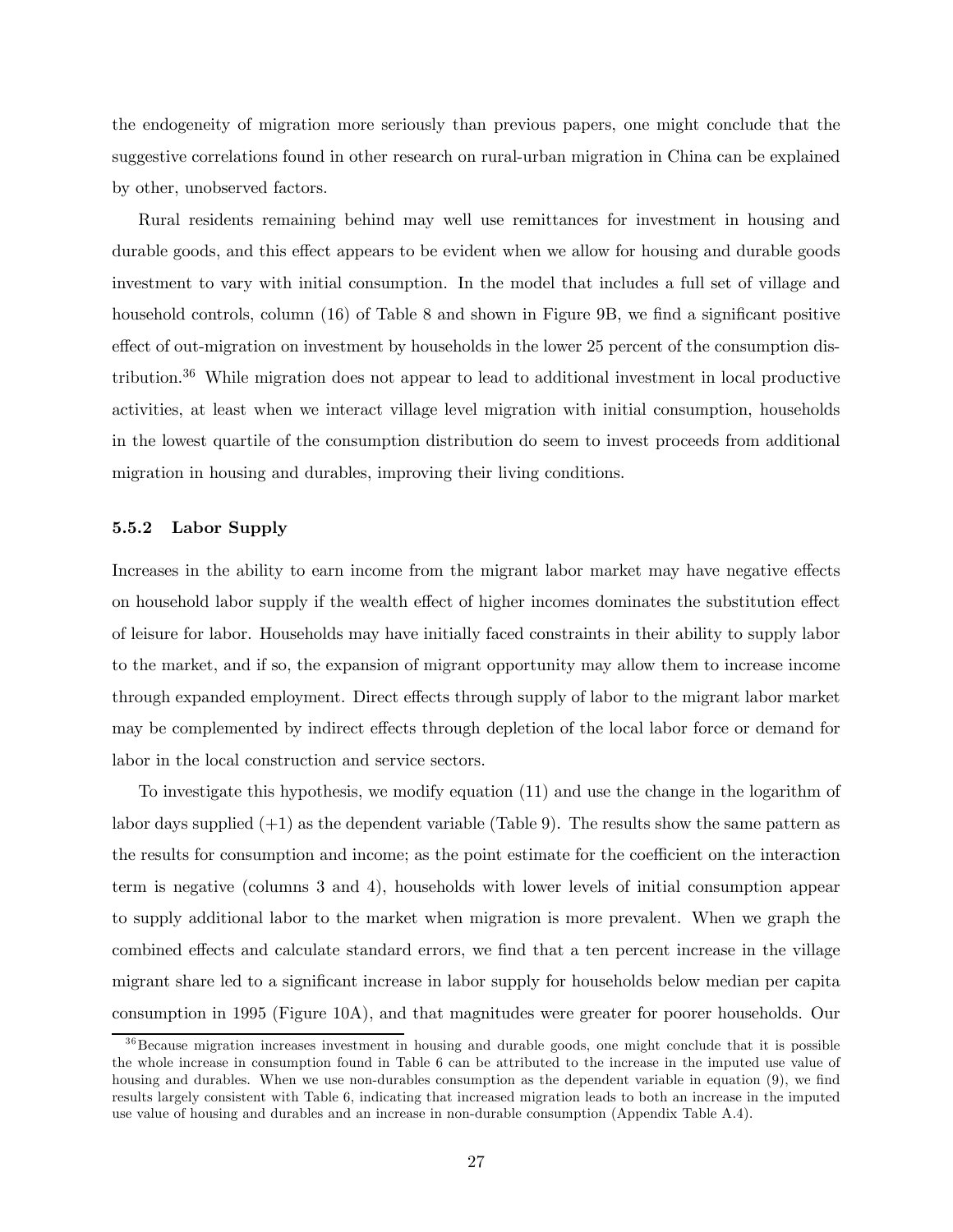results are consistent with the hypothesis that poorer households are able to raise incomes by supplying more labor to productive activities as migrant opportunities expand.

#### 5.5.3 Land Use

When rural residents leave for the city, land per capita available in the village will increase. However, to understand how out-migration affects poorer households within villages, it is important to know also how migration affects land distribution within villages. During much of the period under study, China lacked tradeable use rights and secure tenure and it is uncertain who benefitted from informal land transfers among family members or formal adjustments and reallocations presided over by village cadres. Benjamin and Brandt (2002), for example, have shown that village leaders substitute for the market in their reallocation decisions by redistributing land to those who could use it most productively.

To examine the impact of migration on the size of land holdings across the wealth distribution, we use the change in ln(land per capita) as the dependent variable in equation (11) (Table 10; Figure 10B).<sup>37</sup> The results are consistent with the hypothesis that the poorer households increased the land per capita under their management subsequent to increasing migration; the graphical representation of the results shows that land per capita increased for the poorest 25 percent of households in the sample (Figure 10B). Therefore poorer households do indeed benefit as other households specialize more in non-agricultural activities. While evidence shown in Table 8 suggests that actual productive investment in agriculture does not increase as a result of migration, poorer households benefit from increases in farm size with increases in the share of the village labor force employed in migrant activities.

### 5.5.4 Summary

Our main results suggest that poorer households increase consumption and income as working age laborers find employment as migrants living and working outside the village. Household incomes increase as poorer households increase labor supplied to productive activities and benefit from increases in farm size with out-migration. While we do not find robust evidence that households increase investment in productive activities, poorer households show significant increases in their investment in housing and durable goods.

 $37$  For regressions in Table 10 controlling for household characteristics we remove land per capita from the included control variables.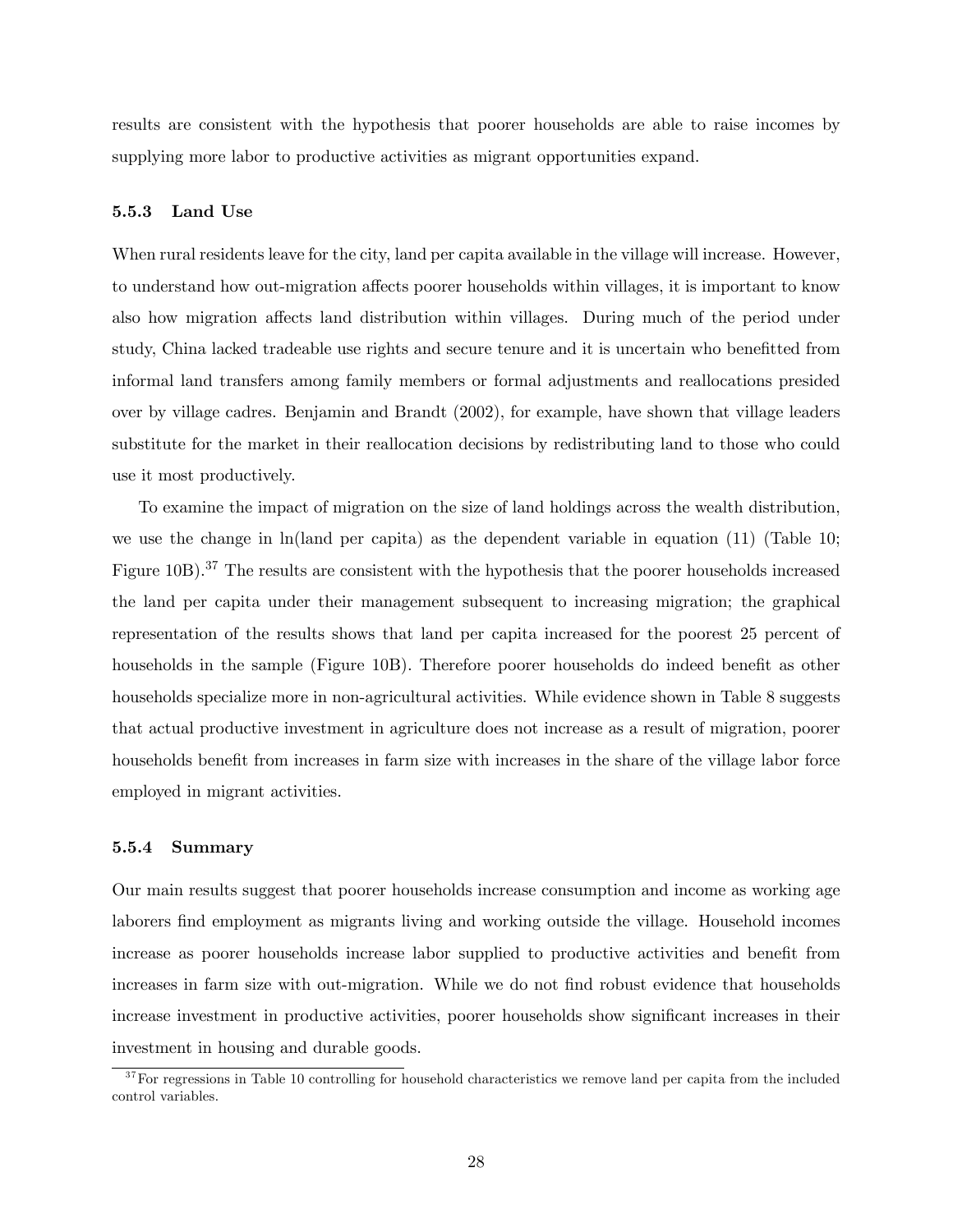## 6 Conclusions

In this paper we demonstrated the positive effect that internal migration in China has had on the consumption per capita of households remaining in migrant sending communities, and also showed that these effects are stronger for poorer households within villages. Indeed, increased ease of migration from villages of rural China is associated with decreasing inequality within communities.<sup>38</sup> Increases in out-migration also lead to more pronounced increases in the income of poorer households, and poorer households supply more labor to productive activities and experience more rapid income growth.

With respect to the impact of migration on investment in rural areas, we find that increases in migration from rural China are associated with increased accumulation of housing wealth and consumer durables, but we do not find evidence of a significant relationship between migration and investment in productive assets. Evidence that migration might affect investment in agriculture and promote specialization among poorer households is mixed. While we find no significant increases in investments related to agricultural production, poorer households are observed to increase their land holdings per capita, and thus expand their scale of agricultural production. Contrary to assertions in the China literature and evidence from the literature on Mexico-US migration, we do not find any indication that rural-urban migration in China is associated with increases in household investment in non-agricultural production. The lack of a robust impact of migration on productive investment stands in contrast to recent findings from the literature examining the impacts of international flows of labor (Woodruff and Zenteno, 2007; Yang, 2008).

<sup>&</sup>lt;sup>38</sup>McKenzie and Rapoport (2006) document a similar effect of international migration on rural communities in Mexico.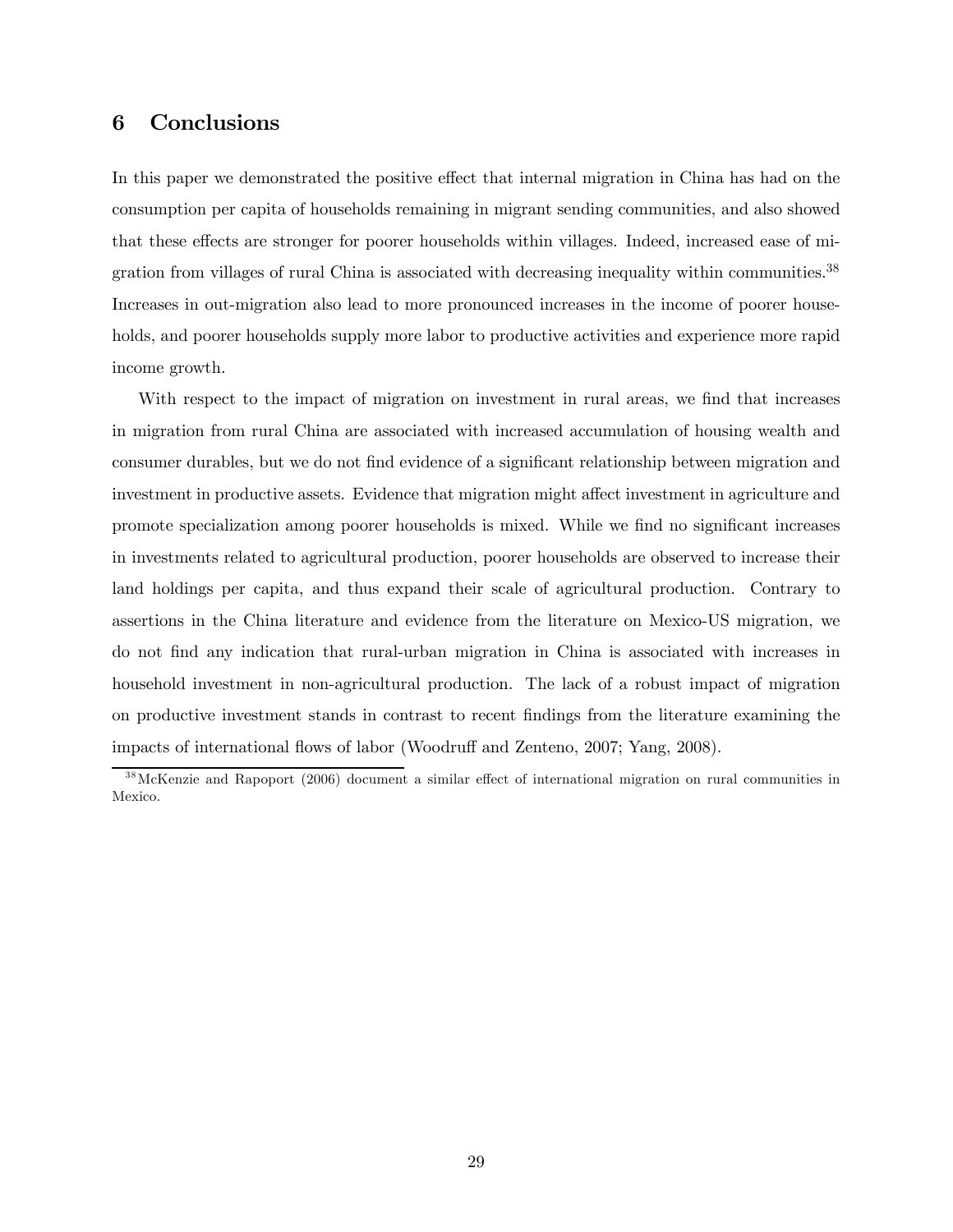## 7 References

- Anderson, T.W. and C. Hsiao (1982), "Formulation and Estimation of Dynamic Models Using Panel Data," Journal of Econometrics 18, 67-82.
- Arellano, Manuel and Stephen Bond (1991). "Some Tests of Specification for Panel Data: Monte Carlo Evidence and an Application to Employment Equations," Review of Economic Studies 58: 271-291.
- Banks, James, Richard Blundell and Agar Brugiavini (2001). "Risk Pooling, Precautionary Saving and Consumption Growth," Review of Economic Studies v68, n4 (October 2001): 757-79.
- Baum, Christopher F., Mark E. Schaffer, and Steven Stillman (2003). "Instrumental Variables and GMM: Estimation and Testing," Stata Journal 3(1): 1-31.
- Benjamin, Dwayne and Loren Brandt (2002). "Property Rights, Labour Markets, and Efficiency in a Transition Economy: The Case of Rural China," *Canadian Journal of Economics* 35(4): 689-716.
- Benjamin, Dwayne, Loren Brandt and John Giles (2005). "The Evolution of Income Inequality in Rural China," Economic Development and Cultural Change 53(4): 769-824.
- Brandt, Loren, Scott Rozelle and Matthew A Turner (2004). "Local Government Behavior and Property Right Formation in Rural China," Journal of Institutional and Theoretical Economics, 160(4) (December 2004): 627-62.
- Cai, Fang, Albert Park and Yaohui Zhao (2007). "The Chinese Labor Market in the Reform Era," Chapter 6 in China's Great Economic Transformation, Loren Brandt and Thomas Rawski (eds), Cambridge University Press (forthcoming).
- Carrington, William, Enrica Detragiache and Tara Vishnawath (1996). "Migration with Endogenous Moving Costs," American Economic Review 86(4): 909-930.
- Chan, Kam Wing and Li Zhang (1999). "The Hukou System and Rural-Urban Migration in China: Processes and Changes," China Quarterly v0, n160 (December 1999): 818-55.
- Chen, Shaohua and Martin Ravallion (1996). "Data in transition: Assessing Rural Living Standards in Southern China," China Economic Review, 7(1) (Spring 1996): 23-56.
- de Brauw, Alan, Jikun Huang, Scott Rozelle, Linxiu Zhang and Yigang Zhang (2002). "The Evolution of China's Rural Labor Markets During the Reforms," Journal of Comparative Economics 30:329-353.
- Deininger, Klaus and Songqing Jin (2005). The potential of land rental markets in the process of economic development: Evidence from China, Journal of Development Economics 78: 241- 270.
- Donald, Stephen, and Whitney K. Newey (2001). "Choosing the Number of Instruments." Econometrica 69(5): 1161-1191.
- Du, Yang, Albert Park and Sangui Wang (2005). "Is Migration Helping China's Poor?" Journal of Comparative Economics 33(4): 688-709.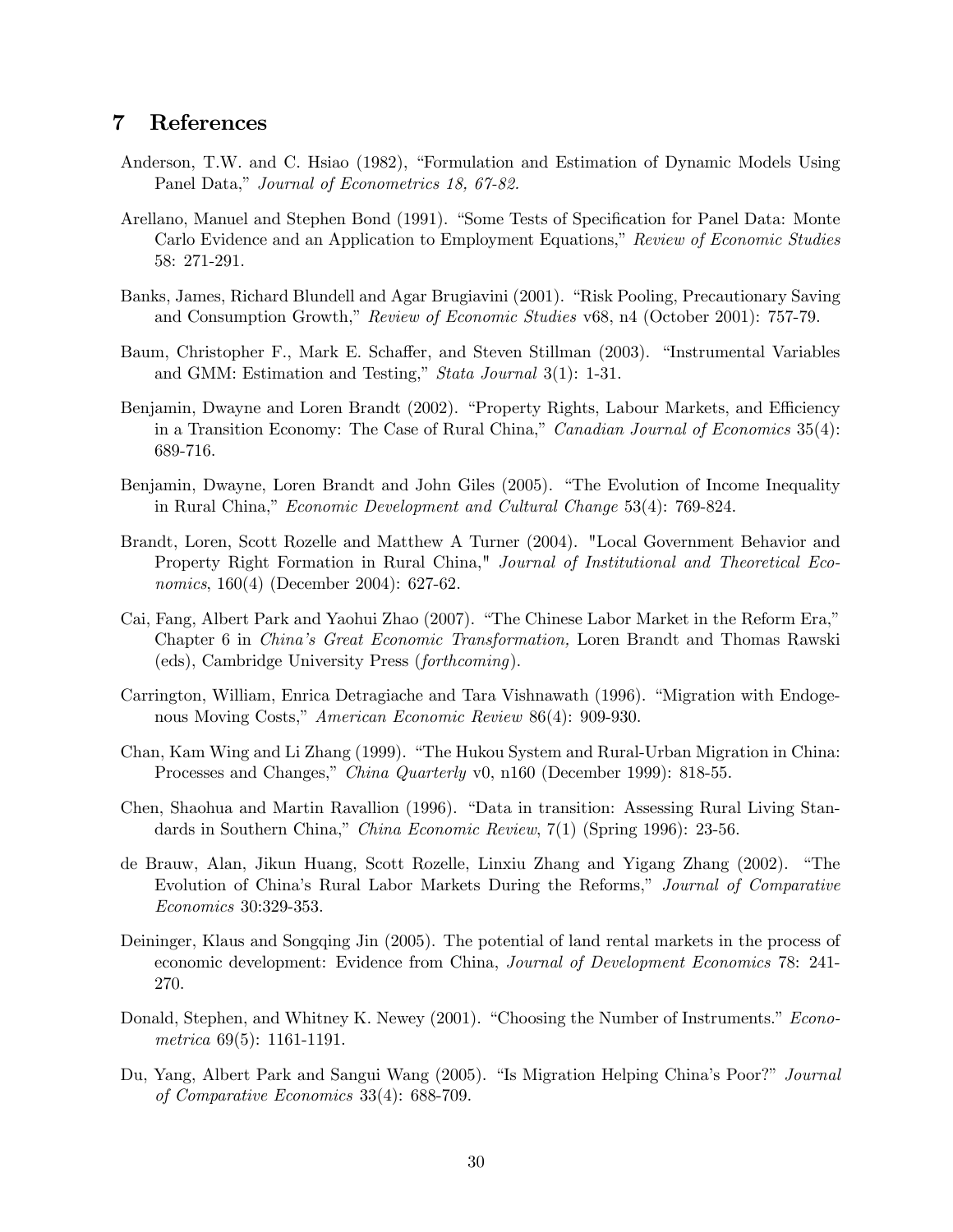- Giles, John (2006). "Is Life More Risky in the Open? Household Risk-Coping and the Opening of China's Labor Markets," Journal of Development Economics 81(1) (October 2006): 25-60.
- Giles, John and Kyeongwon Yoo (2007). "Precautionary Behavior, Migrant Networks and Household Consumption Decisions: An Empirical Analysis Using Household Panel Data from Rural China," The Review of Economics and Statistics, 89(3) (August 2007): 534-551.
- Jacoby, Hanan, Guo Li and Scott Rozelle (2002). "Hazards of Expropriation: Tenure Insecurity and Investment in Rural China," American Economic Review, 92(5) (December 2002): 1420- 47.
- Jalan, Jyotsna and Martin Ravallion (1999)."Are the Poor Less Well Insured? Evidence on Vulnerability to Income Risk in Rural China," Journal of Development Economics, 58(1) (February): 61-81.
- Jalan, Jyotsna and Martin Ravallion (2002). "Geographic Poverty Traps? A Micro Model of Consumption Growth in Rural China," Journal of Applied Econometrics 17(4): 329-46.
- Liang, Zai and Zhongdong Ma (2004). "China's Floating Population: New Evidence from the 2000 Census," Population and Development Review 30(3): 467-488.
- Mallee, Hein (1995). "China's Household Registration System under Reform," Development and Change, 26(1):1-29.
- Mckenzie, David and Hillel Rapoport (2007). "Network Effects and the Dynamics of Migration and Inequality: Theory and Evidence from Mexico," Journal of Development Economics, 84(1) (September 2007): 1-24.
- McKenzie, David, John Gibson and Steve Stillman (2006). "How Important is Selection? Experimental Versus Non-Experimental Measures of Income Gains from Migration," The World Bank, Policy Research Working Paper No. 3906.
- Meng, Xin (2000). "Regional wage gap, information flow, and rural-urban migration" in Yaohui Zhao and Loraine West (eds) Rural Labor Flows in China, Berkeley: University of California Press, 251-277.
- Montgomery, James D. (1991). "Social Networks and Labor-Market Outcomes: Toward an Economic Analysis," American Economic Review v81, n5: 1407-18.
- Morduch, Jonathan and Terry Sicular (2000). "Politics, growth, and inequality in rural China: does it pay to join the Party?" *Journal of Public Economics*, 77(3) (September 2000): 331-356.
- Munshi, Kaivan (2003). "Networks in the Modern Economy: Mexican Migrants in the U.S. Labor Market," Quarterly Journal of Economics, v118, n2 (May 2003): 549-99.
- Murphy, Kevin and Finis Welch (1990). "Empirical Age-Earnings Profiles," Journal of Labor Economics 8(2) (April 1990): 202-229.
- Murphy, Rachel (1999). "Return migrant entrepreneurs and economic diversification in two counties in South Jiangxi, China," Journal of International Development, 11, 661-672.
- Nagar, A.L. (1959). "The Bias and Moment Matrix of the General k-Class Estimators of the Parameters in Simultaneous Equations," Econometrica 27: 575-595.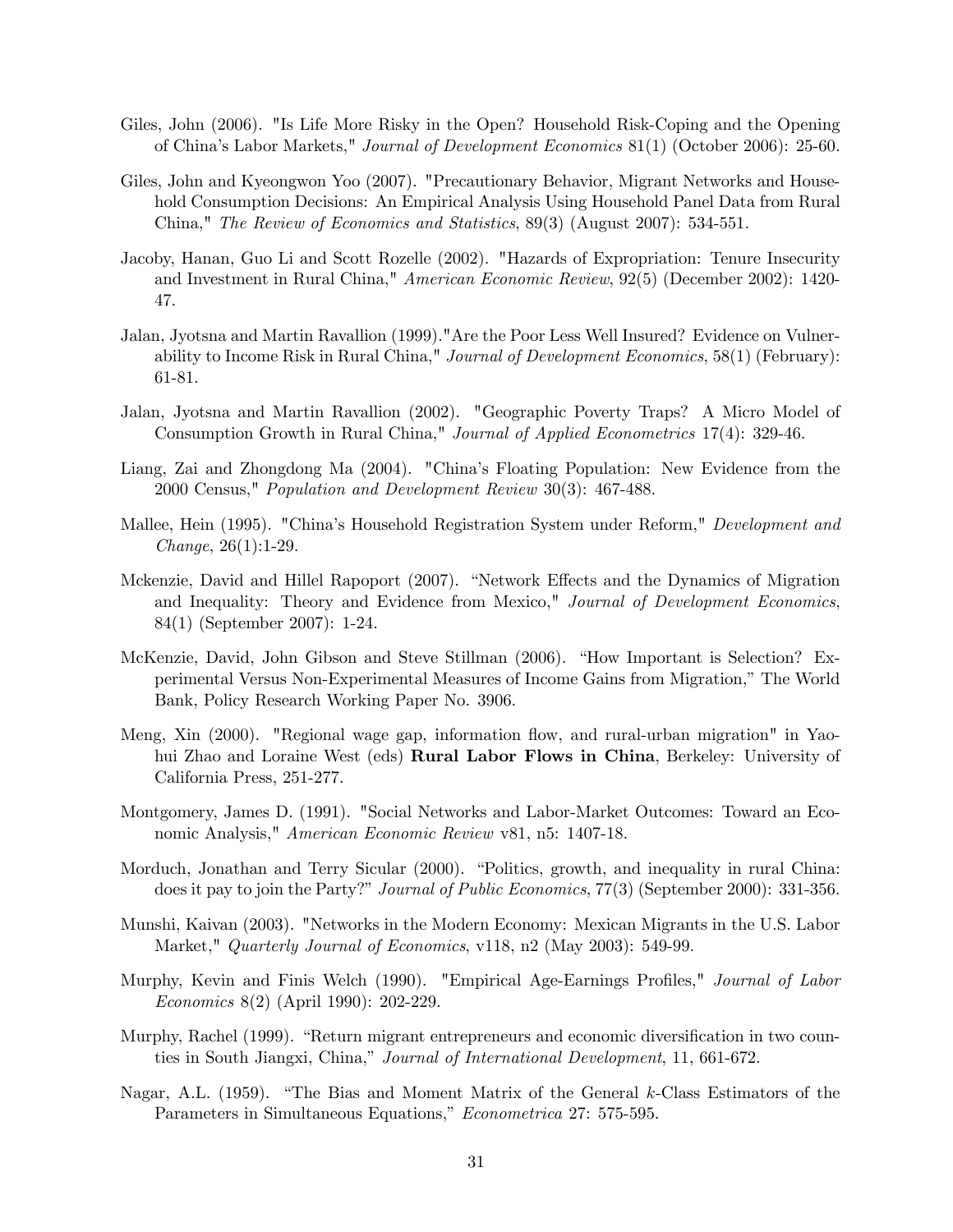- Ravallion, Martin and Shaohua Chen (2007). "China's (Uneven) Progress Against Poverty," Journal of Development Economics, 82(1) (January 2007): 1-42 .
- Rosenzweig, Mark, and Oded Stark (1989). "Consumption Smoothing, Migration, and Marriage: Evidence from Rural India," Journal of Political Economy, 97(4) (August): 905-26.
- Rozelle, Scott (1994). "Rural Industrialization and Increasing Inequality: Emerging Patterns in China's Reforming Economy," Journal of Comparative Economics 19(3): 362-391.
- Rozelle, Scott, Li Guo, Minggao Shen, Amelia Hughart and John Giles (1999). "Leaving China's Farms: Survey Results of New Paths and Remaining Hurdles to Rural Migration," The China Quarterly 158: 367-393.
- Solinger, Dorothy (1999). Contesting Citizenship in Urban China : Peasant Migrants, the State, and the Logic of the Market, University of California Press (Berkeley).
- Stock, James H., Jonathan H. Wright, and Motohiro Yogo (2002). "A Survey of Weak Instruments and Weak Identification in Generalized Method of Moments." Journal of the American Statistical Association 20(4): 518-529.
- Stock, James H. and Motohiro Yogo (2005). "Testing for Weak Instruments in Linear IV Regression" in D.W.K. Andrews and J.H. Stock, eds. Identification and Inference for Econometric Models: Essays in Honor of Thomas Rothenberg. Cambridge: Cambridge University Press: 80-108.
- Taylor, J. Edward, Scott Rozelle, and Alan de Brauw (2003). "Migration and Incomes in Source Communities: A New Economics of Migration Perspective from China," Economic Development and Cultural Change, 52(1), 75-101.
- Woodruff, Christopher and Rene Zenteno (2007). "Migration Networks and Microenterprises in Mexico," Journal of Development Economics, 82(2) (March 2007): 509-528.
- Wooldridge, Jeffrey M. (2002). Econometric Analysis of Cross Section and Panel Data. MIT Press, Cambridge, 2002.
- Yang, Dean (2008). "International Migration, Remittances and Household Investment: Evidence from Philippine Migrants' Exchange Rate Shocks," Economic Journal 118 (March 2008): 1-40.
- Yang, Dennis Tao (2004). "Education and Allocative Efficiency: Household Income Growth during Rural Reforms in China," Journal of Development Economics 74(1) (Special Issue June 2004): 137-62.
- Zhao, Yaohui (2002). "Causes and Consequences of Return Migration: Recent Evidence from China," Journal of Comparative Economics 30(2) (June 2002): 376-94.
- Zhao, Yaohui (2003). "The Role of Migrant Networks in Labor Migration: The Case of China," Contemporary Economic Policy 21(4) (October 2003): 500-511.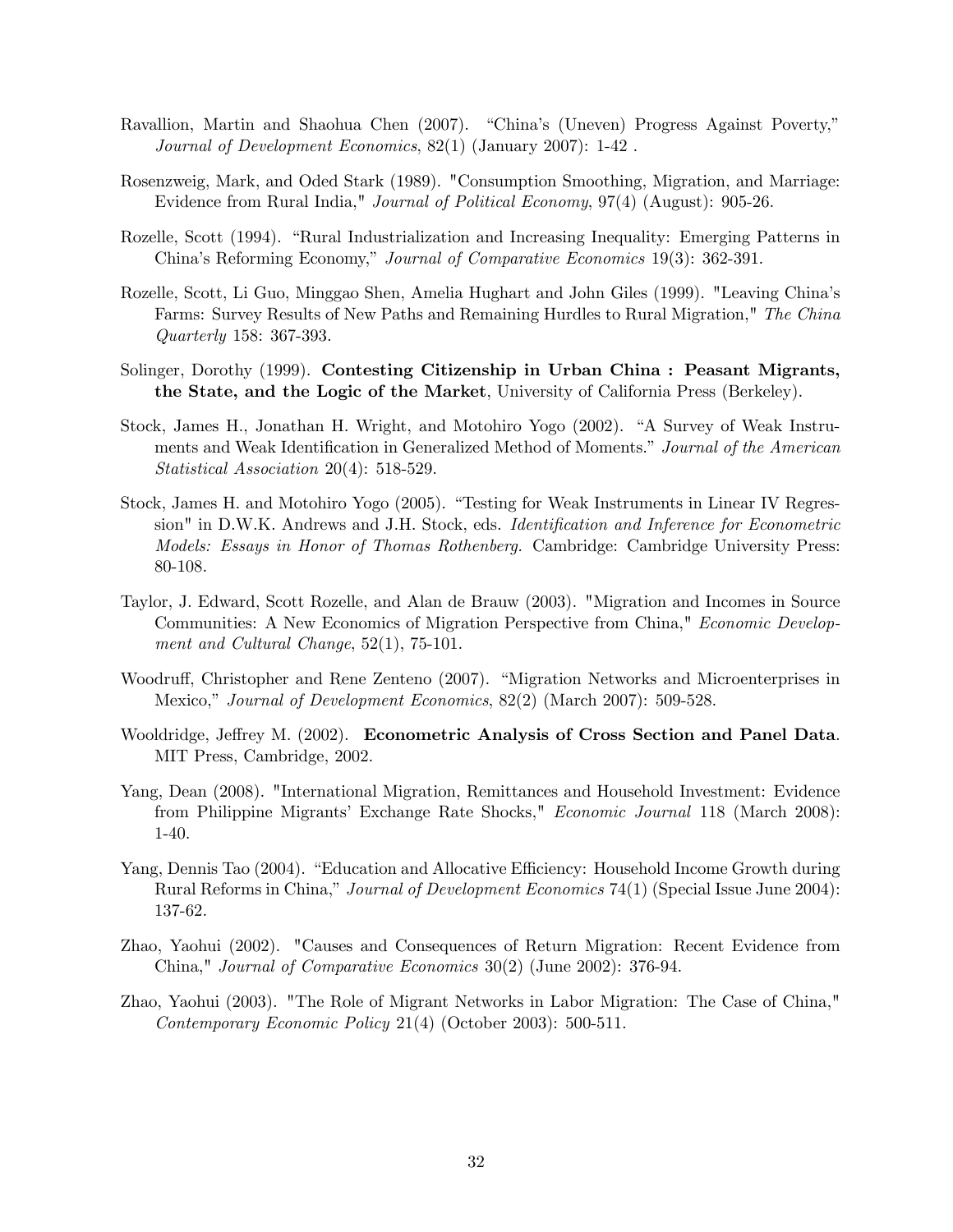

**Figure 1 Share of Village Labor Force Employed as Migrants By Year** 

Figure 1 shows the share of registered village residents who live and work outside the village and home county. Source: RCRE Village Surveys, 1987-2003.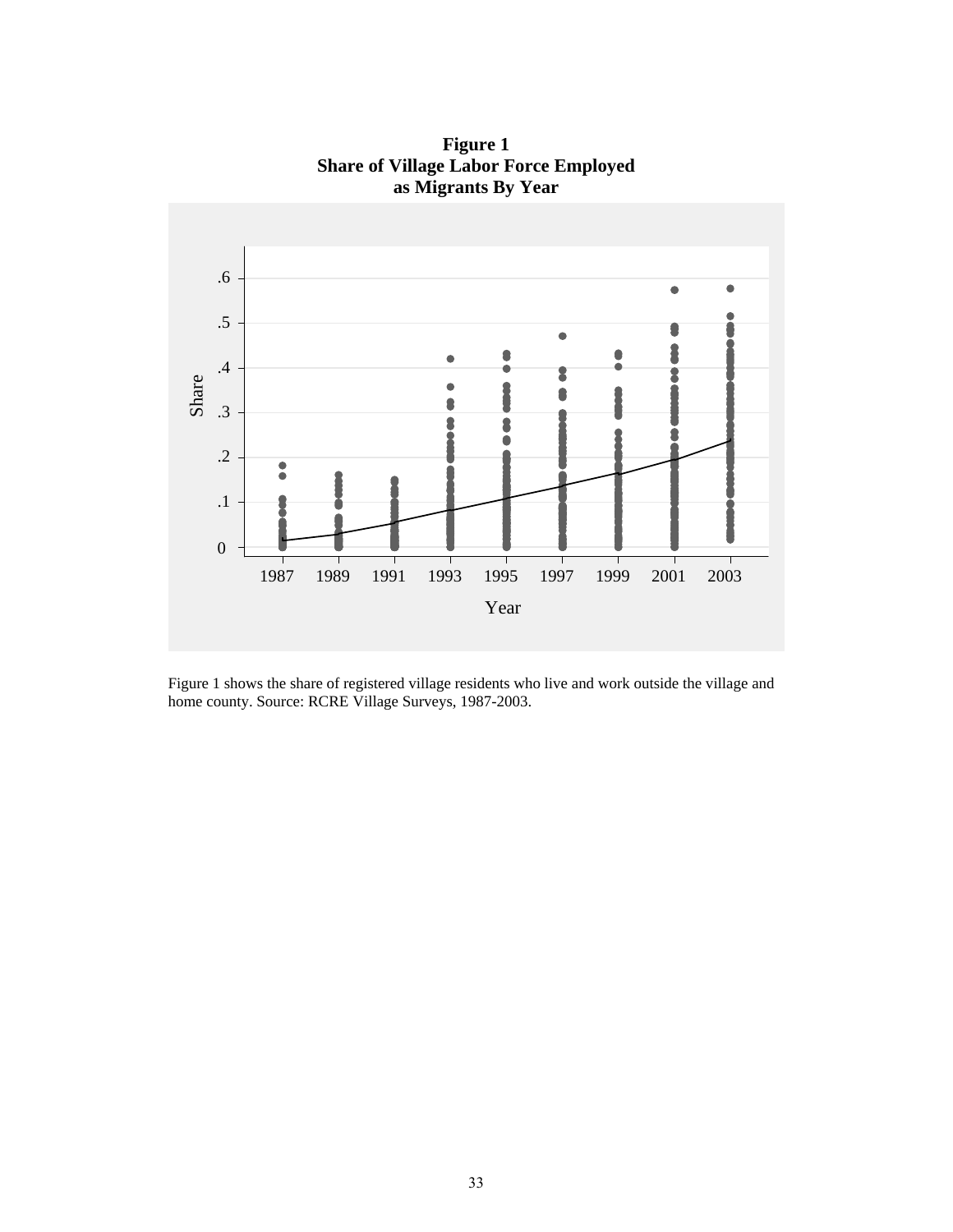**Figure 2 Village Average Consumption Growth and Change in Migrant Share of Village Population** 



Figure 2 shows the linear and lowess fits of the relationship between annual village average consumption growth and annual changes in the share of migrants from the village. Migrants are registered residents of the village who live and work outside the village and home county. Source: RCRE Village and Household Surveys, 1986-2003.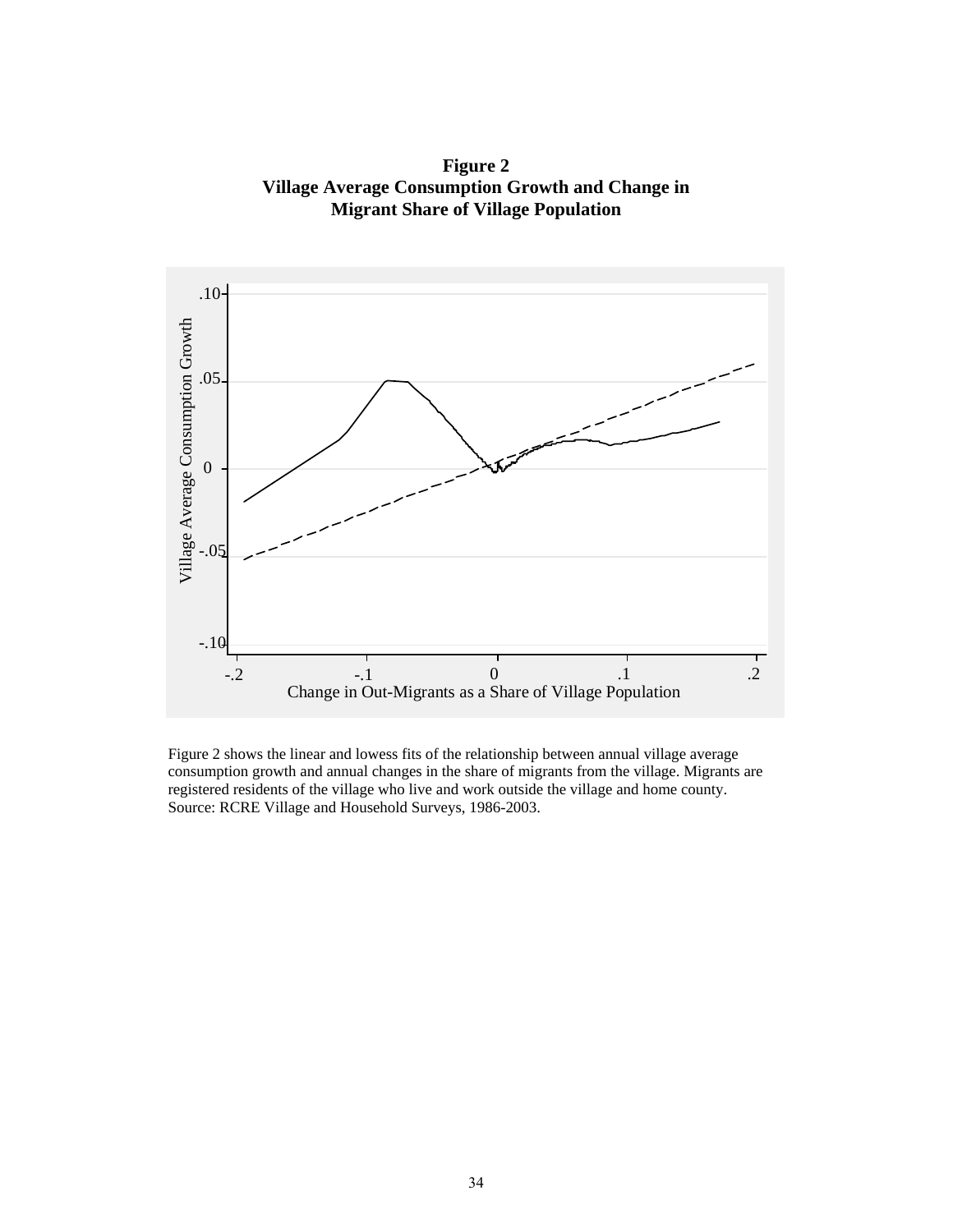**Figure 3 Change in Poverty Headcount as a Function of the Change in the Migrant Share of the Village Population** 



Figure 3 shows the linear and lowess fits of the relationship between the annual change in the village poverty headcount ratio and the change in share of migrants from the village. Migrants are registered residents of the village who live and work outside the village and home county. Source: RCRE Village and Household Surveys, 1986-2003.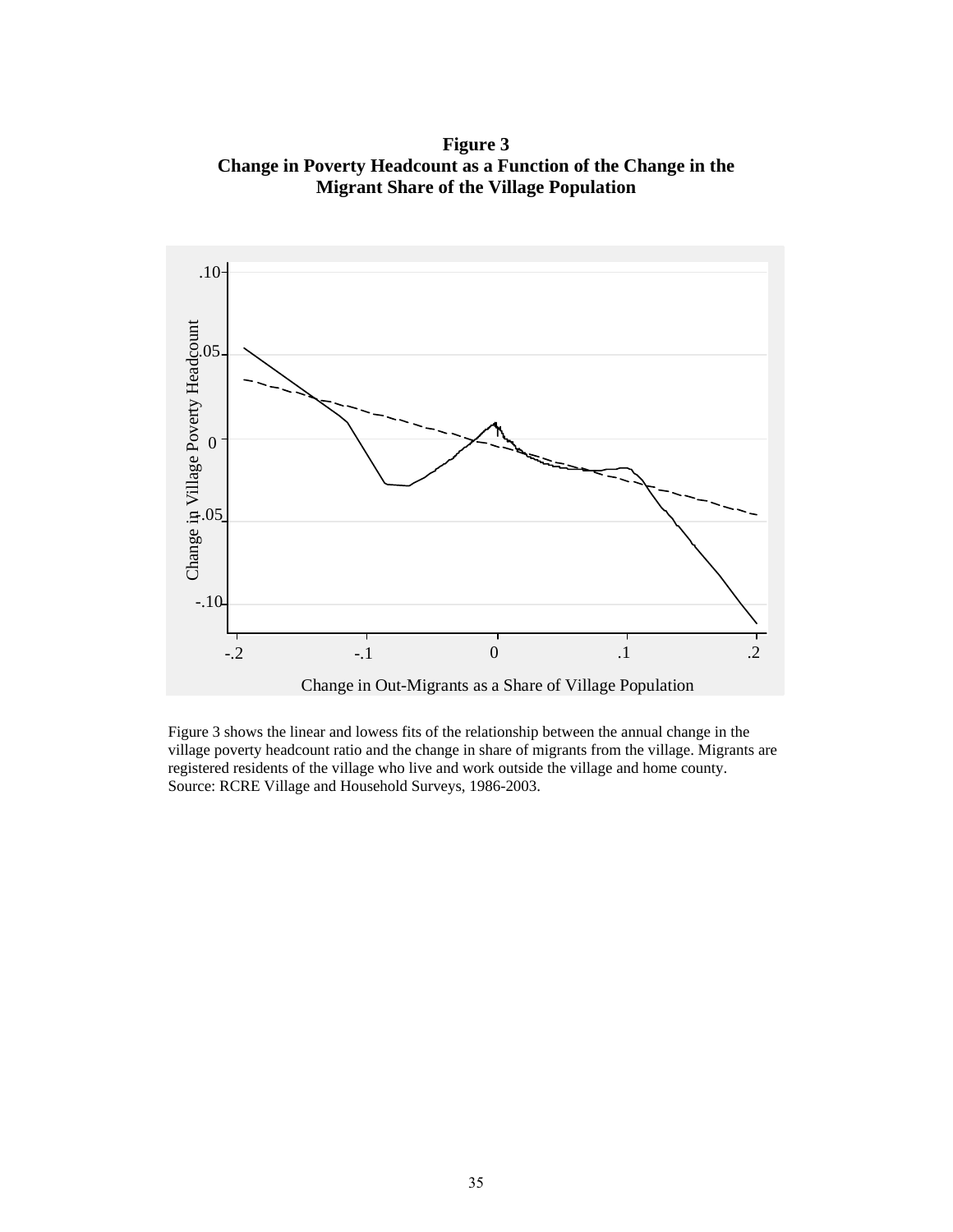![](_page_36_Figure_0.jpeg)

**Figure 4 Change in Village Share Out-Migrants versus Years-Since-IDs were Distributed** 

Figure 4 shows the relationship between change in annual share of migrants from the village and number of years since ID cards became available in the county. Sources: RCRE Village Surveys, 1986-2003 and Supplementary Village Governance Survey (2004).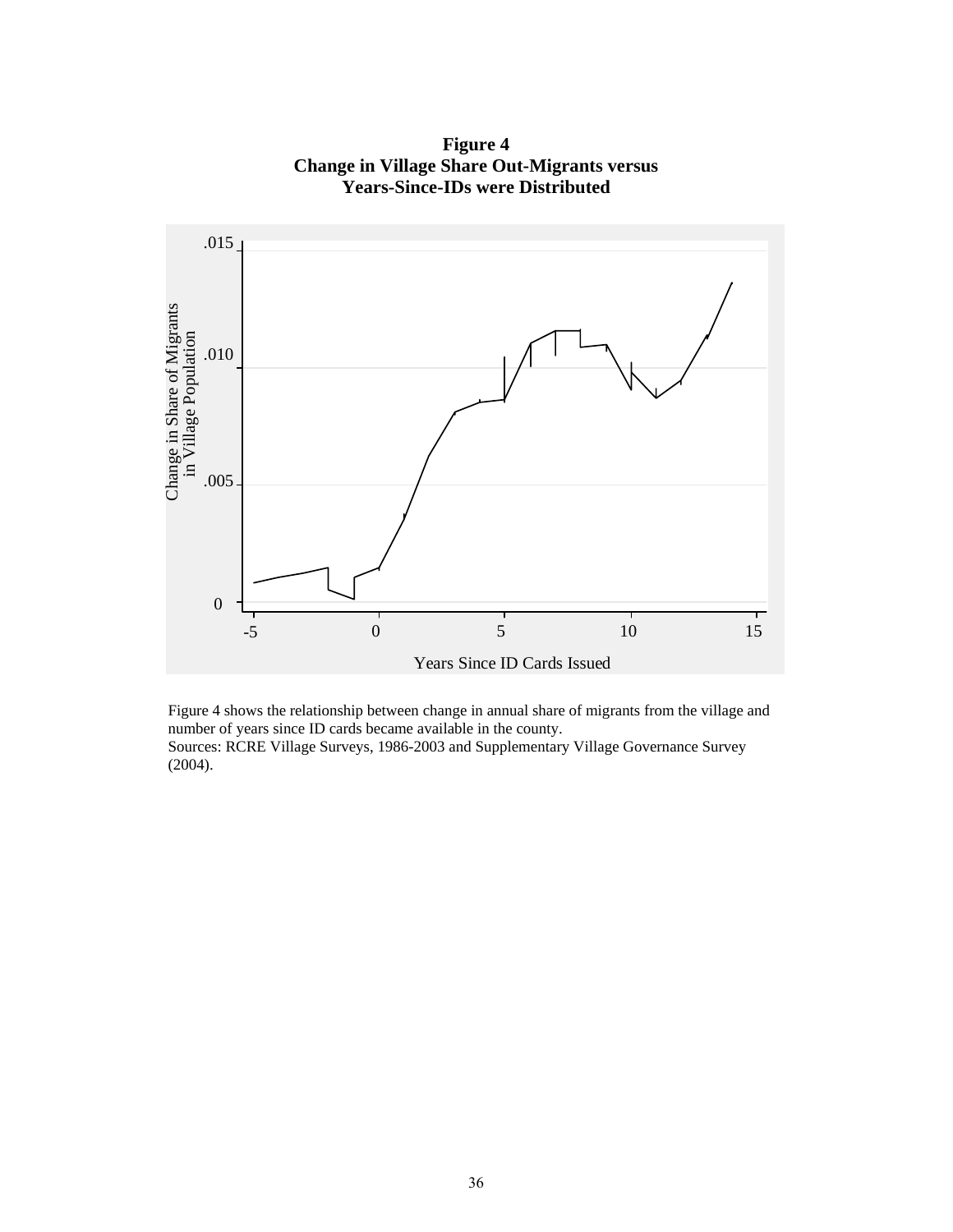**Figure 5 Change in Village Share of Out-Migrants Versus Years-Since-IDs for Early and Late Recipients of IDs**

![](_page_37_Figure_1.jpeg)

Figure 5 contrasts the relationship between annual change in share of migrants and availability of ID cards for counties that were early and late recipients of IDs.

Sources: RCRE Village Surveys, 1986-2003 and Supplementary Village Governance Survey (2004).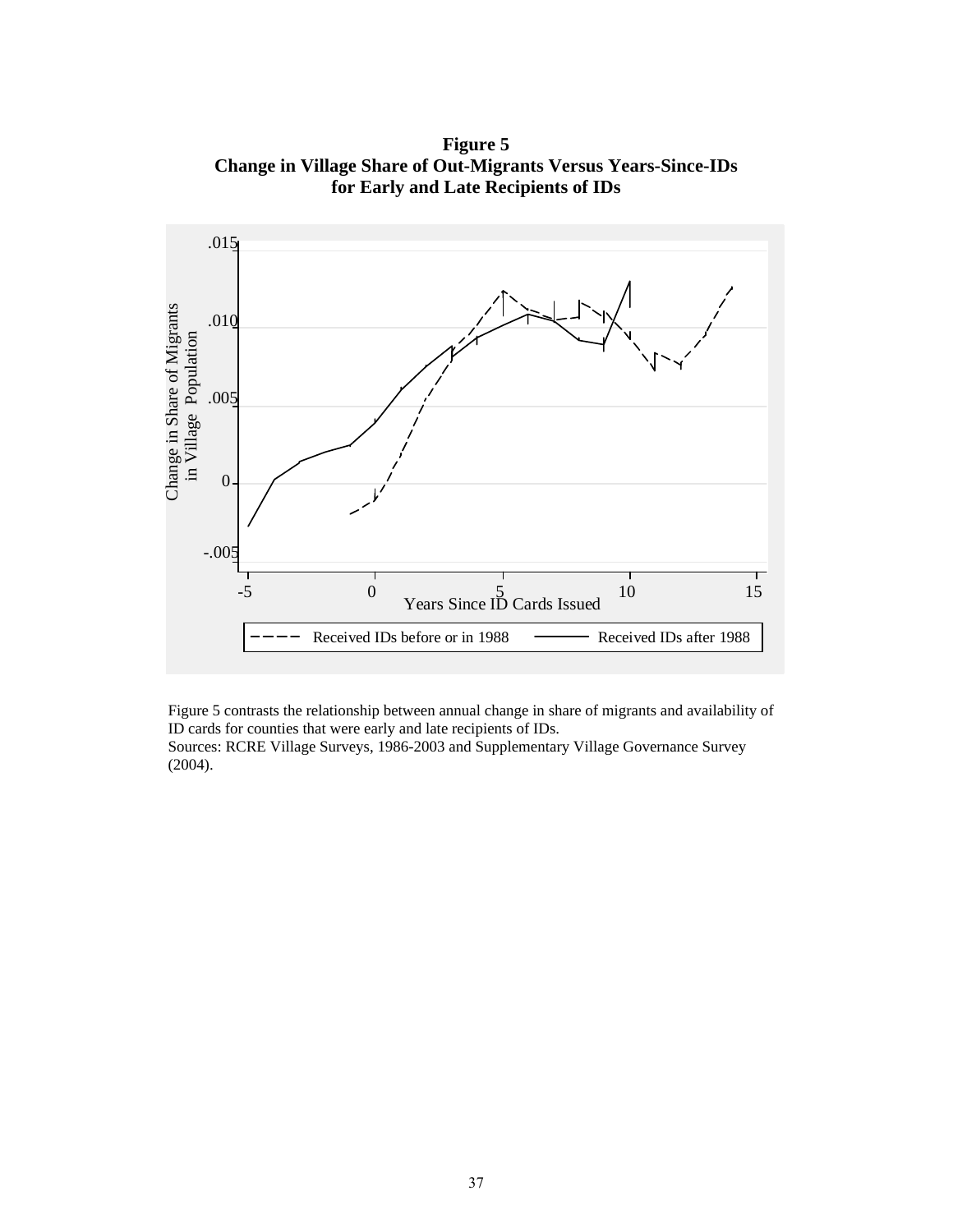**Figure 6 Change in Share of Village Migrants by Years Since IDs Issued By Variance of Village Rainfall** 

![](_page_38_Figure_1.jpeg)

Figure 6 contrasts the relationship between change in migration and availability of ID cards for counties that had *low* (first tercile) versus *high* (third tercile) variability of rainfall. RCRE Village Surveys, 1986-2003, Supplementary Village Governance Survey (2004), monthly rainfall data for the period 1978 to 2000 collected from county weather stations.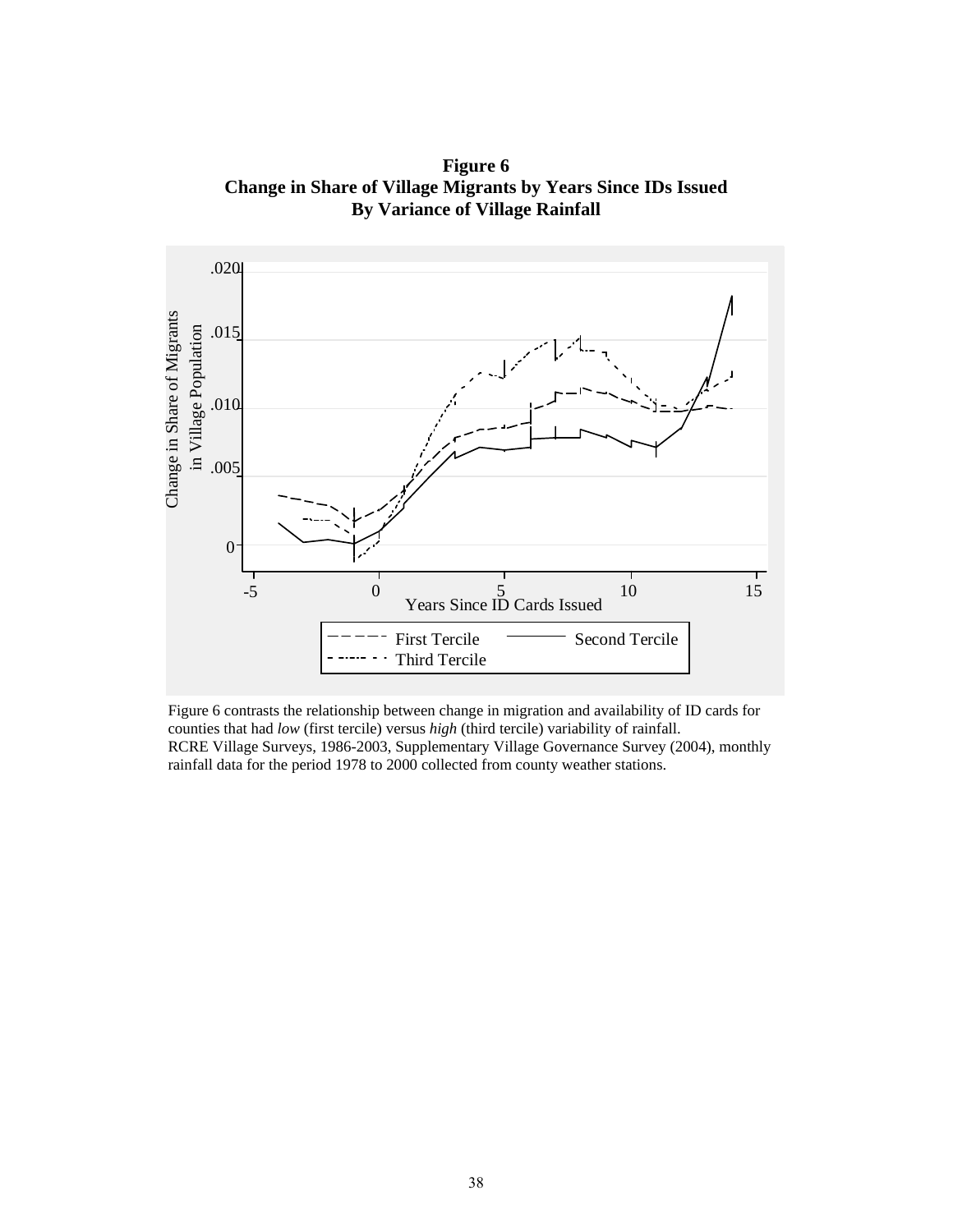## **Figure 7**

## **Effects on Consumption Per Capita of a 10 Percent Increase in Migrant Share of Village Population From Different Levels of Initial Consumption**  (Using 1995 Levels of Consumption and Mean 1995 Village Migrant Share)

![](_page_39_Figure_2.jpeg)

*A. Short-Term* 

| B. Long-Term |  |
|--------------|--|
|              |  |

![](_page_39_Figure_5.jpeg)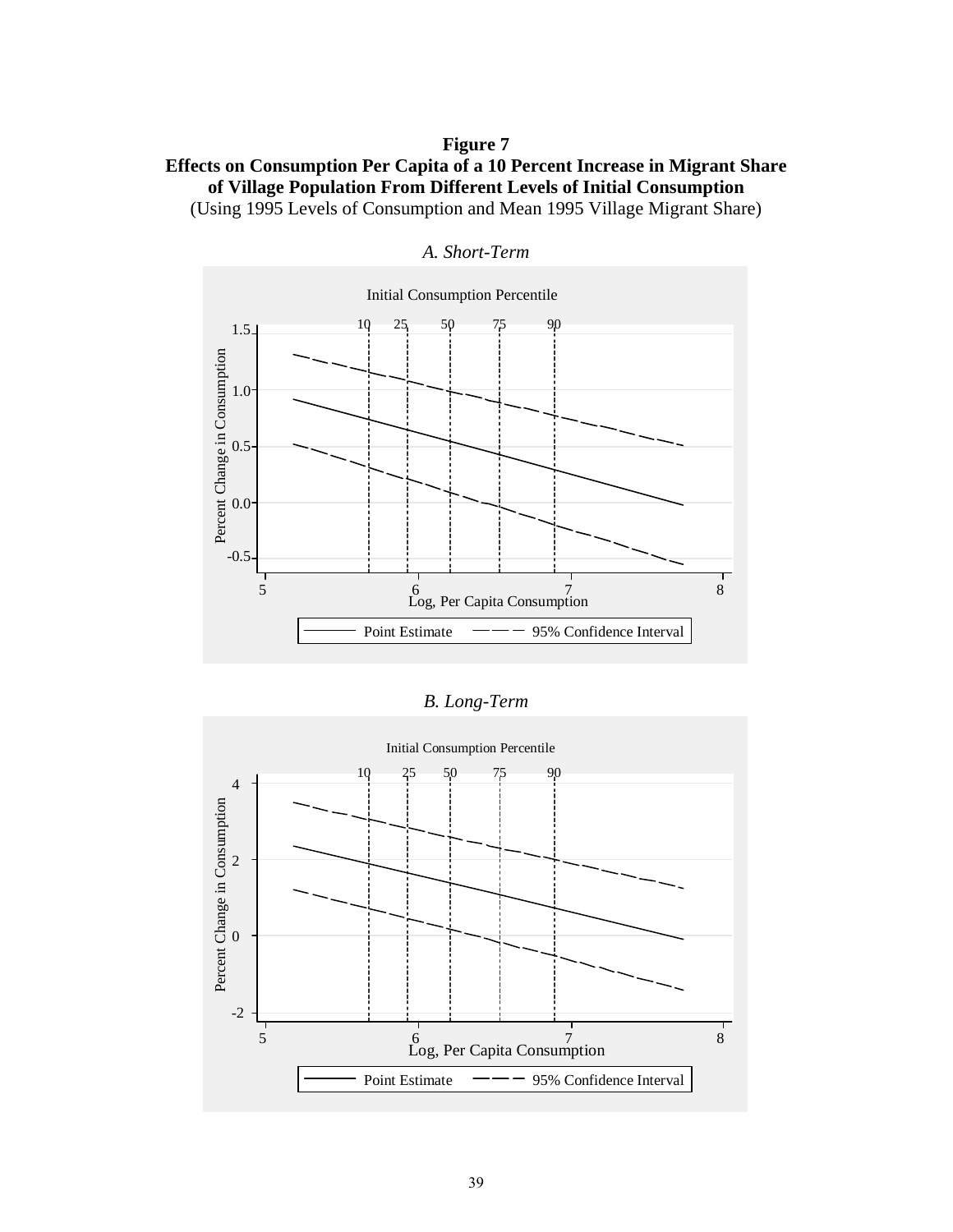## **Figure 8 Effects on Income Per Capita of a 10 Percent Increase in Migrant Share of Village Population at Different Levels of Initial Income**  (Using 1995 Levels of Income Per Capita)

## Initial Income Percentile 10 50 25 75 90 2 Percent Change in Income Percent Change in Income 1 0 -1 5 6 7 8 Log, Per Capita Income Point Estimate  $\frac{20}{100}$  - 95% Confidence Interval

## *A. Short-Term*

## *B. Long-Term*

# 10 25 50 75 90 4 Percent Change in Income Percent Change in Income 2 0 -2 5 6 6 7 8 8 1 8 8 1 8 1 8 8 1 8 8 1 8 8 1 8 8 1 8 8 1 8 8 1 8 8 1 8 8 1 8 8 1 8 1 8 1 8 1 8 1 8 1 8 1 8 1 8 1 8 1 8 1 8 1 8 1 8 1 8 1 8 1 8 1 8 1 8 1 8 1 8 1 8 1 8 1 8 1 8 1 8 1 8 1 8 1 8 1 8 1 8 1 8 1 8 1 8 1 8 1 8 1 8 1 Point Estimate  $\rightarrow$  95% Confidence Interval

#### Initial Income Percentile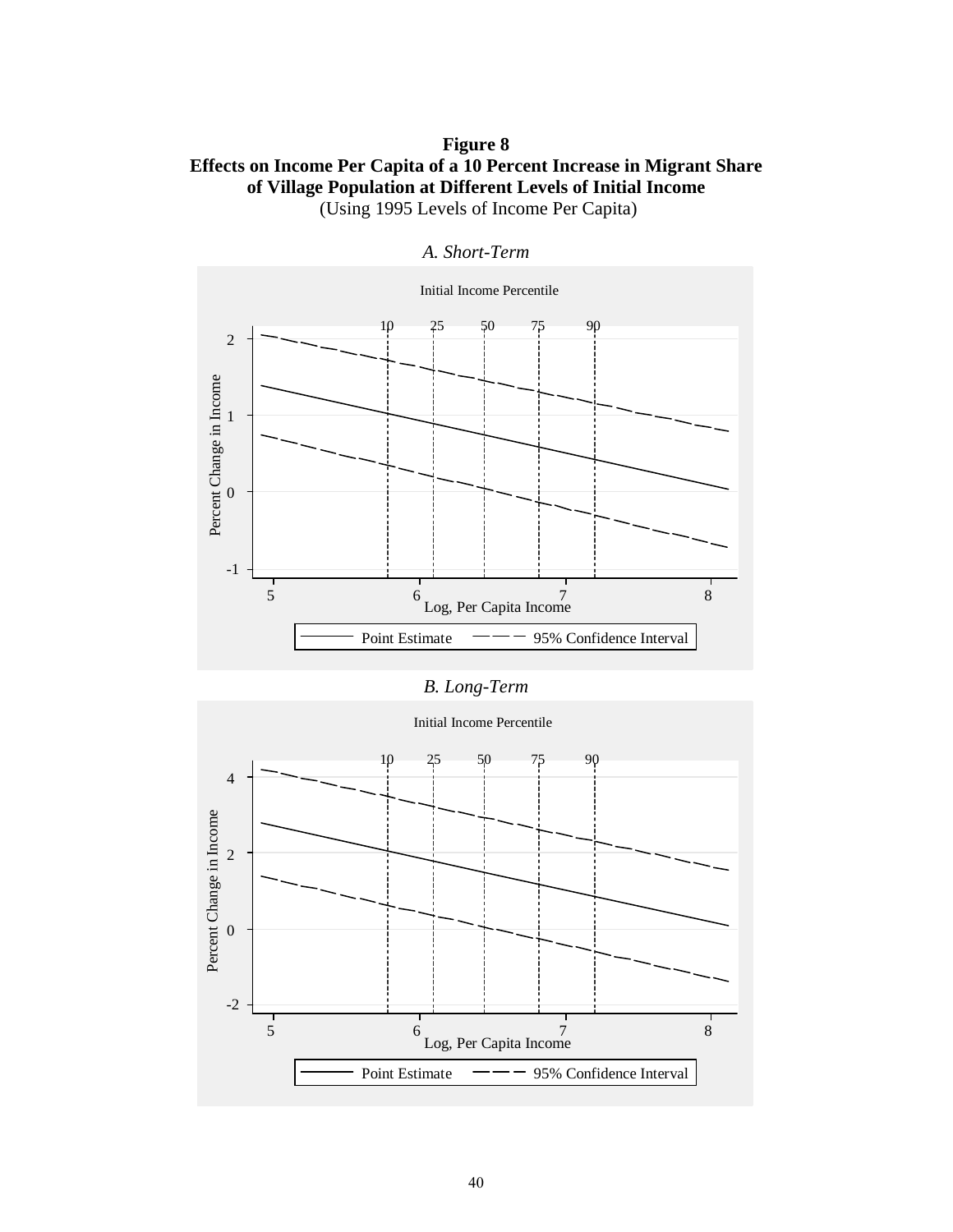![](_page_41_Figure_0.jpeg)

![](_page_41_Figure_1.jpeg)

41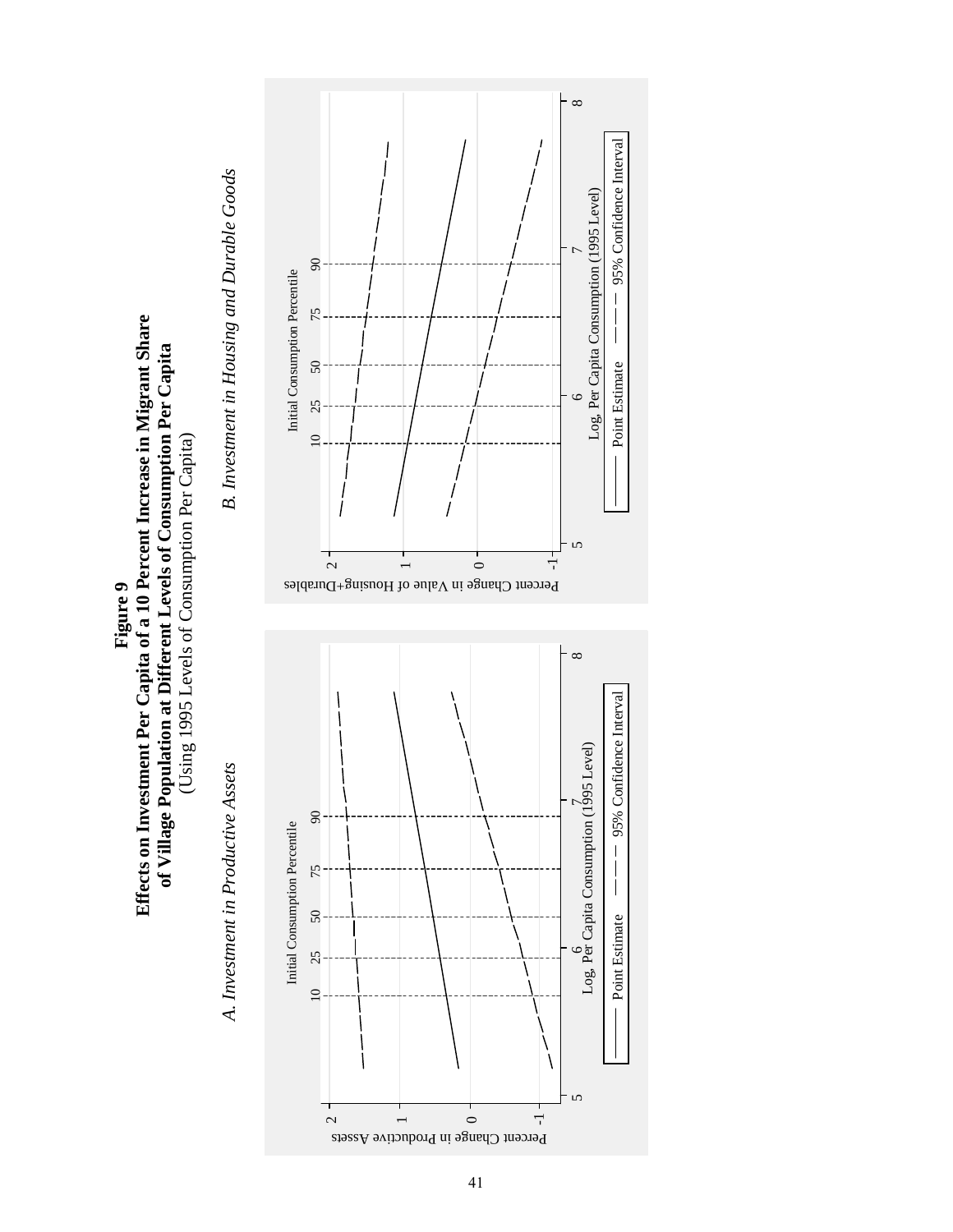![](_page_42_Figure_0.jpeg)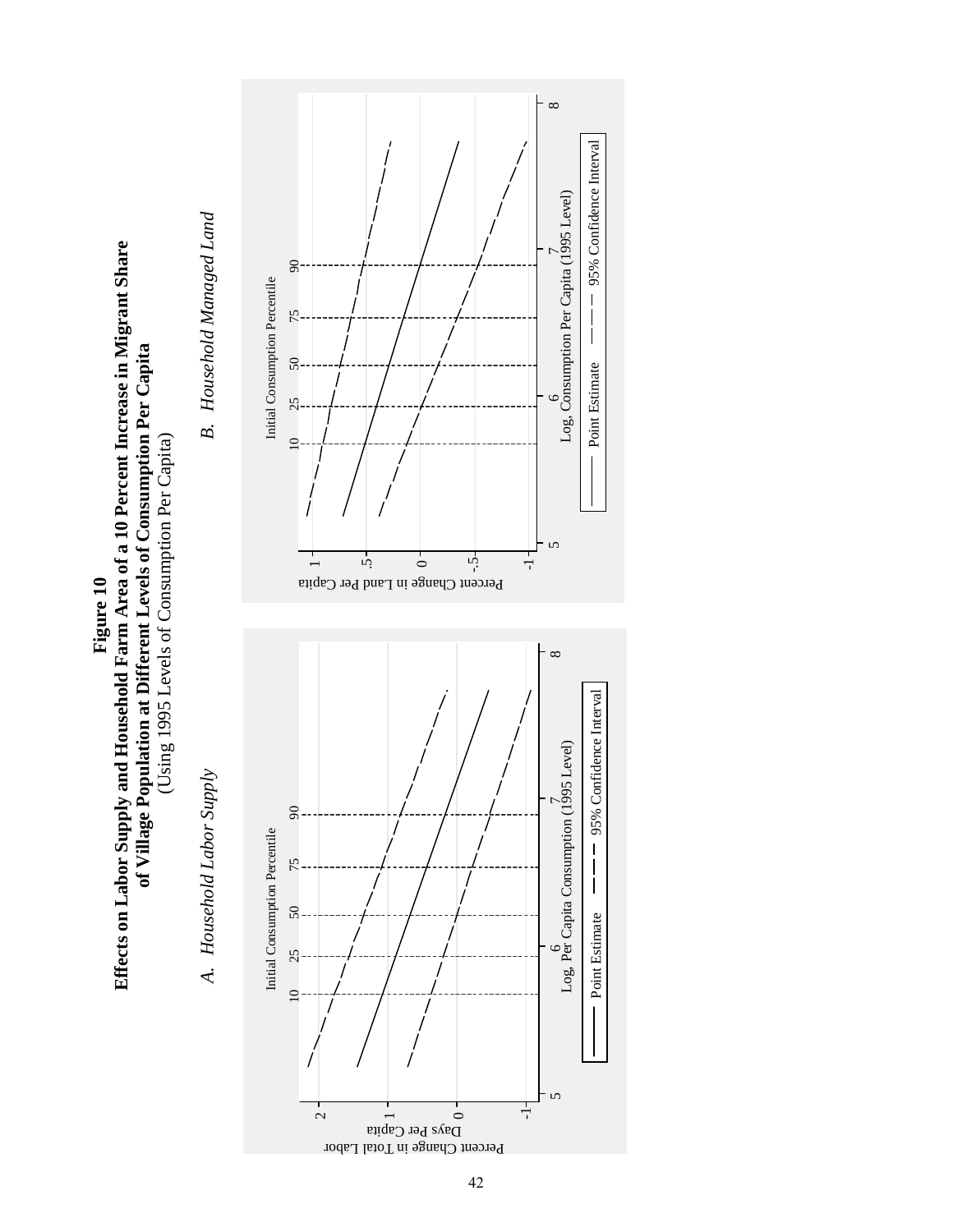| Table 1                                                     |
|-------------------------------------------------------------|
| Local Networks of Rural-Urban Migrants at Time of Migration |
| <b>Five-City CULS Migrant Survey*</b>                       |

|                                                              | Source Community | Location                 |
|--------------------------------------------------------------|------------------|--------------------------|
|                                                              | All<br>Provinces | <b>RCRE</b><br>Provinces |
| Share of Migrants with:                                      |                  |                          |
| Job Arranged Before First Migration Experience               | 0.52             | 0.57                     |
| Job Arranged Before Current Migration Experience             | 0.53             | 0.56                     |
| Some Acquaintance from Home Village in City Before Migrating | 0.91             | 0.94                     |
| **Close Family Member in City Before Migration               | 0.35             | 0.35                     |
| **Extended Family Member in City Before Migration            | 0.52             | 0.58                     |
| **Hometown Acquaintances                                     | 0.65             | 0.67                     |
| Five or Fewer Hometown Acquaintances                         | 0.39             | 0.44                     |
| More than Five Hometown Acquaintances                        | 0.27             | 0.24                     |
| At Least One Local Acquaintance                              | 0.09             | 0.08                     |
| Number of Migrants                                           | 2,463            | 481                      |

\*Respondents are holders of rural registration (*hukou*). The survey was conducted in Fuzhou, Shanghai, Shenyang, Wuhan and Xian during late 2001. Sample frames were assembled using information on distribution of migrants within cities from the 2000 Population Census. After selecting neighborhoods through a proportional population sampling procedure, sample frames were assembled using residents' committee records of migrant households and registers of migrants living on construction sites and held by local by police stations. Very short-term migrants, who lack a residence that falls under the jurisdiction of either of these authorities, are unlikely to have made it into the sample frame.

\*\*A *close family member* is adult sibling or member of nuclear family (e.g., spouse, child, parent). An *extended family member* refers to cousins or other relatives. *Hometown acquaintances* are unrelated, but known by the respondent. Note that migrants may have acquaintances in several categories, so that subcategories of acquaintances will add to more than 100.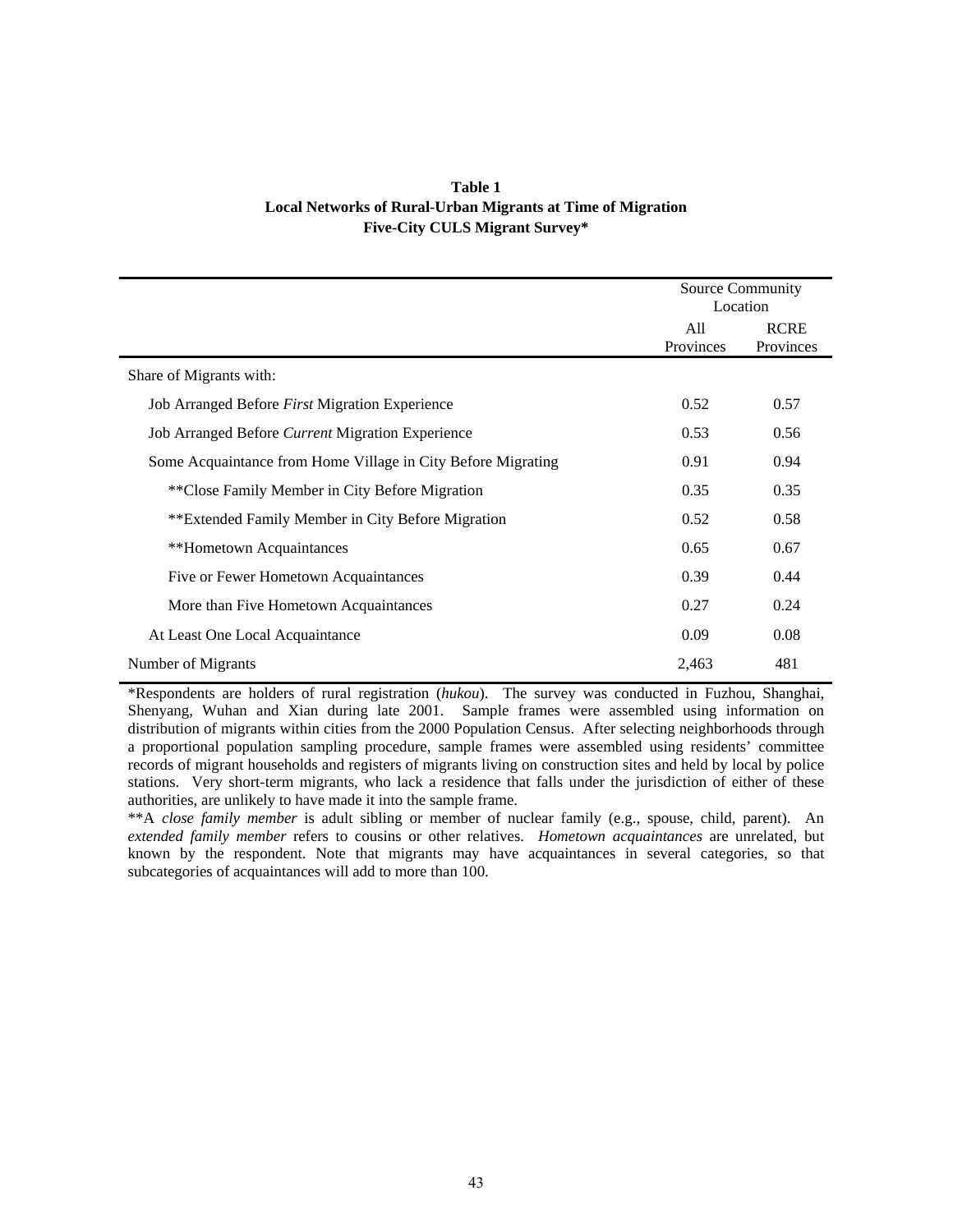## **Table 2 Average Village Characteristics in 1988 by Timing of ID Card Distribution**

|                                     |              |          | Year ID Cards Were Issued |            |
|-------------------------------------|--------------|----------|---------------------------|------------|
|                                     |              | prior to |                           |            |
|                                     |              | 1988     | in 1988                   | after 1988 |
| Share of Productive Assets Owned by | mean         | 0.38     | 0.28                      | 0.27       |
| the Village Collective              | std. dev     | 0.29     | 0.23                      | 0.26       |
|                                     | p-value      | 0.074    | 0.367                     | 0.118      |
|                                     | p-value, loc | 0.392    | 0.560                     | 0.309      |
| Mean Consumption Per Capita         | mean         | 513.6    | 398.7                     | 413.9      |
|                                     | std. dev     | 209.1    | 140.9                     | 139.7      |
|                                     | p-value      | 0.005    | 0.057                     | 0.438      |
|                                     | p-value, loc | 0.060    | 0.159                     | 0.707      |
| Mean Income Per Capita              | mean         | 724.6    | 529.0                     | 598.8      |
|                                     | std. dev     | 333.9    | 207.4                     | 395.1      |
|                                     | p-value      | 0.017    | 0.036                     | 0.895      |
|                                     | p-value, loc | 0.522    | 0.206                     | 0.444      |
| Cultivable Share of Total Land Area | mean         | 0.64     | 0.518                     | 0.526      |
|                                     | std. dev     | 0.315    | 0.285                     | 0.278      |
|                                     | p-value      | 0.081    | 0.266                     | 0.567      |
|                                     | p-value, loc | 0.132    | 0.613                     | 0.315      |
| Share in Mountains                  | mean         | 0.148    | 0.195                     | 0.318      |
|                                     | std. dev     | 0.362    | 0.401                     | 0.477      |
|                                     | p-value      | 0.344    | 0.737                     | 0.160      |
| Share Near a City                   | mean         | 0.148    | 0.026                     | 0.045      |
|                                     | std. dev     | 0.362    | 0.160                     | 0.213      |
|                                     | p-value      | 0.048    | 0.161                     | 0.630      |
|                                     | p-value, loc | 0.051    | 0.205                     | 0.545      |
| Average Household Size              | mean         | 3.763    | 4.113                     | 4.201      |
|                                     | std. dev     | 0.482    | 0.459                     | 0.602      |
|                                     | p-value      | 0.002    | 0.179                     | 0.077      |
|                                     | p-value, loc | 0.194    | 0.979                     | 0.176      |
| <b>Total Village Land</b>           | mean         | 4014     | 5169                      | 6589       |
|                                     | std. dev     | 4386     | 5320                      | 7830       |
|                                     | p-value      | 0.218    | 0.999                     | 0.189      |
|                                     | p-value, loc | 0.877    | 0.438                     | 0.291      |

Note: We report p-values for t-tests of the hypothesis that the mean is the same as the joint mean of the other two categories. *P-value, loc* reports the p-value of the t-test after partialing out province and terrain (location in mountains and hills) fixed effects.

## **Table 2 Continued On The Next Page**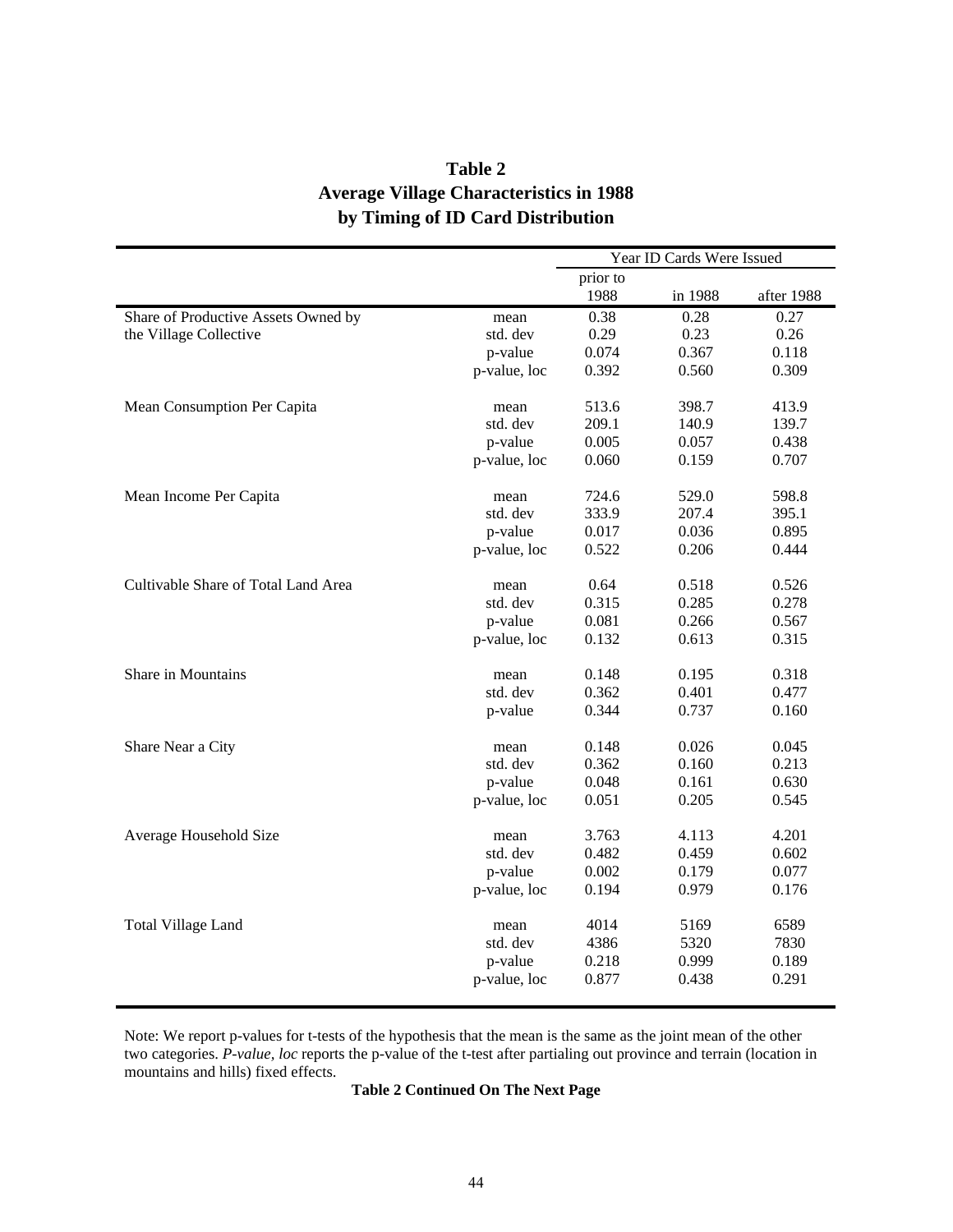|                                                   | Table 2 (Continued) |          |                           |            |
|---------------------------------------------------|---------------------|----------|---------------------------|------------|
|                                                   |                     |          | Year ID Cards Were Issued |            |
|                                                   |                     | prior to |                           |            |
|                                                   |                     | 1988     | in 1988                   | after 1988 |
| Village Cadres Share of Village Population        | mean                | 0.007    | 0.005                     | 0.006      |
|                                                   | std. dev            | 0.006    | 0.003                     | 0.006      |
|                                                   | p-value             | 0.233    | 0.419                     | 0.734      |
|                                                   | p-value, loc        | 0.819    | 0.477                     | 0.567      |
| Share of Households Primarily in Agriculture      | mean                | 0.679    | 0.840                     | 0.823      |
|                                                   | std. dev            | 0.324    | 0.240                     | 0.300      |
|                                                   | p-value             | 0.019    | 0.121                     | 0.494      |
|                                                   | p-value, loc        | 0.585    | 0.643                     | 0.961      |
| <b>Village Population</b>                         | mean                | 1359     | 1330                      | 1511       |
|                                                   | std. dev            | 870      | 597                       | 918        |
|                                                   | p-value             | 0.839    | 0.557                     | 0.372      |
|                                                   | p-value, loc        | 0.479    | 0.454                     | 0.916      |
| Village Consumption Per Capita Gini               | mean                | 0.176    | 0.161                     | 0.162      |
|                                                   | std. dev            | 0.033    | 0.025                     | 0.031      |
|                                                   | p-value             | 0.030    | 0.173                     | 0.469      |
|                                                   | p-value, loc        | 0.239    | 0.311                     | 0.928      |
| Village Income Per Capita Gini                    | mean                | 0.231    | 0.227                     | 0.223      |
|                                                   | std. dev            | 0.067    | 0.050                     | 0.073      |
|                                                   | p-value             | 0.734    | 0.985                     | 0.733      |
|                                                   | p-value, loc        | 0.250    | 0.444                     | 0.733      |
| Village Cultivable Land Per Capita Gini           | mean                | 0.226    | 0.161                     | 0.197      |
|                                                   | std. dev            | 0.109    | 0.059                     | 0.094      |
|                                                   | p-value             | 0.011    | 0.006                     | 0.690      |
|                                                   | p-value, loc        | 0.302    | 0.047                     | 0.244      |
| Village Poverty Headcount, Using Official poverty | mean                | 0.070    | 0.091                     | 0.041      |
| line                                              | std. dev            | 0.201    | 0.155                     | 0.080      |
|                                                   | p-value             | 0.936    | 0.319                     | 0.290      |
|                                                   | p-value, loc        | 0.940    | 0.741                     | 0.646      |
| Village Poverty Headcount, Using Chen-Ravallion   | mean                | 0.174    | 0.325                     | 0.235      |
| Poverty Line                                      | std. dev            | 0.279    | 0.333                     | 0.255      |
|                                                   | p-value             | 0.091    | 0.057                     | 0.711      |
|                                                   | p-value, loc        | 0.195    | 0.101                     | 0.622      |
| Share of Households in Largest Patrilineal Clan   | mean                | 0.379    | 0.376                     | 0.355      |
|                                                   | std. dev            | 0.260    | 0.315                     | 0.282      |
|                                                   | p-value             | 0.879    | 0.902                     | 0.762      |
|                                                   | p-value, loc        | 0.821    | 0.971                     | 0.843      |
| Observations                                      |                     | $27\,$   | 39                        | $22\,$     |

**Table 2 (Continued)** 

Note: P-values test the hypothesis that the mean is the same as the joint mean of the other categories; P-Value Loc: Tests the same hypothesis after partialing out provincial and terrain (mountain or hill effects) fixed effects.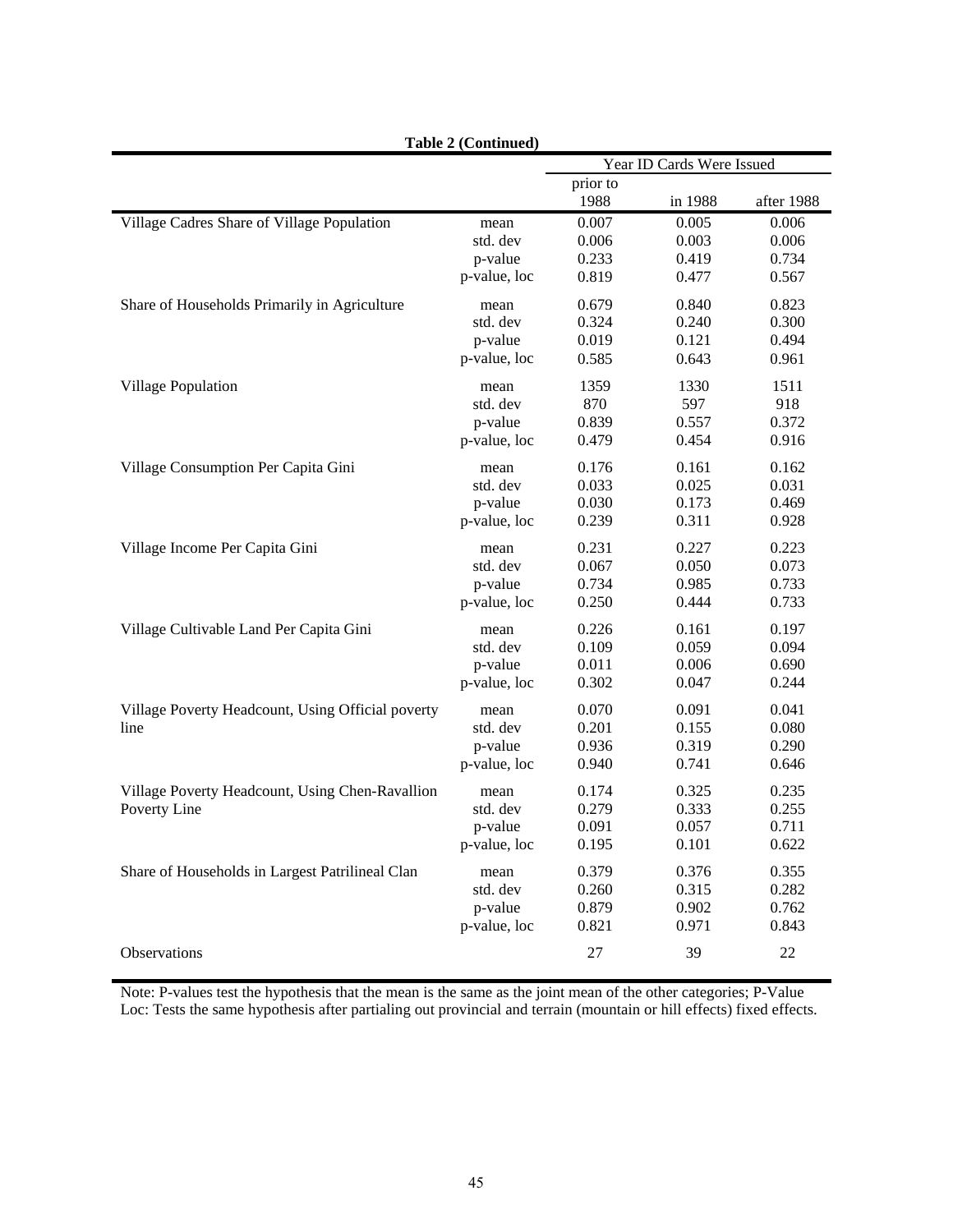| Developing the First-Stage: Timing of ID Card Distribution and Change in Share of Migrants in Village Population                                                                                                                                                                                                                                                                                                                                                                                                                                                                                                                                                                                                                                                                                                                                                                     |                                                                        |                                |                                |                               |                                |                           |                                |                       |
|--------------------------------------------------------------------------------------------------------------------------------------------------------------------------------------------------------------------------------------------------------------------------------------------------------------------------------------------------------------------------------------------------------------------------------------------------------------------------------------------------------------------------------------------------------------------------------------------------------------------------------------------------------------------------------------------------------------------------------------------------------------------------------------------------------------------------------------------------------------------------------------|------------------------------------------------------------------------|--------------------------------|--------------------------------|-------------------------------|--------------------------------|---------------------------|--------------------------------|-----------------------|
|                                                                                                                                                                                                                                                                                                                                                                                                                                                                                                                                                                                                                                                                                                                                                                                                                                                                                      | $\ominus$                                                              | $\widehat{\odot}$              | $\odot$                        | $\widehat{\mathcal{F}}$       | $\widehat{c}$                  | $\odot$                   | $\widehat{C}$                  | $\circledS$           |
| (Years Since IDs Issued) $_{t-2}$                                                                                                                                                                                                                                                                                                                                                                                                                                                                                                                                                                                                                                                                                                                                                                                                                                                    | (0.002)<br>$-0.023$                                                    | (0.004)<br>$-0.008$            | (0.006)<br>0.087               | (0.002)<br>$-0.004$           | $-0.026$<br>(0.005)            | (0.009)<br>0.031          | (0.009)<br>0.042               | (0.009)<br>0.041      |
| [(Years Since IDs Issued) <sub>t-2</sub> ] <sup>2</sup> /10                                                                                                                                                                                                                                                                                                                                                                                                                                                                                                                                                                                                                                                                                                                                                                                                                          | (0.001)<br>0.011                                                       | $-0.016$<br>(0.006)            | (0.018)<br>$-0.335$            | (0.002)<br>$-0.003$           | (0.008)<br>0.051               | (0.028)<br>$-0.117$       | (0.028)<br>$-0.149$            | (0.028)<br>$-0.146$   |
| [(Years Since IDs Issued) $_{t+2}$ ] <sup>3</sup> /100                                                                                                                                                                                                                                                                                                                                                                                                                                                                                                                                                                                                                                                                                                                                                                                                                               |                                                                        | (0.003)<br>0.013               | (0.018)<br>0.360               |                               | (0.004)<br>$-0.028$            | (0.029)<br>0.140          | (0.029)<br>0.171               | (0.030)<br>0.169      |
| [(Years Since IDs Issued) $_{t+2}$ ] <sup>4</sup> /1000                                                                                                                                                                                                                                                                                                                                                                                                                                                                                                                                                                                                                                                                                                                                                                                                                              |                                                                        |                                | $-0.119$<br>(0.006)            |                               |                                | (0.010)<br>$-0.054$       | (0.010)<br>$-0.063$            | $-0.063$<br>$(0.010)$ |
| (Variance of Rainfall) * (Years Since IDs<br>$\text{Isused}\right)_{t\text{-}2}$                                                                                                                                                                                                                                                                                                                                                                                                                                                                                                                                                                                                                                                                                                                                                                                                     |                                                                        |                                |                                | $-0.655$<br>(0.054)           | (0.124)<br>1.138               | (0.234)<br>2.674          | (0.235)<br>2.480               | (0.239)<br>2.584      |
| (Variance of Rainfall) * [(Years Since IDs<br>$\text{Isused})_{t\text{-}2}$ <sup>2</sup> /10                                                                                                                                                                                                                                                                                                                                                                                                                                                                                                                                                                                                                                                                                                                                                                                         |                                                                        |                                |                                | $-0.496$<br>(0.046)           | (0.239)<br>$-3.328$            | (0.803)<br>$-9.473$       | (0.804)<br>$-8.942$            | (0.815)<br>$-9.244$   |
| (Variance of Rainfall) * [(Years Since IDs<br>$Isued)_{t-2}$ ] <sup>3</sup> /100                                                                                                                                                                                                                                                                                                                                                                                                                                                                                                                                                                                                                                                                                                                                                                                                     |                                                                        |                                |                                |                               | $1.947$<br>(0.117)             | (0.892)<br>9.327          | (0.893)<br>8.847               | $9.123$<br>$(0.904)$  |
| (Variance of Rainfall) * [(Years Since IDs<br>$\text{Isused})_{t\text{-}2}$ <sup>4</sup> /1000                                                                                                                                                                                                                                                                                                                                                                                                                                                                                                                                                                                                                                                                                                                                                                                       |                                                                        |                                |                                |                               |                                | $-2.728$<br>(0.315)       | $-2.576$<br>(0.315)            | (0.319)<br>$-2.656$   |
| Two Period Lag Village Contols Included?                                                                                                                                                                                                                                                                                                                                                                                                                                                                                                                                                                                                                                                                                                                                                                                                                                             | $\stackrel{\circ}{\mathsf{Z}}$                                         | $\overset{\circ}{\mathbf{Z}}$  | $\mathsf{S}^{\mathsf{O}}$      | $\overset{\circ}{\mathbf{Z}}$ | $\mathsf{S}^{\mathsf{O}}$      | $\mathop{\mathsf{S}}$     | $\mathbf{Yes}$                 | $\mathbf{Yes}$        |
| Two Period Lag Household Controls Included?                                                                                                                                                                                                                                                                                                                                                                                                                                                                                                                                                                                                                                                                                                                                                                                                                                          | $\stackrel{\mathtt{o}}{\mathtt{z}}$                                    | $\mathop{\mathsf{S}}\nolimits$ | $\mathop{\mathsf{S}}\nolimits$ | $\rm \stackrel{\circ}{Z}$     | $\mathop{\mathsf{S}}\nolimits$ | $\mathsf{S}^{\mathsf{O}}$ | $\stackrel{\circ}{\mathsf{Z}}$ | $\mathbf{Yes}$        |
| Number of Obs.<br>$R^2$                                                                                                                                                                                                                                                                                                                                                                                                                                                                                                                                                                                                                                                                                                                                                                                                                                                              | 53106<br>0.006                                                         | 53106<br>0.008                 | 53106<br>0.016                 | 53106<br>0.013                | 53106<br>0.02                  | 53106<br>0.039            | 53019<br>0.045                 | 52174<br>0.046        |
| Partial $R^2$ , Instruments<br>F statistic                                                                                                                                                                                                                                                                                                                                                                                                                                                                                                                                                                                                                                                                                                                                                                                                                                           | 41.501<br>0.0038                                                       | 40.059<br>0.0046               | 61.141<br>0.0119               | 49.609<br>0.0048              | 57.102<br>0.0079               | 83.684<br>0.0124          | 81.389<br>0.0130               | 71.306<br>0.0137      |
| is change in number of the migrants from the village between year t-1 and t divided by 100. (3) Robust standard errors are cluster corrected at the village, and<br>Notes: (1) All models include jointly significant controls for village and province*year effects, as well as other included instruments. (2) Dependent variable<br>working age laborers in the household, male working age laborer share of household population, female working age laborer share of household population,<br>there are 90 village clusters. (4) Two-period lag village controls include: total number of working age laborers in registered village labor force, total village<br>land, share of land in village in orchards, share of total assets owned by the village collective. (5) Two-period lag household controls include: number of<br>household land per capita, value of household | productive assets, average years of education of working age laborers. |                                |                                |                               |                                |                           |                                |                       |

י<br>ק **Table 3**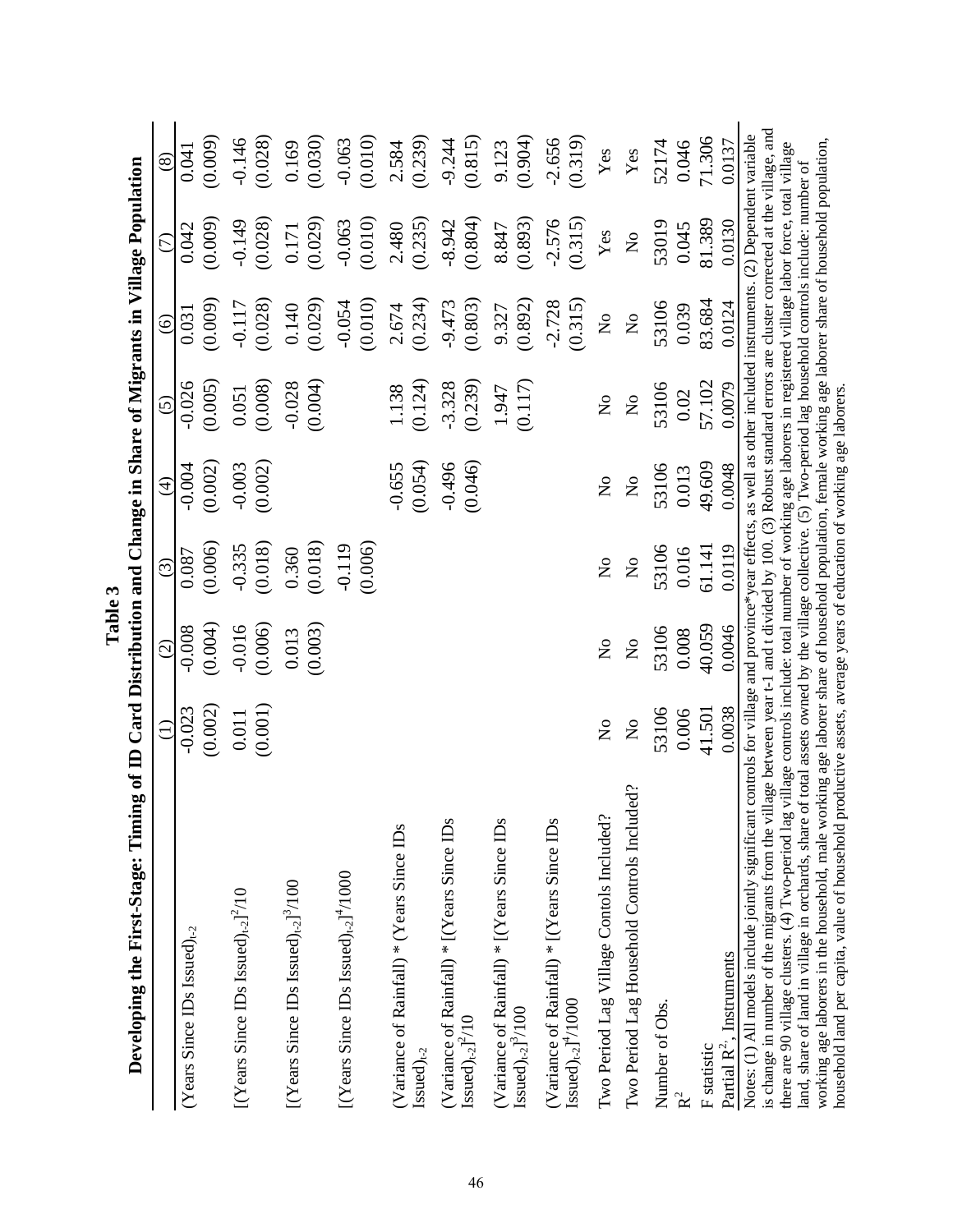| $\beta$ and $\beta$ on thou and $\beta$ ( $\beta$ ) and $\beta$ in particular $\beta$ |                                       |                  |  |  |
|---------------------------------------------------------------------------------------|---------------------------------------|------------------|--|--|
|                                                                                       | <b>Explanatory Variables Included</b> |                  |  |  |
|                                                                                       | Instruments                           |                  |  |  |
|                                                                                       | (Years Since ID)                      |                  |  |  |
|                                                                                       | cards issued in                       | Instruments $+$  |  |  |
| Policy Variable                                                                       | quartic, plus                         | Household and    |  |  |
|                                                                                       | interactions)                         | Village Controls |  |  |
| Share of Grain Sold at Quota Price                                                    | 0.72                                  | 0.35             |  |  |
| (Calculated by value)                                                                 | (0.67)                                | (0.941)          |  |  |
|                                                                                       |                                       |                  |  |  |
| Share of Households Renting-in Land                                                   | 1.59                                  | 1.63             |  |  |
|                                                                                       | (0.14)                                | (0.127)          |  |  |
|                                                                                       |                                       |                  |  |  |
| Share of Households Renting-out Land                                                  | 1.72                                  | 1.43             |  |  |
|                                                                                       | (0.104)                               | (0.195)          |  |  |
|                                                                                       |                                       |                  |  |  |
| Average Village Per Capita Tax Rates Paid by                                          | 1.17                                  | 1.61             |  |  |
| Households                                                                            | (0.327)                               | (0.133)          |  |  |
|                                                                                       |                                       |                  |  |  |
| Logarithm, Value of Assets Managed by the                                             | 0.68                                  | 0.77             |  |  |
| Village Collective                                                                    | (0.704)                               | (0.629)          |  |  |
|                                                                                       |                                       |                  |  |  |

## **Table 4 Are the "Years-Since IDs" Instruments Correlated with Changes in Time-Varying Village Policies?**  F-Statistics on Instruments (p-values in parentheses)

Notes: Each policy variable listed is the dependent variable in regression models and we report the F-statistic for the hypothesis that the coefficients on the instruments are jointly equal to zero. The instruments are the quartic in years since ID cards were issued, and interactions of the quartic with the village variance of rainfall. The number in parentheses is the p-value for the Fstatistic. All regressions used the policy variable in as the dependent variable, and all variables in all regressions are differenced to control for household fixed effects. All regressions also included village and province-year dummies to account for village specific trends and province level macroeconomic shocks. Village controls lagged two periods include the total number of working age laborers in the registered village labor force; total village land area; the share of village land in orchards; and the share of total assets owned by the village collective. Twice lagged household controls include the number of working age laborers in the household; the share of the household that is male and of working age; the share that is female and of working age; household land per capita; and the average years of education among adults. All regressions also include the third and fourth lags of household consumption per capita to control for wealth effects.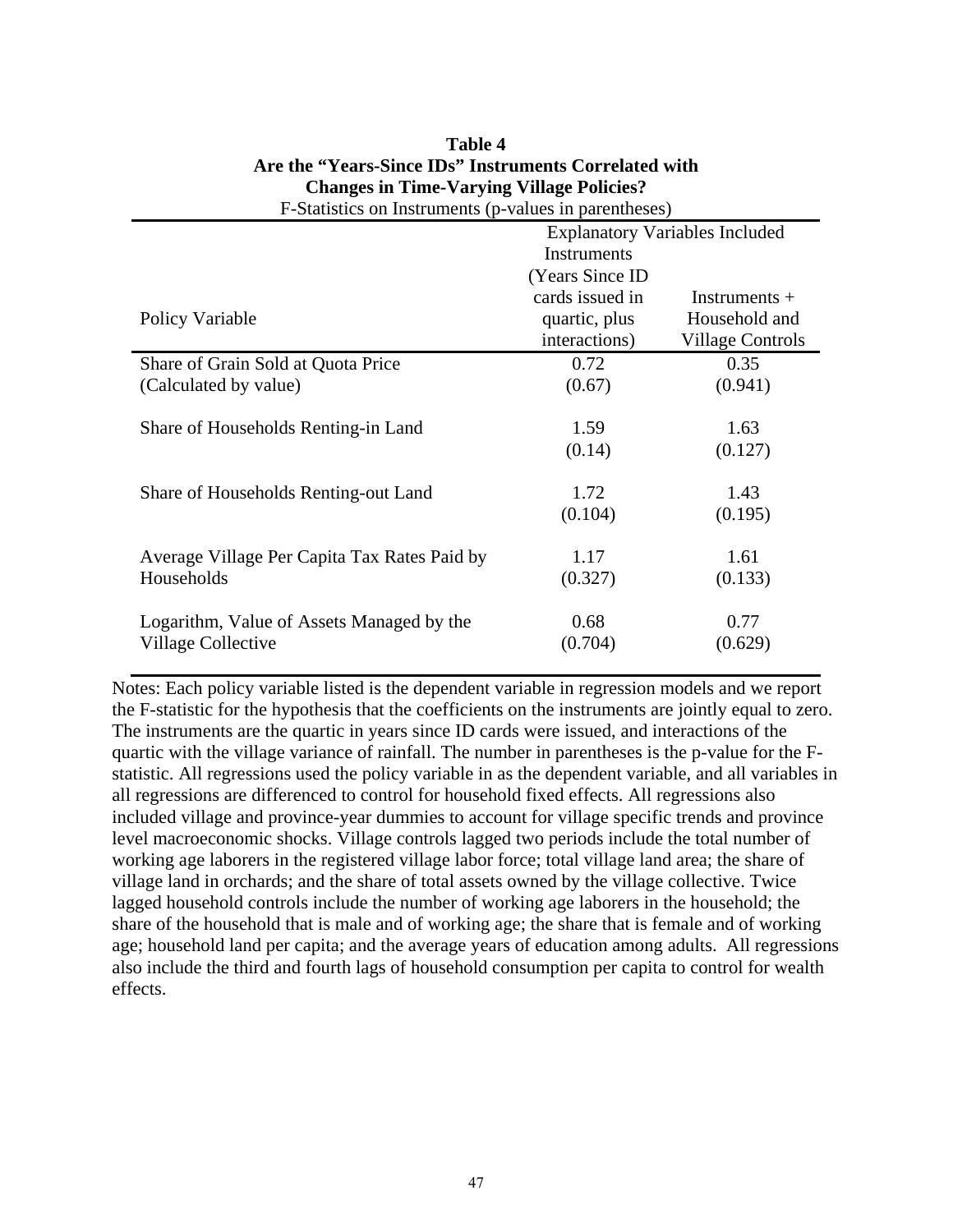## **Table 5 Migration and Household Consumption in Migrant-Sending Villages**

|                                                                                               |                  |                     |                     |                     |                     | Dependent Variable: ln(Household Consumption Per Capita) |
|-----------------------------------------------------------------------------------------------|------------------|---------------------|---------------------|---------------------|---------------------|----------------------------------------------------------|
|                                                                                               | (1)              | (2)                 | (3)                 | (4)                 | (5)                 | (6)                                                      |
| In(Household Consumption Per Capita) <sub>t-1</sub>                                           | 0.596<br>(0.036) | 0.506<br>(0.036)    | 0.540<br>(0.054)    | 0.614<br>(0.030)    | 0.53<br>(0.030)     | 0.568<br>(0.036)                                         |
| $ln(HH$ Consumption Per Capita) <sub>t-1</sub> * (Share of<br>Migrants in Village Population) |                  |                     |                     | $-0.729$<br>(0.345) | $-0.313$<br>(0.356) | $-1.17$<br>(0.414)                                       |
| Share of Migrants in Village Population                                                       | 1.736<br>(0.904) | 1.407<br>(0.836)    | 1.170<br>(0.901)    | 5.102<br>(2.067)    | 2.262<br>(2.142)    | 7.156<br>(2.456)                                         |
| <b>Village Level Control Variables</b>                                                        |                  |                     |                     |                     |                     |                                                          |
| Village Labor Force                                                                           |                  | 0.001<br>(0.004)    | 0.037<br>(0.018)    |                     | 0.001<br>(0.003)    | 0.036<br>(0.015)                                         |
| Cultivable Share of Village Land                                                              |                  | 0.292<br>(0.116)    | 0.551<br>(0.403)    |                     | 0.132<br>(0.074)    | 0.271<br>(0.284)                                         |
| <b>Total Village Land</b>                                                                     |                  | 0.018<br>(0.010)    | 0.045<br>(0.026)    |                     | 0.008<br>(0.007)    | 0.012<br>(0.029)                                         |
| Share of Assets Owned by Village Collective                                                   |                  | $-0.054$<br>(0.032) | $-0.426$<br>(0.220) |                     | $-0.046$<br>(0.026) | $-0.181$<br>(0.112)                                      |
| Share of Village Land in Orchards                                                             |                  | 0.121<br>(0.170)    | $-0.486$<br>(0.989) |                     | 0.236<br>(0.099)    | 0.066<br>(0.500)                                         |
| <b>Household Level Control Variables</b>                                                      |                  |                     |                     |                     |                     |                                                          |
| Working-Age Male Share of Household<br>Population                                             |                  | 0.553<br>(0.028)    | 0.302<br>(0.122)    |                     | 0.555<br>(0.025)    | 0.336<br>(0.093)                                         |
| Working-Age Female Share of Household<br>Population                                           |                  | 0.546<br>(0.029)    | $-0.054$<br>(0.167) |                     | 0.542<br>(0.023)    | 0.057<br>(0.130)                                         |
| Number of Working Age Laborers in the<br>Household                                            |                  | $-0.106$<br>(0.007) | < 0.001<br>(0.020)  |                     | $-0.106$<br>(0.006) | $-0.008$<br>(0.015)                                      |
| Cultivable Land Per Capita                                                                    |                  | 0.062<br>(0.007)    | 0.007<br>(0.018)    |                     | 0.064<br>(0.006)    | 0.008<br>(0.013)                                         |
| Household Average Years of Education                                                          |                  | $-0.002$<br>(0.002) | $-0.013$<br>(0.005) |                     | $-0.002$<br>(0.002) | $-0.014$<br>(0.005)                                      |
| Village, HH Controls Predetermined?                                                           |                  | N <sub>o</sub>      | Yes                 |                     | No                  | Yes                                                      |
| <b>Regression Statistics</b>                                                                  |                  |                     |                     |                     |                     |                                                          |
| Hansen J Statistic                                                                            | 9.66             | 10.57               | 10.65               | 21.77               | 22.08               | 30.8                                                     |
| P-value, J statistic                                                                          | 0.29             | 0.227               | 0.223               | 0.534               | 0.516               | 0.128                                                    |
| Shea partial $\mathbb{R}^2$ , migration                                                       | 0.0106           | 0.0106              | 0.0091              | 0.0216              | 0.0207              | 0.0213                                                   |
| Cragg-Donald F-Statistic                                                                      | 53.099           | 52.108              | 14.907              | 23.774              | 24.01               | 9.942                                                    |
| Number of Clusters                                                                            | 88               | 88                  | 88                  | 88                  | 88                  | 88                                                       |
| Number of Observations                                                                        | 53106            | 51826               | 51608               | 53106               | 51826               | 51608                                                    |

(All Models in First Differences)

Notes: All models are run in first-differences and include jointly significant village fixed effects to control for village specific trends, and province-year effects to control for province-wide macroeconomic shocks. Standard errors clustered at the village level. Lagged consumption, the interaction between consumption and migration, and migration are treated as endogenous.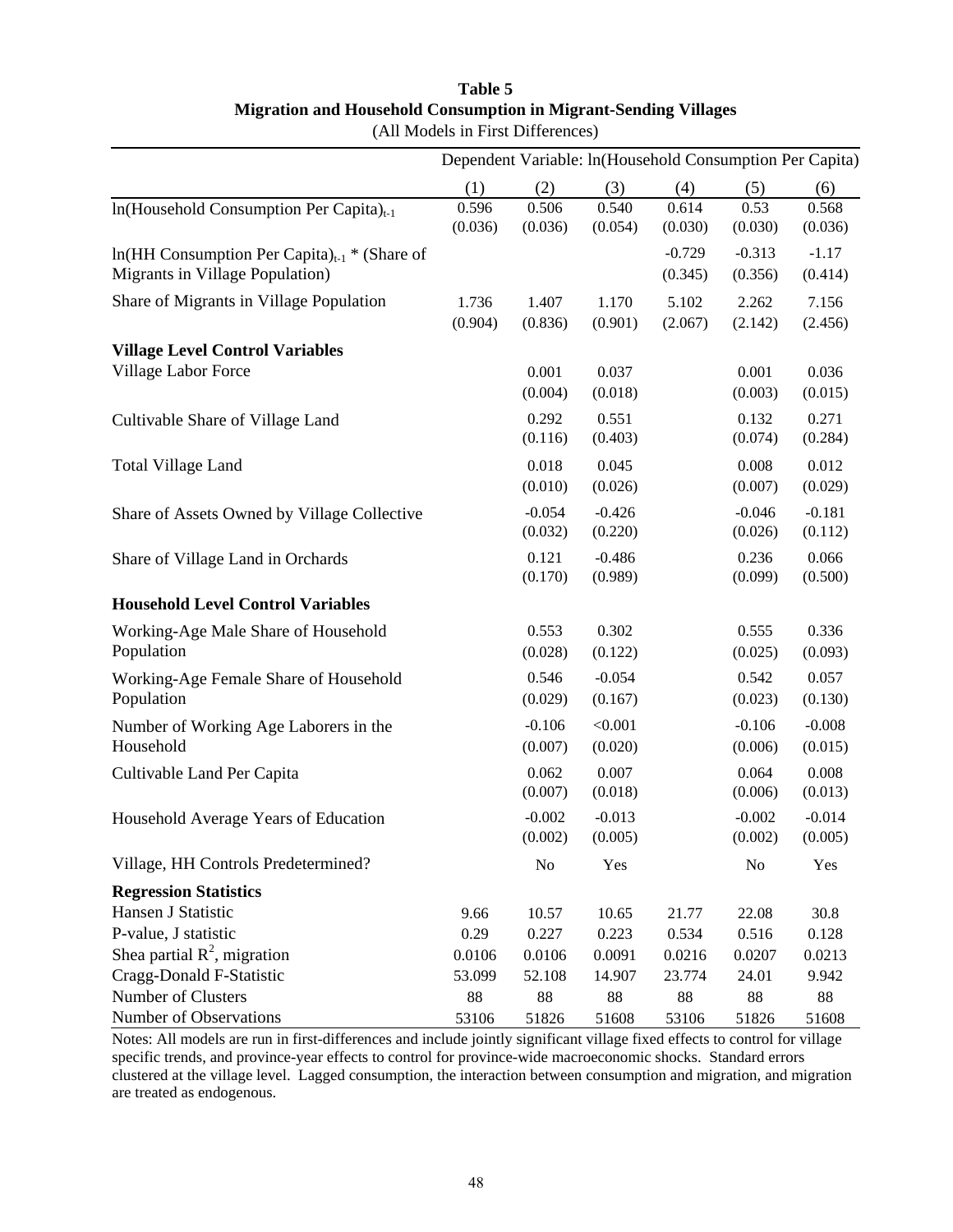|                                                                                                    |                     |                     |                      | Dependent Variable: ln(Household Consumption Per Capita) |
|----------------------------------------------------------------------------------------------------|---------------------|---------------------|----------------------|----------------------------------------------------------|
| In(Household Consumption Per Capita) <sub>t-1</sub>                                                | 0.209<br>(0.345)    | $-0.289$<br>(0.359) | $-0.273$<br>(0.294)  | $-0.279$<br>(0.545)                                      |
| $(ln(HH \text{ Consumption Per Capita})_{t-1})^2$                                                  | 0.033<br>(0.028)    | 0.072<br>(0.030)    | 0.07<br>(0.024)      | 0.065<br>(0.045)                                         |
| $ln(HH$ Consumption Per Capita) <sub>t-1</sub> * (Share of Migrants<br>in Village Population)      | $-0.792$<br>(0.339) | $-1.131$<br>(0.384) | 7.204<br>(2.202)     | 2.113<br>(5.115)                                         |
| $(\ln(HH \text{ Consumption Per Capita})_{t-1})^{2*}$ (Share of<br>Migrants in Village Population) |                     |                     | $-0.612$<br>(0.171)  | $-0.221$<br>(0.409)                                      |
| Share of Migrants in Village Population                                                            | 5.659<br>(2.040)    | 7.222<br>(2.281)    | $-19.891$<br>(6.886) | $-4.161$<br>(15.673)                                     |
| <b>Village Level Control Variables</b><br>Village Labor Force                                      |                     | 0.031<br>(0.014)    |                      | 0.029<br>(0.008)                                         |
| Cultivable Share of Village Land                                                                   |                     | 0.348<br>(0.263)    |                      | 0.199<br>(0.218)                                         |
| <b>Total Village Land</b>                                                                          |                     | 0.033<br>(0.025)    |                      | 0.025<br>(0.019)                                         |
| Share of Assets Owned by Village Collective                                                        |                     | $-0.094$<br>(0.099) |                      | $-0.072$<br>(0.072)                                      |
| Share of Village Land in Orchards                                                                  |                     | 0.229<br>(0.433)    |                      | $-0.002$<br>(0.347)                                      |
| <b>Household Level Control Variables</b>                                                           |                     |                     |                      |                                                          |
| Working-Age Male Share of Household Population                                                     |                     | 0.294<br>(0.096)    |                      | 0.377<br>(0.133)                                         |
| Working-Age Female Share of Household Population                                                   |                     | $-0.046$<br>(0.139) |                      | 0.018<br>(0.162)                                         |
| Number of Working Age Laborers in the Household                                                    |                     | < 0.001<br>(0.016)  |                      | $-0.007$<br>(0.022)                                      |
| Cultivable Land Per Capita                                                                         |                     | 0.005<br>(0.013)    |                      | 0.026<br>(0.026)                                         |
| Household Average Years of Education                                                               |                     | $-0.012$<br>(0.005) |                      | $-0.016$<br>(0.007)                                      |
| Village, HH Controls Predetermined?                                                                |                     | yes                 |                      | yes                                                      |
| <b>Regression Statistics</b>                                                                       |                     |                     |                      |                                                          |
| Hansen J Statistic                                                                                 | 22.388              | 28.715              | 32.519               | 105.276                                                  |
| P-value, J statistic                                                                               | 0.556               | 0.231               | 0.759                | $\boldsymbol{0}$                                         |
| Shea partial $R^2$ , migration                                                                     | 0.0217              | 0.0215              | 0.0245               | 0.0204                                                   |
| Cragg-Donald F-Statistic                                                                           | 21.318              | 8.761               | 15.608               | 7.264                                                    |
| Number of Clusters                                                                                 | 88                  | 88                  | 88                   | 88                                                       |
| Number of Observations                                                                             | 53106               | 51608               | 53106                | 51608                                                    |

## **Table 6 Migration and Household Consumption, Alternative Relationships**

Notes: All models are run in first-differences and include jointly significant village fixed effects to control for village specific trends, and province-year effects to control for province-wide macroeconomic shocks. Standard errors clustered at the village level in columns 1-3 and are treated as robust in column 4 (cluster robust standard errors could not be estimated). The lagged consumption, the interaction between consumption and migration, and migration are treated as endogenous.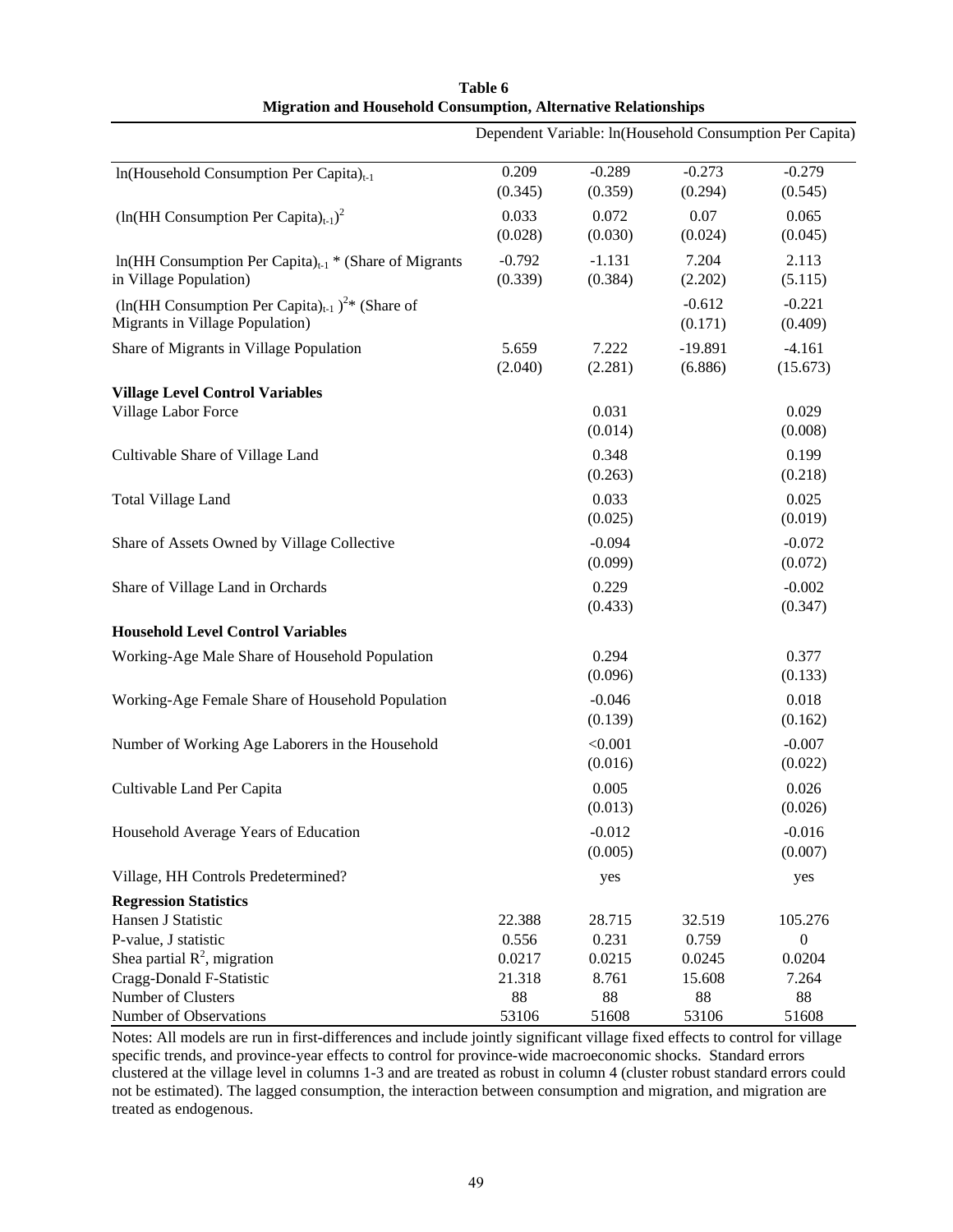| Table 7                                          |  |  |  |  |
|--------------------------------------------------|--|--|--|--|
| <b>Migration and Household Income Per Capita</b> |  |  |  |  |
| (All Models in First Differences)                |  |  |  |  |

|                                                                            |                  |                     | Dependent Variable: ln(Household Income Per Capita) |                  |                     |                     |
|----------------------------------------------------------------------------|------------------|---------------------|-----------------------------------------------------|------------------|---------------------|---------------------|
|                                                                            | (1)              | (2)                 | (3)                                                 | (4)              | (5)                 | (6)                 |
| Ln(Household Income Per Capita) <sub>t-</sub>                              | 0.483            | 0.420               | 0.427                                               | 0.508            | 0.466               | 0.529               |
|                                                                            | (0.056)          | (0.055)             | (0.070)                                             | (0.040)          | (0.041)             | (0.045)             |
| Ln(HH Income Per Capita) <sub>t-1</sub> *<br>(Share of Migrants in Village |                  |                     |                                                     | $-0.980$         | $-0.778$            | $-1.424$            |
| Population)                                                                |                  |                     |                                                     | (0.362)          | (0.358)             | (0.453)             |
| Share of Migrants in Village<br>Population                                 | 2.300<br>(1.156) | 2.128<br>(1.158)    | 1.816<br>(1.305)                                    | 7.117<br>(2.265) | 5.498<br>(2.298)    | 9.323<br>(2.835)    |
| <b>Village Level Control Variables</b>                                     |                  |                     |                                                     |                  |                     |                     |
| Village Labor Force                                                        |                  | 0.013<br>(0.005)    | 0.006<br>(0.019)                                    |                  | 0.017<br>(0.004)    | 0.011<br>(0.014)    |
| Cultivable Share of Village Land                                           |                  | 0.137<br>(0.198)    | 1.245<br>(0.810)                                    |                  | 0.025<br>(0.180)    | 1.253<br>(0.585)    |
| <b>Total Village Land</b>                                                  |                  | $-0.011$<br>(0.018) | 0.007<br>(0.060)                                    |                  | $-0.023$<br>(0.014) | 0.05<br>(0.045)     |
| Share of Assets Owned by Village                                           |                  | $-0.033$            | $-0.452$                                            |                  | $-0.023$            | $-0.117$            |
| Collective                                                                 |                  | (0.040)             | (0.283)                                             |                  | (0.035)             | (0.111)             |
| Share of Village Land in Orchards                                          |                  | $-0.374$<br>(0.157) | $-2.189$<br>(1.358)                                 |                  | $-0.218$<br>(0.120) | $-1.088$<br>(0.835) |
| <b>Household Level Control Variables</b>                                   |                  |                     |                                                     |                  |                     |                     |
| Working-Age Male Share of<br><b>Household Population</b>                   |                  | 0.546<br>(0.037)    | 0.734<br>(0.150)                                    |                  | 0.508<br>(0.032)    | 0.797<br>(0.108)    |
| Working-Age Female Share of<br><b>Household Population</b>                 |                  | 0.442<br>(0.037)    | 0.668<br>(0.192)                                    |                  | 0.421<br>(0.033)    | 0.611<br>(0.127)    |
| Number of Working Age Laborers<br>in the Household                         |                  | $-0.032$<br>(0.008) | $-0.078$<br>(0.019)                                 |                  | $-0.031$<br>(0.006) | $-0.082$<br>(0.015) |
| Cultivable Land Per Capita                                                 |                  | 0.097<br>(0.011)    | $-0.061$<br>(0.035)                                 |                  | 0.102<br>(0.009)    | $-0.073$<br>(0.031) |
| Household Average Years of<br>Education                                    |                  | 0.009<br>(0.003)    | $-0.016$<br>(0.006)                                 |                  | 0.010<br>(0.002)    | $-0.022$<br>(0.006) |
| Village, HH Controls<br>Predetermined?                                     |                  | No                  | Yes                                                 |                  | N <sub>0</sub>      | Yes                 |
| <b>Regression Statistics</b>                                               |                  |                     |                                                     |                  |                     |                     |
| Hansen J Statistic                                                         | 8.28             | 9.483               | 10.7                                                | 24.353           | 25.633              | 25.064              |
| P-value, J statistic                                                       | 0.406            | 0.303               | 0.219                                               | 0.384            | 0.318               | 0.347               |
| Shea Partial $R^2$ , Migrant Share                                         | 0.0105           | 0.0103              | 0.009                                               | 0.0146           | 0.0147              | 0.0142              |
| Cragg-Donald F-Statistic                                                   | 42.7             | 41.578              | 13.706                                              | 18.802           | 19.708              | 9.022               |
| Number of Clusters                                                         | 88               | 88                  | 88                                                  | 88               | 88                  | 88                  |
| Number of Observations                                                     | 52626            | 51358               | 51141                                               | 52626            | 51358               | 51141               |

Notes: All models are run in first-differences and include jointly significant village fixed effects to control for village specific trends, and province-year effects to control for province-wide macroeconomic shocks. Standard errors clustered at the village level. Lagged income, the interaction between income and migration, and migration are treated as endogenous.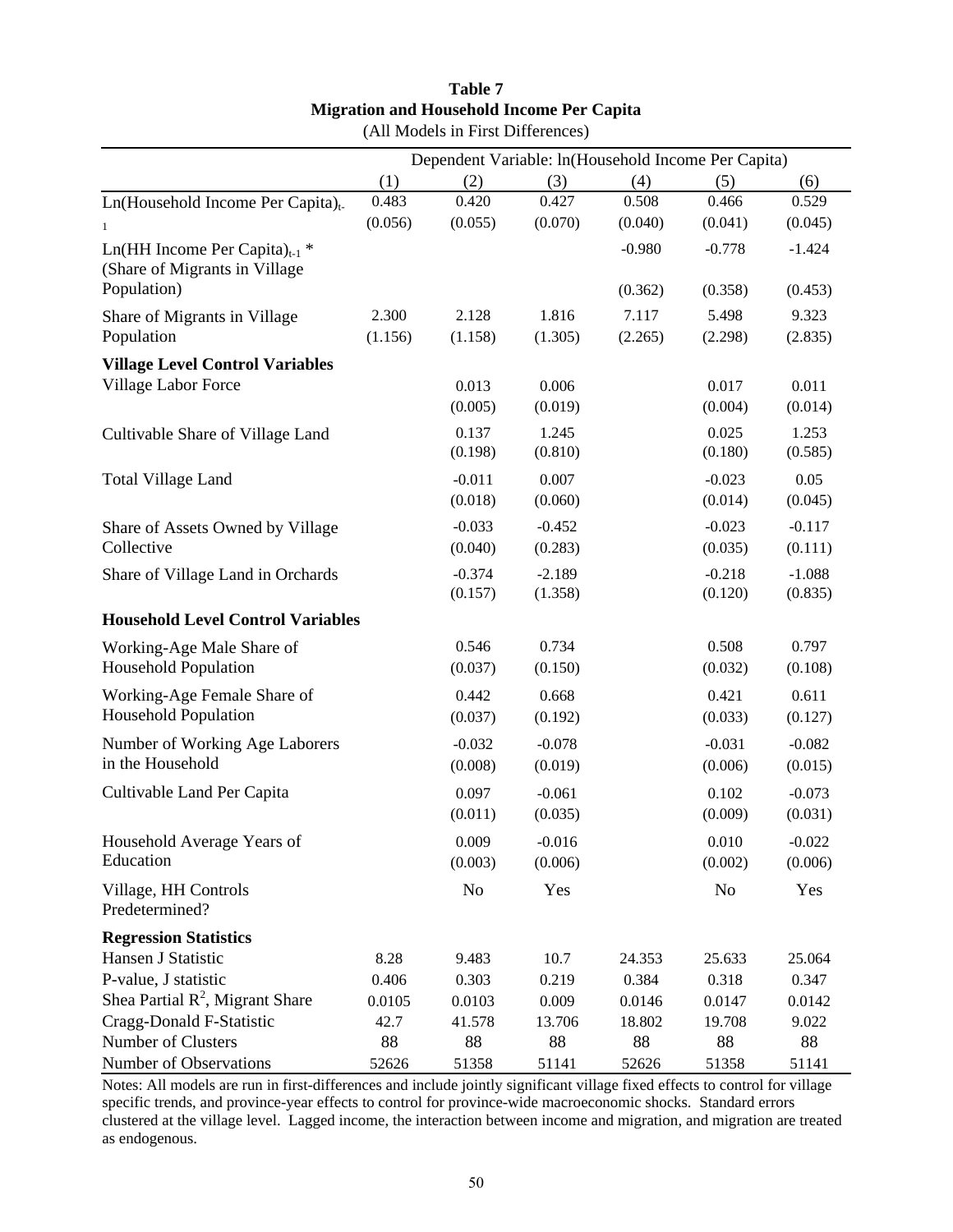| Table 8 | Migration and Household Investment Behavior | Models Estimated in First Differences Using IV-GN |
|---------|---------------------------------------------|---------------------------------------------------|
|         |                                             |                                                   |

GMM) (All Models Estimated in First Differences Using IV-GMM)  $\overline{5}$  $\mathfrak{a}$ M<br>M<br>IK)

| Panel A                                                                                   |                         |                                   |                         |                     |                                               |                            |                                      |                       |
|-------------------------------------------------------------------------------------------|-------------------------|-----------------------------------|-------------------------|---------------------|-----------------------------------------------|----------------------------|--------------------------------------|-----------------------|
| Dependent Variable:                                                                       |                         | In (Productive Assets Per Capita) |                         |                     |                                               |                            | In(Agricultural Assets Per Capita+1) |                       |
|                                                                                           | $\in$                   | $\widehat{c}$                     | $\widehat{c}$           | $\widehat{A}$       | $\tilde{S}$                                   | $\odot$                    | $\widehat{C}$                        | $\circledast$         |
| In(Household Consumption Per Capita) <sub>t-1</sub>                                       | (0.098)<br>0.248        | (0.114)                           | (0.070)<br>0.336        | (0.074)<br>0.241    | $\begin{array}{c} 0.224 \\ 0.103 \end{array}$ | (0.129)<br>0.092           | (0.069)<br>0.440                     | (0.077)<br>0.362      |
| In(HH Consumption Per Capita) <sub>t-1</sub> * (Share of Migrants in<br>Vill. Population) |                         |                                   | (0.609)<br>0.699        | (0.655)<br>0.228    |                                               |                            | (0.709)<br>$-0.105$                  | $-0.206$<br>(0.723)   |
| Share of Migrants in Village Population                                                   | (2.224)<br>4.090        | (1.874)<br>3.876                  | $-3.400$<br>(4.071)     | $-1.737$<br>(3.977) | (2.020)<br>1.790                              | (1.957)<br>1.704           | (4.492)<br>1.685                     | (4.475)<br>1.326      |
| Household, Village Controls?                                                              | $\overline{\mathbf{a}}$ | $\mathbf{Yes}$                    | $\overline{\mathbf{a}}$ | yes                 | $\overline{\mathbf{a}}$                       | yes<br>14.907              | $\overline{\mathbf{a}}$              |                       |
| P-value, Hansen J-Statistic<br>Cragg Donald F Statistic                                   | 53.099<br>0.051         | 14.907<br>0.142                   | 23.774<br>0.126         | 9.942<br>0.128      | 53.099<br>0.046                               | 0.216                      | 23.774<br>0.124                      | yes<br>9.942<br>0.219 |
| Number of Observations                                                                    | 53106                   | 51608                             | 53106                   | 51608               | 53106                                         | 51608                      | 53106                                | 51608                 |
| <b>Panel B</b>                                                                            |                         |                                   |                         |                     |                                               |                            |                                      |                       |
|                                                                                           |                         | In(Non-Ag Assets Per Capita+1)    |                         |                     |                                               |                            | In(Durables+Housing Per Capita)      |                       |
|                                                                                           | ම                       | $\widehat{\Xi}$                   |                         | (12)                | (13)                                          | $\left(\frac{4}{1}\right)$ | (15)                                 | (16)                  |
| In(Household Consumption Per Capita) <sub>t-1</sub>                                       | 0.206                   | 0.013                             | 0.200                   | 0.014               | 0.488                                         | 0.452                      | 0.507                                | 0.529                 |
|                                                                                           | (0.092)                 | (0.112)                           | (0.083)                 | (0.083)             | (0.057)                                       | (0.063)                    | (0.050)                              | (0.051)               |
| In(HH Consumption Per Capita) <sub>t-1</sub> * (Share of Migrants in                      |                         |                                   | 1.915                   | 1.677<br>(0.936)    |                                               |                            | $-1.086$                             | $-1.516$              |
| Vill. Population)                                                                         |                         |                                   | (1.162)                 |                     |                                               |                            | (0.364)                              | (0.398)               |
| Share of Migrants in Village Population                                                   | 5.212                   | 3.596                             | $-11.257$               | $-11.481$           | 1.968                                         | 1.183                      | 8.055                                | 9.562                 |

predetermined and instrument them with t-2 lag levels. All models include jointly significant village fixed effects to control for village specific trends, and province-year<br>effects to control for province-wide macroeconom predetermined and instrument them with t-2 lag levels. All models include jointly significant village fixed effects to control for village specific trends, and province-year effects to control for province-wide macroeconomic shocks. We show cluster corrected standard errors for 88 village clusters. Models are estimated using IV-GMM. Notes: Each model is estimated in first-differences. Models including household and village level controls use the full set of controls shown in Table 5, treat them as Notes: Each model is estimated in first-differences. Models including household and village level controls use the full set of controls shown in Table 5, treat them as

 $(2.286)$ 

 $(2.929)$ 

Household, Village Controls? no yes no yes yes no yes yes yes no yes yes yes yes yes no yes yes yes no yes and  $\alpha$ Cragg Donald F Statistic  $14.942$   $14.959$   $14.959$   $14.959$   $15.574$   $23.774$   $29.963$   $242$   $25.95$ P-value, Hansen J-Statistic 0.148 0.066 0.066 0.066 0.066 0.0710 0.343 0.278 0.278 Number of Observations 53106 53106 51608 53106 51608 53073 51585 51585 51585 51585

 $Yes$ 

 $\overline{\mathbf{n}}$ 

Household, Village Controls?

P-value, Hansen J-Statistic Cragg Donald F Statistic

Number of Observations

14.907 0.183

53.099

(2.532) (2.929) (2.926) (5.926) (5.926) (1.592) (0.920) (2.592) (2.532) (2.532)

 $(5.764)$ 

 $(6.990)$ 

 $(0.935)$ 

 $(2.532)$ 

 $(2.446)$ 

 $(0.920)$ 

yes<br>9.963 0.278 51585

53073

51585

53073 0.58

51608

53106 0.106

51608

53106

0.148

15.55<br>0.342  $\overline{\mathbf{a}}$ 

> 14.964 0.493

53.213

yes<br>9.942 0.066

23.774

 $\rm ^{10}$ 

 $\overline{\mathbf{n}}$ 

yes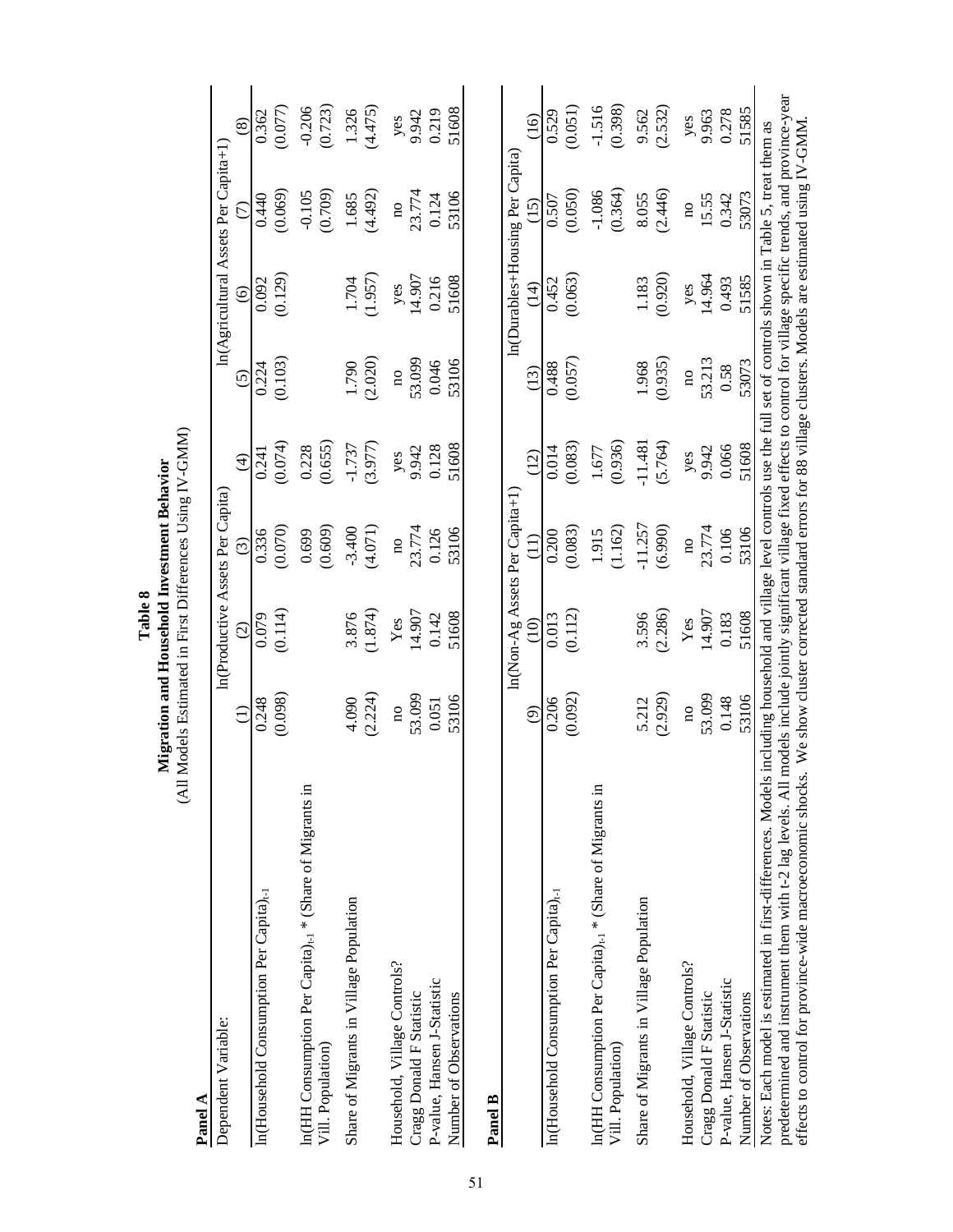## **Table 9 Migration and Household Labor Supply**

|                                                            |         |         | Log(Total Labor Days Per Capita+1) |          |
|------------------------------------------------------------|---------|---------|------------------------------------|----------|
|                                                            | (1)     | (2)     | (3)                                | (4)      |
| $ln(Household$ Consumption Per Capita) <sub>t-1</sub>      | 0.111   | 0.137   | 0.132                              | 0.157    |
|                                                            | (0.070) | (0.074) | (0.052)                            | (0.055)  |
| $ln(HH$ Consumption Per Capita) <sub>t-1</sub> * (Share of |         |         | $-1.471$                           | $-0.586$ |
| Migrants in Vill. Population)                              |         |         | (0.414)                            | (0.417)  |
| Share of Migrants in Village Population                    | 1.468   | 2.088   | 9.713                              | 3.925    |
|                                                            | (1.125) | (1.169) | (2.622)                            | (2.677)  |
| Household, Village Controls?                               | no      | yes     | no                                 | yes      |
| Cragg Donald F Statistic                                   | 53.099  | 14.907  | 23.774                             | 9.942    |
| P-value, Hansen J-Statistic                                | 0.179   | 0.655   | 0.094                              | 0.472    |
| Number of Observations                                     | 53106   | 51598   | 53106                              | 51598    |

(All Models Estimated in First Differences Using IV-GMM)

Each model is estimated in first-differences. Models including household and village level controls use the full set of controls shown in Table 5, treat them as predetermined and instrument them with t-2 lag levels. All models include jointly significant village fixed effects to control for village specific trends, and province-year effects to control for province-wide macroeconomic shocks. We show cluster corrected standard errors for 88 village clusters. Models are estimated using IV-GMM.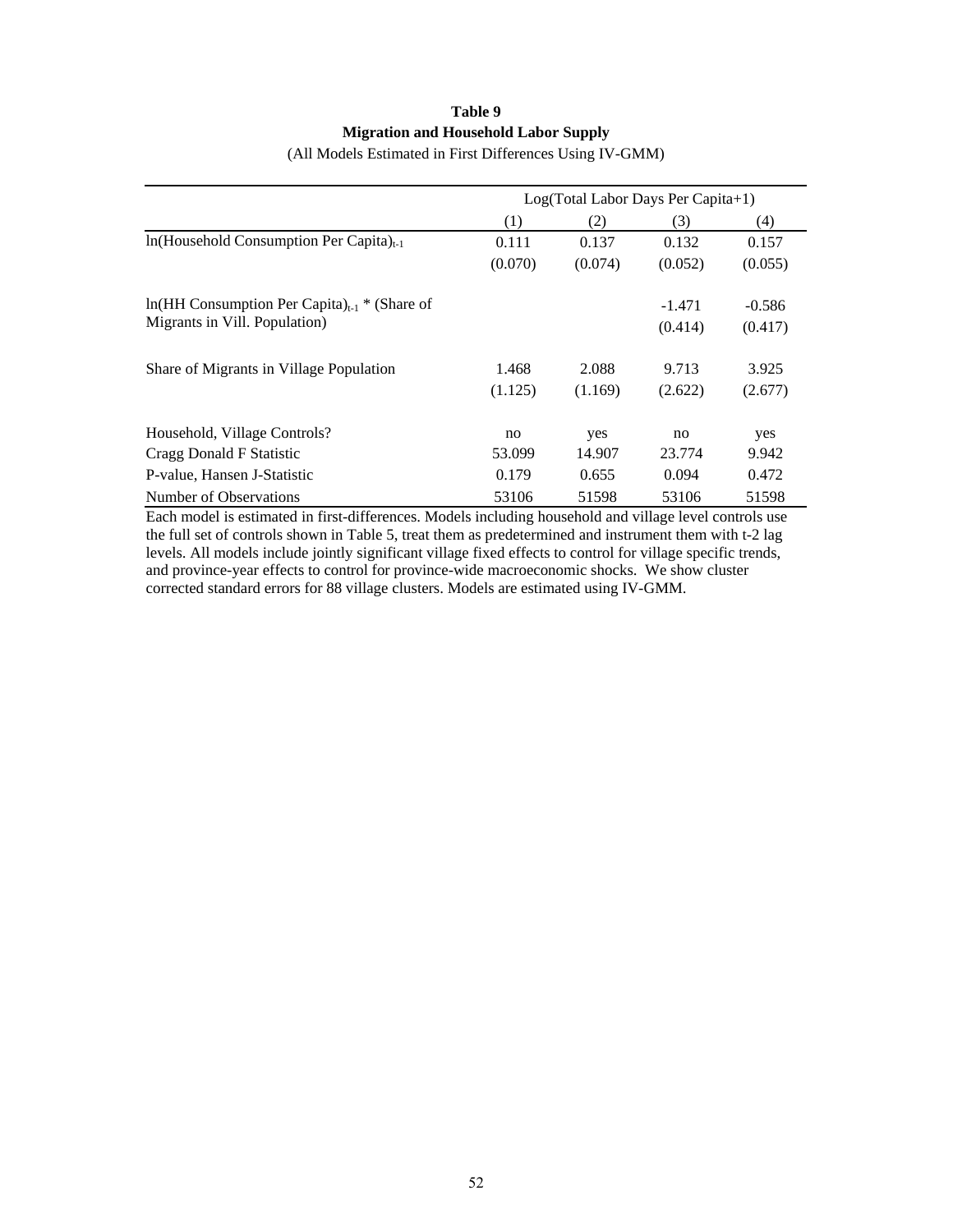| (all models in first differences)                                      |         |         |                                                |          |  |  |  |  |
|------------------------------------------------------------------------|---------|---------|------------------------------------------------|----------|--|--|--|--|
|                                                                        |         |         | Dependent Variable: Logarithm, Land per Capita |          |  |  |  |  |
|                                                                        | (1)     | (2)     | (3)                                            | (4)      |  |  |  |  |
| $ln(Household$ Consumption Per Capita) <sub>t-1</sub>                  | 0.217   | 0.178   | 0.173                                          | 0.129    |  |  |  |  |
|                                                                        | (0.030) | 0.035   | (0.025)                                        | 0.028    |  |  |  |  |
| $ln(HH$ Consumption Per Capita) <sub>t-1</sub> * (Share of Migrants in |         |         | $-0.827$                                       | $-0.852$ |  |  |  |  |
| Village Population)                                                    |         |         | (0.429)                                        | 0.381    |  |  |  |  |
| Share of Migrants in Village Population                                | 1.054   | 0.844   | 5.326                                          | 5.559    |  |  |  |  |
|                                                                        | (0.588) | (0.702) | (2.515)                                        | (2.200)  |  |  |  |  |
| Village and Household Controls Predetermined?                          | no      | yes     | no                                             | Yes      |  |  |  |  |
| <b>Regression Statistics</b>                                           |         |         |                                                |          |  |  |  |  |
| Hansen J Statistic                                                     | 6.272   | 4.32    | 29.4                                           | 20.796   |  |  |  |  |
| P-value, J statistic                                                   | 0.617   | 0.827   | 0.167                                          | 0.594    |  |  |  |  |
| Shea partial $\mathbb{R}^2$ , migration                                | 0.012   | 0.011   | 0.015                                          | 0.015    |  |  |  |  |
| Cragg-Donald F-Statistic                                               | 55.301  | 15.72   | 17.355                                         | 9.335    |  |  |  |  |
| Number of Clusters                                                     | 88      | 88      | 88                                             | 88       |  |  |  |  |
| Number of Observations                                                 | 49464   | 48595   | 49464                                          | 48595    |  |  |  |  |

### **Table 10 Migration and Land Per Capita**   $\left( \text{all models in frontal} \right)$

Each model is estimated in first-differences. Models including household and village level controls use the full set of controls shown in Table 5, treat them as predetermined and instrument them with t-2 lag levels. All models include jointly significant village fixed effects to control for village specific trends, and province-year effects to control for province-wide macroeconomic shocks. We show cluster corrected standard errors for 88 village clusters. Models are estimated using IV-GMM.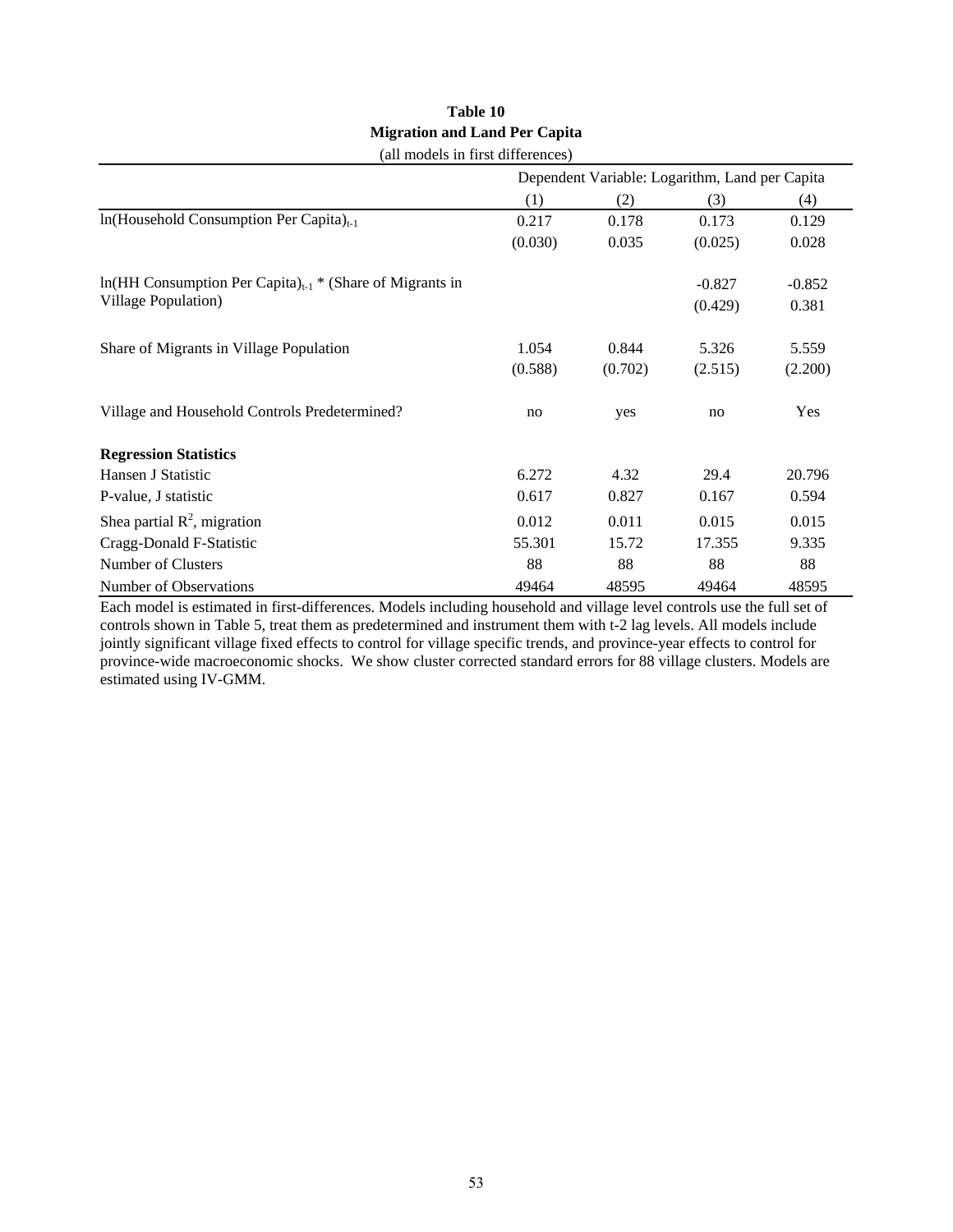|                                                                                                                    | Logit Hazard Model for Distribution of ID cards |          |                                                        |          |                      |          |
|--------------------------------------------------------------------------------------------------------------------|-------------------------------------------------|----------|--------------------------------------------------------|----------|----------------------|----------|
|                                                                                                                    |                                                 |          | Dependent Variable: 1 when card is issued; 0 otherwise |          |                      |          |
|                                                                                                                    |                                                 |          | $\widehat{c}$                                          |          | ධ                    |          |
|                                                                                                                    |                                                 |          | Coefficient Marginal Coefficient Marginal              |          | Coefficient Marginal |          |
| <b>Squared Rainfall Shock</b>                                                                                      | $-3.338$                                        | $-0.033$ |                                                        |          | $-3.254$             | $-0.032$ |
| in Year $t-1$                                                                                                      | (2.610)                                         | (0.026)  |                                                        |          | (2.571)              | (0.025)  |
| Squared Rainfall Shock,                                                                                            |                                                 |          | $-3.460$                                               | $-0.034$ | $-3.375$             | $-0.030$ |
| in Year $t-2$                                                                                                      |                                                 |          | (3.993)                                                | (0.039)  | (3.912)              | (0.039)  |
| Number of Obs.                                                                                                     | 509                                             |          | 509                                                    |          | 509                  |          |
| Log Likelihood                                                                                                     | $-148.3$                                        |          | $-148.3$                                               |          | $-147.8$             |          |
| Chi-Square Statistic                                                                                               |                                                 |          |                                                        |          | 2.72                 |          |
| p-value, est. coeffs. are                                                                                          |                                                 |          |                                                        |          | 0.26                 |          |
| jointly zero                                                                                                       |                                                 |          |                                                        |          |                      |          |
| Notes: We alternatively use the squared rainfall shock in year t-1 and year t-2, and combine them in model (3).    |                                                 |          |                                                        |          |                      |          |
| Provincial dummies and year dummies included in all equations. Hypothesis tests are chi-squared tests for the null |                                                 |          |                                                        |          |                      |          |
| hypothesis that all coefficients are jointly zero. Marginal effects are estimated at the mean values of squared    |                                                 |          |                                                        |          |                      |          |
| rainfall shocks.                                                                                                   |                                                 |          |                                                        |          |                      |          |

Appendix Table A.1 **Appendix Table A.1**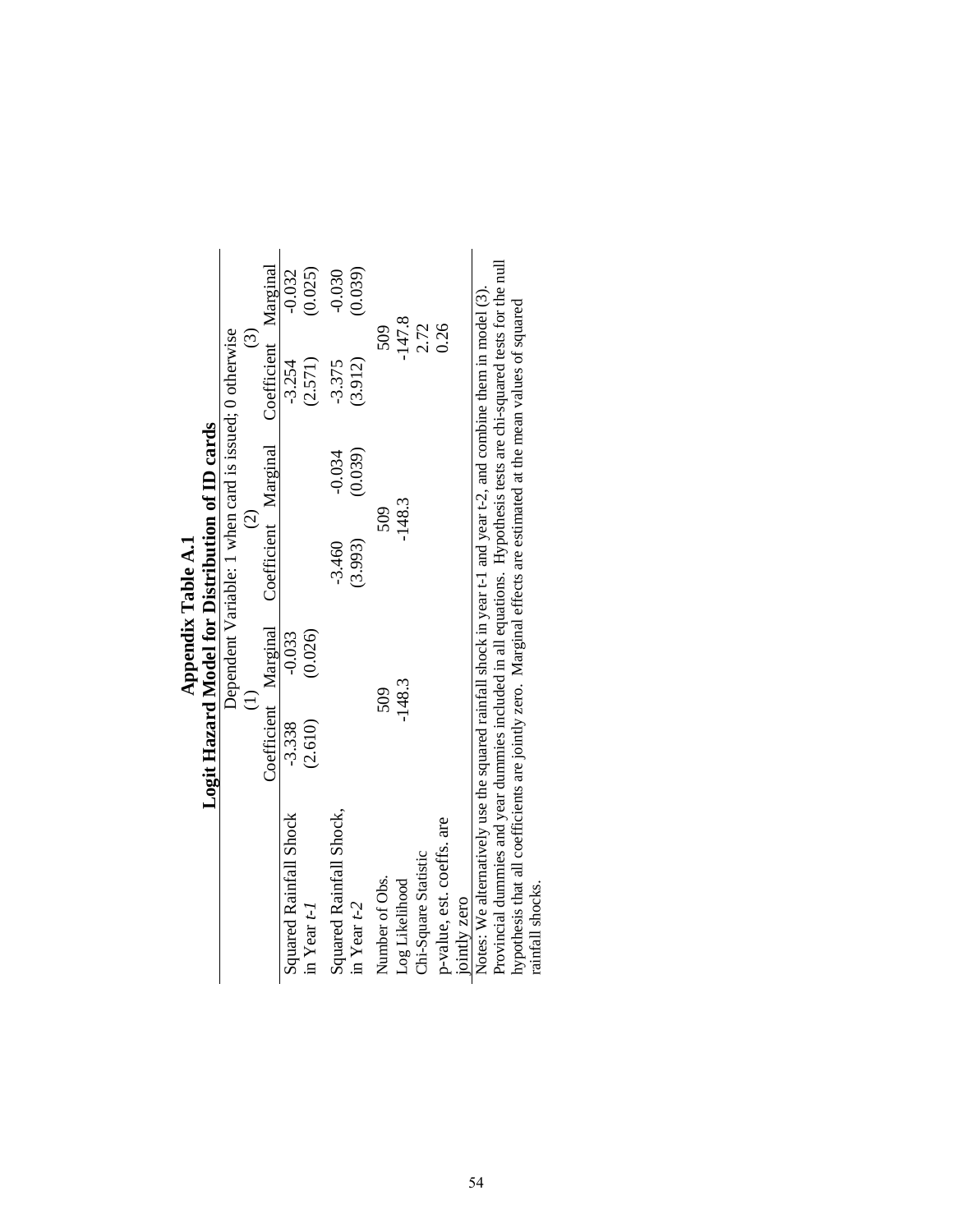## **Table A.2 Household Consumption and Village Migration: OLS Models**

|                                                  | OLS, Levels |          |          | OLS, Differences |
|--------------------------------------------------|-------------|----------|----------|------------------|
|                                                  | (1)         | (2)      | (3)      | (4)              |
| $ln(Household Consumption Per Capita)_{t-1}$     | 0.614       | 0.618    | $-0.338$ | $-0.305$         |
|                                                  | (0.011)     | (0.014)  | (0.008)  | (0.010)          |
| $ln(HH$ Consumption Per Capita) <sub>t-1</sub> * |             | $-0.055$ |          | $-0.465$         |
| (Migrant Share)                                  |             | (0.136)  |          | (0.103)          |
| Migrant Share of Village Population              | $-0.007$    | 0.322    | $-0.081$ | 2.706            |
|                                                  | (0.108)     | (0.879)  | (0.135)  | (0.638)          |
| Number of Obs.                                   | 53106       | 53106    | 53106    | 53106            |

Dependent Variable: Ln(Household Consumption Per Capita)

Notes: All models include village and province-year fixed effects. Standard errors clustered at the village level in parentheses.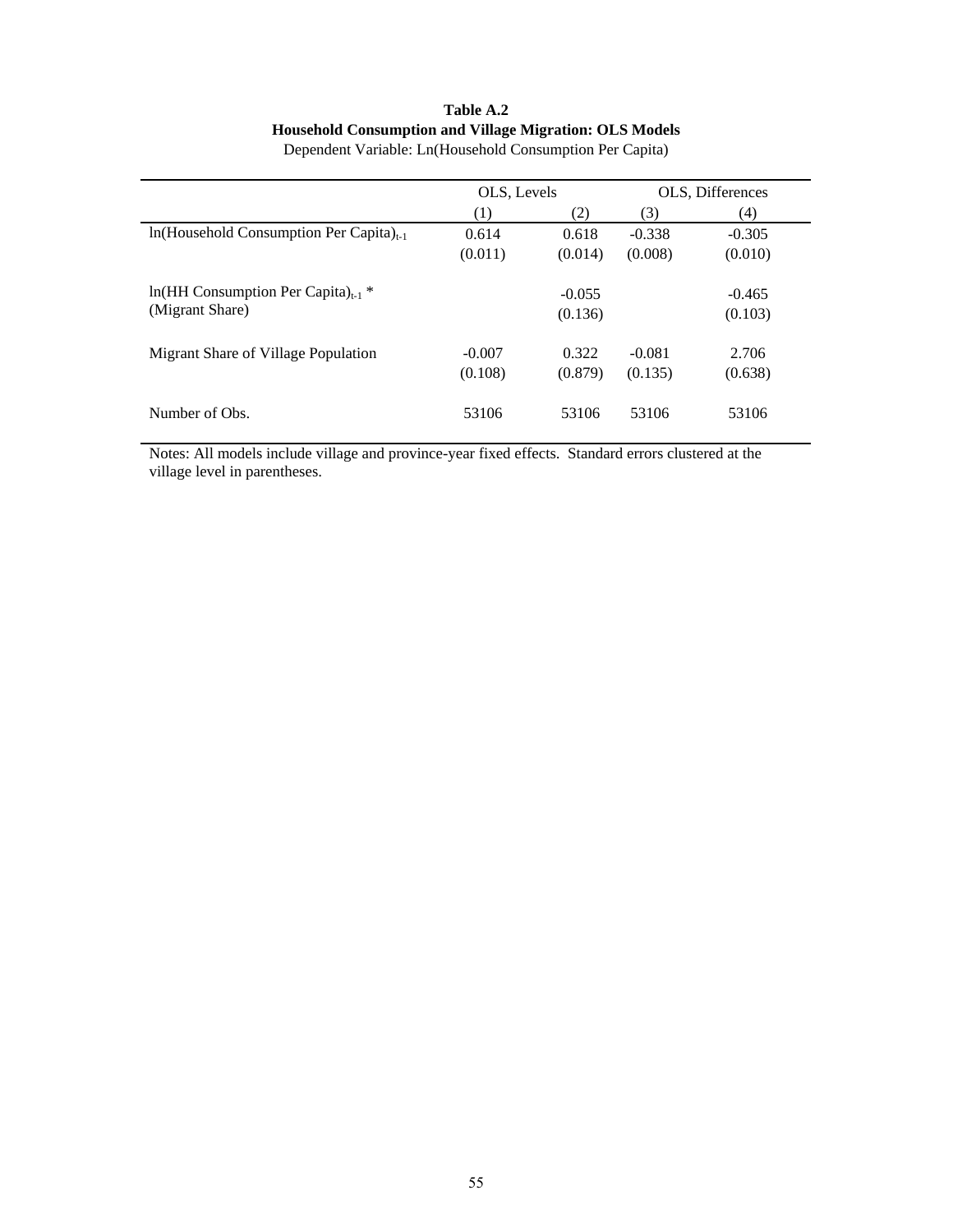## **Table A.3 Migration and Household Income with Lagged Consumption as a Proxy for Wealth**  (All Models in First Differences)

|                                                         |         | Dependent Variable: ln(Household Income Per Capita) |          |          |                |          |
|---------------------------------------------------------|---------|-----------------------------------------------------|----------|----------|----------------|----------|
|                                                         | (1)     | (2)                                                 | (3)      | (4)      | (5)            | (6)      |
| In(Household Consumption Per Capita) <sub>t-1</sub>     | 0.356   | 0.301                                               | 0.314    | 0.349    | 0.285          | 0.296    |
|                                                         | (0.057) | (0.055)                                             | (0.072)  | (0.049)  | (0.051)        | (0.060)  |
| $ln(HH$ Consumption Per Capita) <sub>t-1</sub> * (Share |         |                                                     |          | $-0.675$ | $-0.466$       | $-0.996$ |
| of Migrants in Village Population)                      |         |                                                     |          | (0.466)  | (0.507)        | (0.489)  |
| Share of Migrants in Village Population                 | 2.544   | 2.508                                               | 2.031    | 6.130    | 4.280          | 7.118    |
|                                                         | (1.291) | (1.274)                                             | (1.282)  | (2.801)  | (3.007)        | (2.965)  |
|                                                         |         |                                                     |          |          |                |          |
| <b>Village Level Control Variables</b>                  |         |                                                     |          |          |                |          |
| Village Labor Force                                     |         | 0.013                                               | 0.024    |          | 0.014          | 0.022    |
|                                                         |         | (0.005)                                             | (0.017)  |          | (0.003)        | (0.012)  |
| Cultivable Share of Village Land                        |         | 0.214                                               | 1.238    |          | 0.159          | 0.604    |
|                                                         |         | (0.154)                                             | (0.800)  |          | (0.133)        | (0.424)  |
| <b>Total Village Land</b>                               |         | $-0.013$                                            | $-0.029$ |          | $-0.010$       | $-0.020$ |
|                                                         |         | (0.015)                                             | (0.058)  |          | (0.011)        | (0.033)  |
| Share of Assets Owned by Village                        |         | $-0.014$                                            | $-0.422$ |          | $-0.015$       | $-0.180$ |
| Collective                                              |         | (0.034)                                             | (0.250)  |          | (0.029)        | (0.134)  |
| Share of Village Land in Orchards                       |         | $-0.35$                                             | $-1.678$ |          | $-0.234$       | $-0.808$ |
|                                                         |         | (0.160)                                             | (1.173)  |          | (0.105)        | (0.608)  |
|                                                         |         |                                                     |          |          |                |          |
| <b>Household Level Control Variables</b>                |         |                                                     |          |          |                |          |
| Working-Age Male Share of Household                     |         | 0.538                                               | 0.893    |          | 0.514          | 0.982    |
| Population                                              |         | (0.035)                                             | (0.169)  |          | (0.029)        | (0.136)  |
| Working-Age Female Share of Household                   |         | 0.439                                               | 0.651    |          | 0.424          | 0.737    |
| Population                                              |         | (0.033)                                             | (0.235)  |          | (0.027)        | (0.175)  |
| Number of Working Age Laborers in the                   |         | $-0.030$                                            | $-0.045$ |          | $-0.028$       | $-0.056$ |
| Household                                               |         | (0.007)                                             | (0.026)  |          | (0.006)        | (0.021)  |
| Cultivable Land Per Capita                              |         | 0.097                                               | 0.001    |          | 0.093          | $-0.014$ |
|                                                         |         | (0.010)                                             | (0.031)  |          | (0.008)        | (0.026)  |
| Household Average Years of Education                    |         | 0.008                                               | $-0.010$ |          | 0.010          | $-0.015$ |
|                                                         |         | (0.002)                                             | (0.006)  |          | (0.002)        | (0.005)  |
| Village, HH Controls Predetermined?                     |         | No                                                  | Yes      |          | N <sub>0</sub> | Yes      |
|                                                         |         |                                                     |          |          |                |          |
| <b>Regression Statistics</b><br>Hansen J Statistic      | 7.812   | 9.232                                               | 9.986    | 20.36    | 23.838         | 23.515   |
| P-value, J statistic                                    | 0.452   | 0.323                                               | 0.266    | 0.62     | 0.413          | 0.431    |
| Shea partial $R^2$ , migration                          | 0.0105  | 0.0105                                              | 0.009    | 0.0217   | 0.0208         | 0.0219   |
| Cragg-Donald F-Statistic                                | 52.612  | 51.655                                              | 15.079   | 23.655   | 23.909         | 9.859    |
| Number of Clusters                                      | 88      | $88\,$                                              | $88\,$   | 88       | 88             | 88       |
| Number of Observations                                  | 52881   | 51610                                               | 51393    | 52881    | 51610          | 51393    |

Notes: All models are run in first-differences and include jointly significant village fixed effects to control for village specific trends, and province-year effects to control for province-wide macroeconomic shocks. Standard errors clustered at the village level. Lagged consumption, the interaction between consumption and migration, and migration are treated as endogenous.